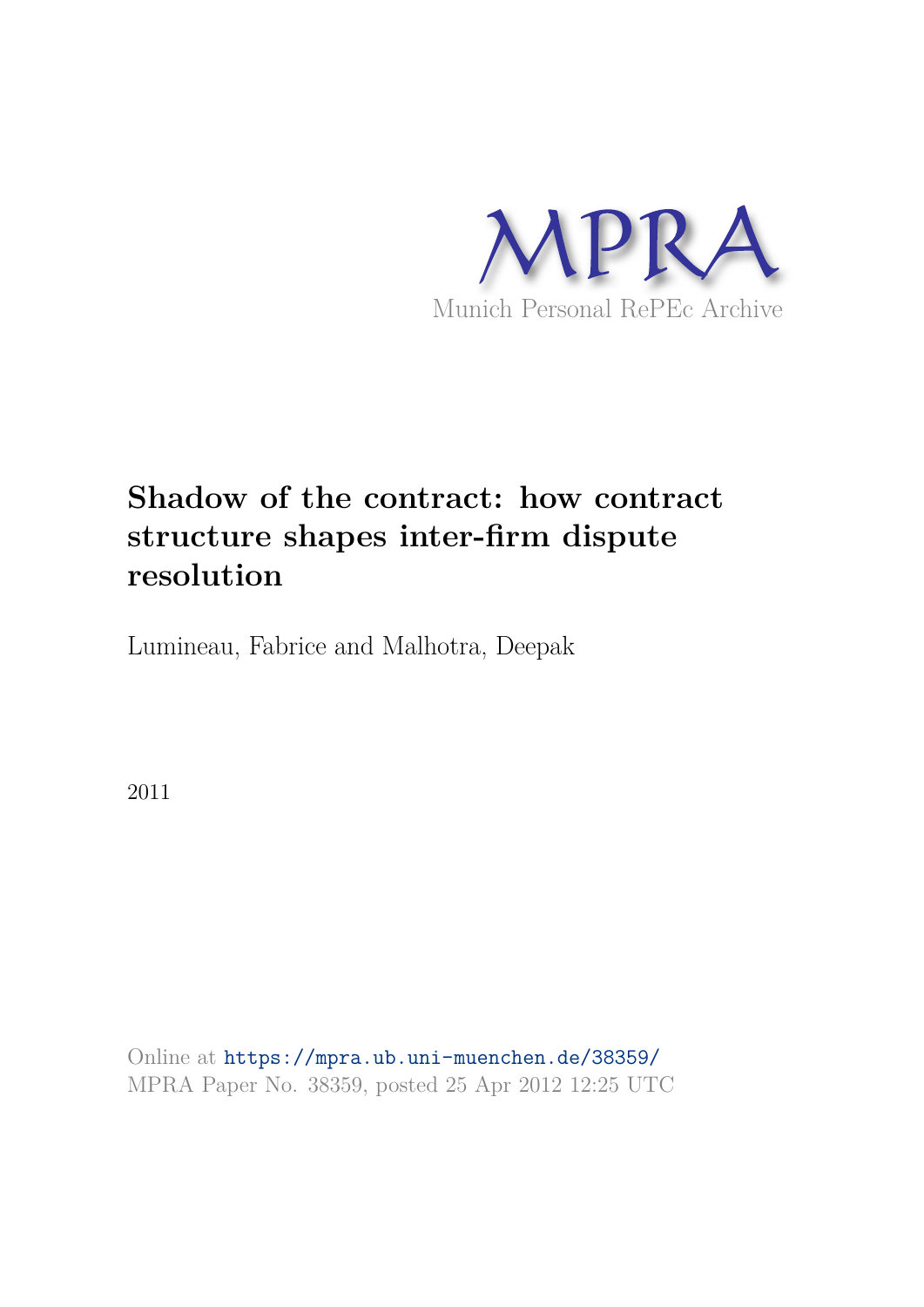#### **SHADOW OF THE CONTRACT:**

### **HOW CONTRACT STRUCTURE SHAPES INTER-FIRM DISPUTE RESOLUTION**

#### **Fabrice Lumineau**

University of Technology Sydney P.O. Box 123 Broadway NSW 2007 Australia Email: fabrice.lumineau@uts.edu.au

#### **Deepak Malhotra**

Harvard Business School Baker Library, Room 471 Boston, MA 02163 Email: dmalhotra@hbs.edu

#### **KEYWORDS**

Contractual Governance; Disputes; Framing; Interest-Based Negotiation and Rights-Based

Negotiation, Control and Coordination, Power

## *Forthcoming Strategic Management Journal*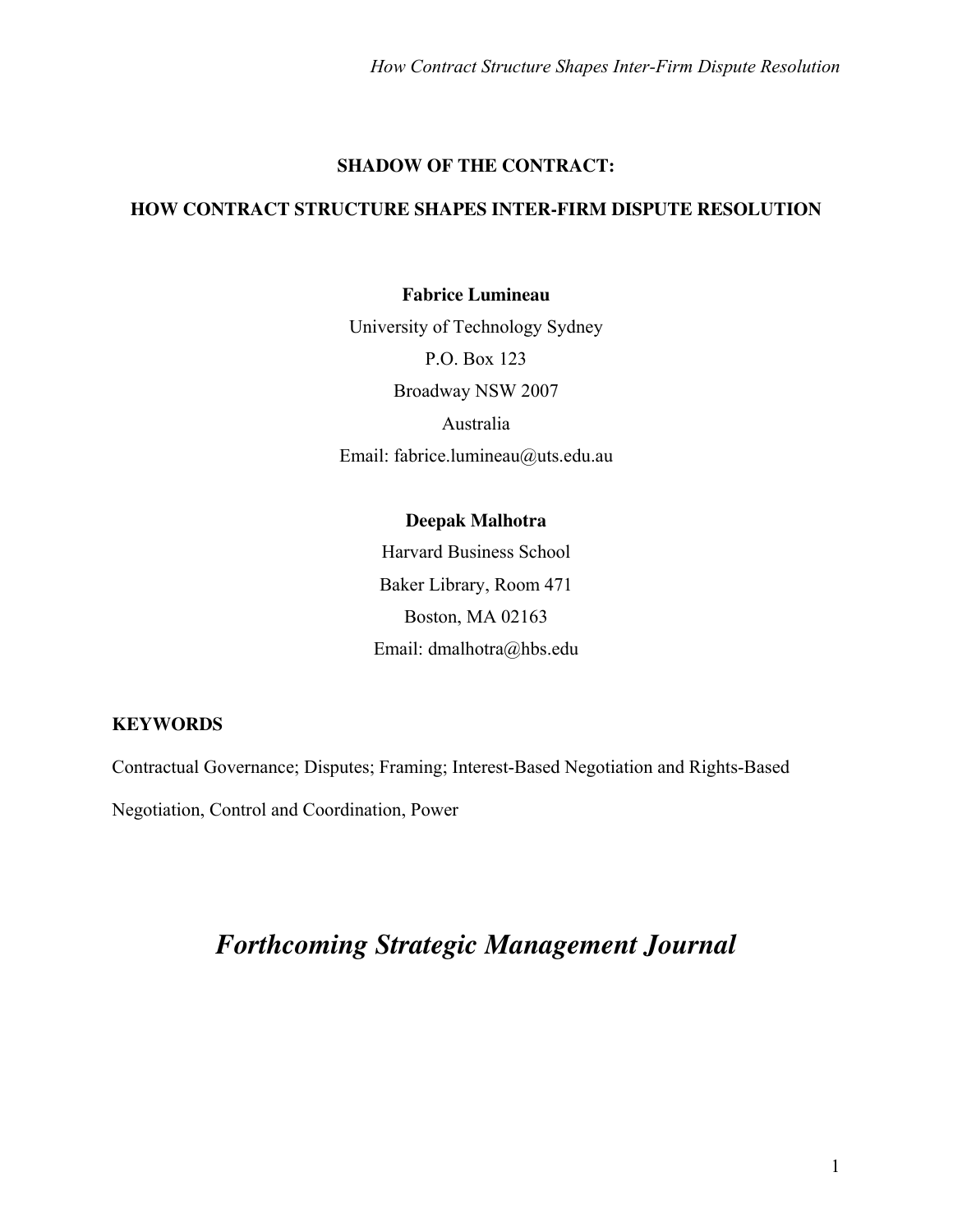#### **ABSTRACT**

This paper investigates how contract structure influences inter-firm dispute resolution processes and outcomes by examining a unique dataset consisting of over 150,000 pages of documents relating to 102 business disputes. We find that the level of contract detail affects the type of dispute resolution approach that is adopted when conflict arises, and that different approaches are associated with different costs for resolving the dispute. We also find that the effect of contract choice on dispute resolution approach is moderated by the degree of coordination required in the relationship, and that the effect of dispute approach on costs is moderated by the degree of power asymmetry between the parties. Thus, even after controlling for various attributes of the exchange relationship and the dispute, the choice of contracting structure has important strategic implications.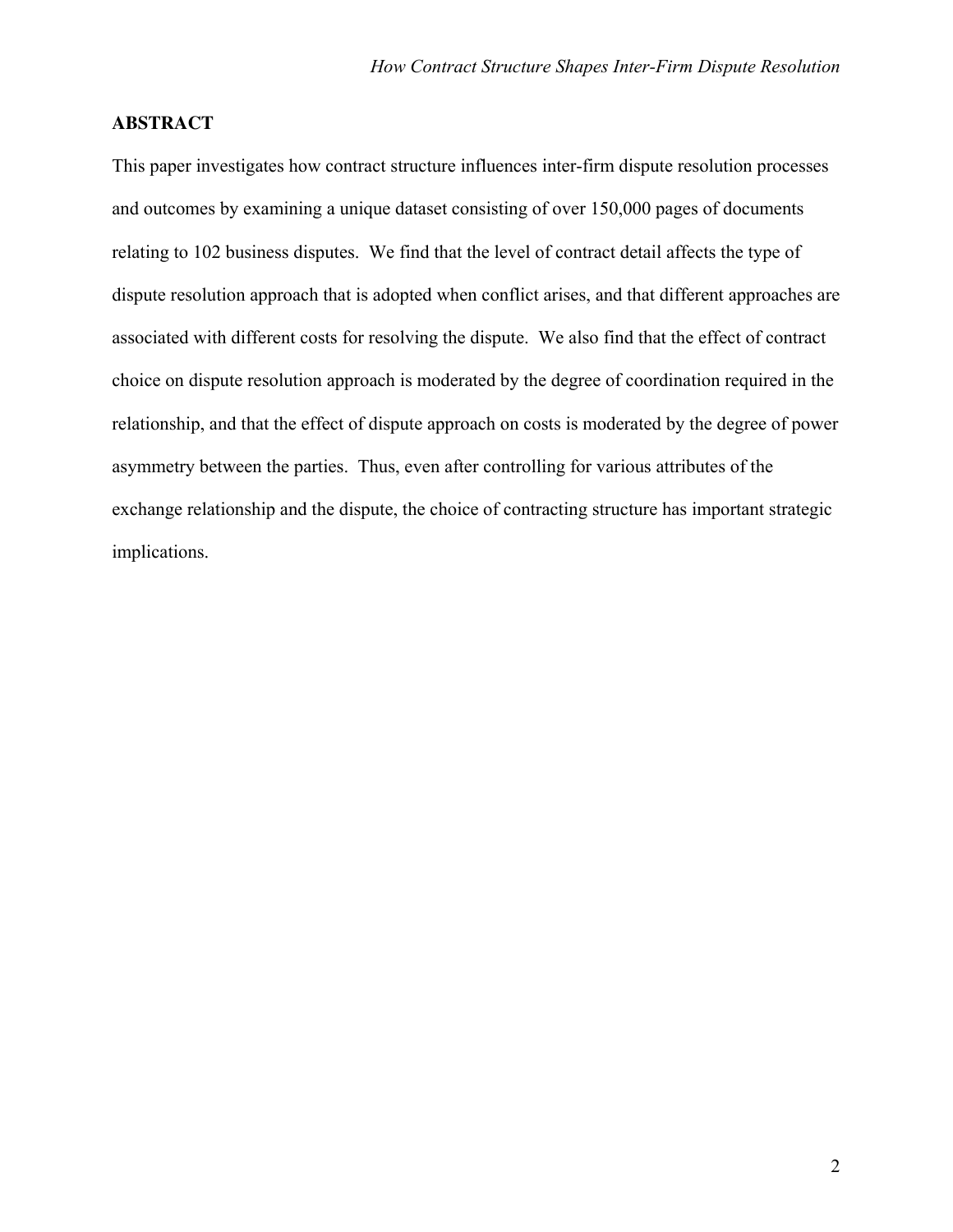#### **INTRODUCTION**

Inter-firm relationships such as joint ventures, strategic alliances, and vertical integration have become ubiquitous. Such relationships allow firms to create value and build competitive advantage (Dyer, 1997; Anand and Khanna, 2000). In spite of their increasing importance and use, however, inter-firm relationships entail significant risks (Park and Ungson, 2001). In particular, parties to an inter-firm relationship face the threat of opportunism by exchange partners (Williamson, 1985), and in cases where such opportunism goes unchecked, the possibility of an estranged relationship or a costly dispute. As has been widely noted, 'golden opportunities' for exploitation are ever-present in inter-organizational relationships (Nooteboom, 1996), and promises between partners are not always kept (Reich and Mankin, 1986).

Anticipating the potential for opportunism and conflict, firms rely on inter-firm governance mechanisms to mitigate relationship risks and facilitate cooperation (Ring and Van de Ven, 1992; Gundlach, Achrol, and Mentzer, 1995; Lusch and Brown, 1996). One such mechanism involves the use of contractual governance as a means of control (Williamson, 1985). Contracts, by carefully delineating rights and responsibilities, allow parties to constrain attempts at exploitation (Brown, Dev, and Lee, 2000). Research in strategy has taken a broader view of the role that contractual governance plays with regards to managing inter-firm relationships (Reuer and Ariño, 2007; Hoetker and Mellewigt 2009; Li, Poppo, and Zhou 2010). By looking at contracting decisions as entailing strategic choice, strategy scholars have argued that contracts are not simply tools for the enforcement of negotiated agreements, but as elements of strategy that can facilitate value creation and cooperation (Luo, 2002; Lui and Ngo, 2004; Argyres, Bercovitz, and Mayer, 2007).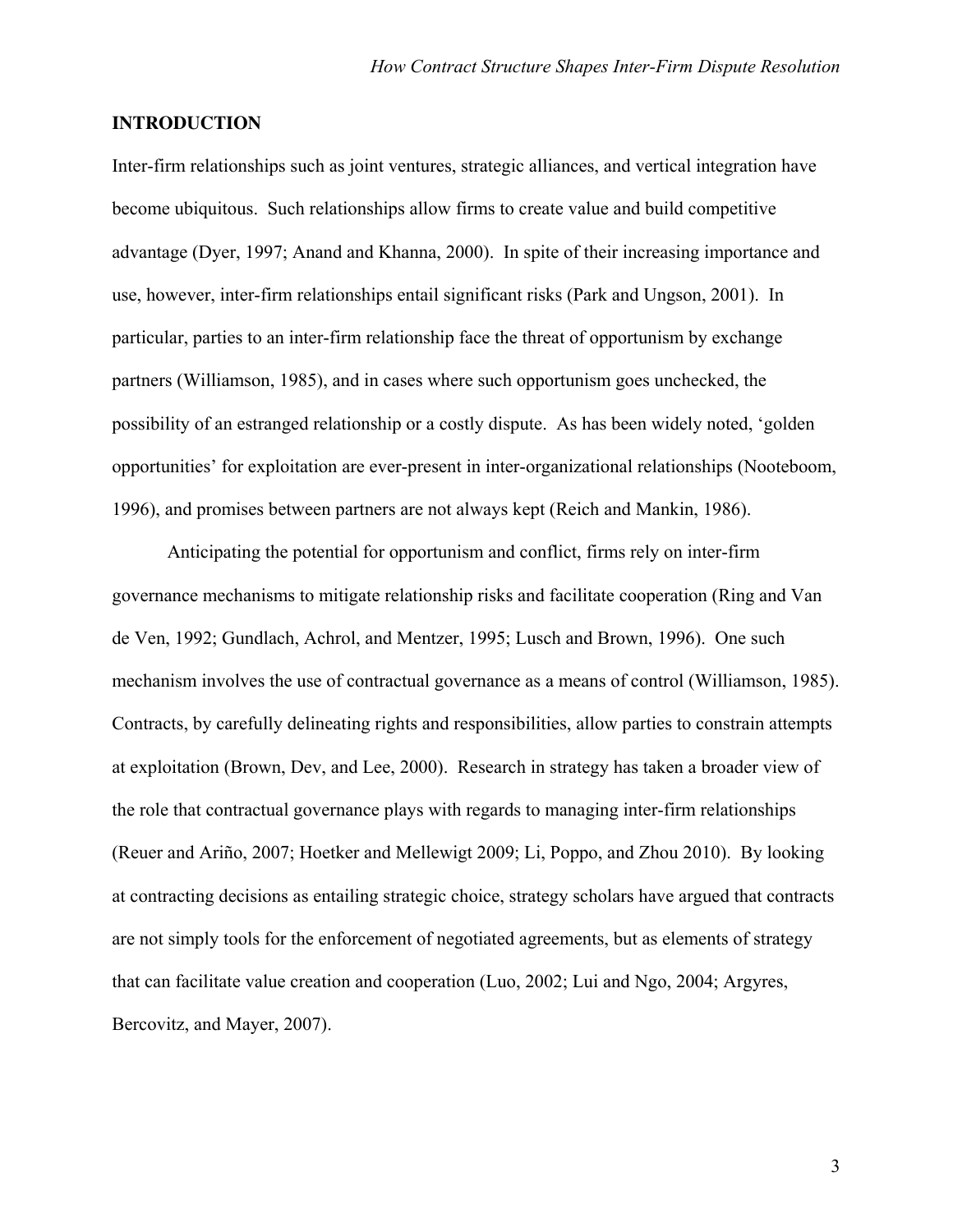Most relevant to the current endeavor, prior research reveals that the degree of reliance on contractual governance structures has implications for whether and when disputes will surface in relationships (e.g., Gundlach and Achrol, 1993). Highly contractual relationships entail greater costs associated with structuring and monitoring the relationship, but are effective in avoiding conflict in stable environments where each party's rights and responsibilities are clear and consistent with what was agreed upon in writing (Williamson, 1985). In contrast, less contractual governance structures may be more useful when uncertainty is high, prior agreements and expectations are unlikely to provide clear guidance on appropriate behavior, and the parties are interested in building and leveraging trust and cooperative norms (Macaulay, 1963; Granovetter, 1985; Uzzi, 1997; Malhotra and Murnighan, 2002).

In this paper, we focus on a related, but largely ignored function of contractual governance: the role contracts play *after* a dispute has actually surfaced. We start with the observation that regardless of the extent to which contracts are used to manage inter-firm interactions, disputes will occasionally emerge. While it is important to understand whether and when contracts are likely to be effective in preventing conflict, it is also crucial to understand how a reliance on contracts will impact the dispute resolution process and its outcomes. Our paper looks at how the degree of contractual detail influences inter-firm behaviors after a conflict has arisen, and when and how contracts will be effective in reducing the costs associated with inter-firm conflicts.

In order to examine the means by which contracts impact the inter-firm dispute resolution process, we draw upon extant psychological research on dispute frames (Pinkley, 1990; Pinkley and Northcraft, 1994) and work done by Ury, Brett, and Goldberg (1988) on alternative means for resolving disputes. We find that the degree of contractual detail impacts the type of dispute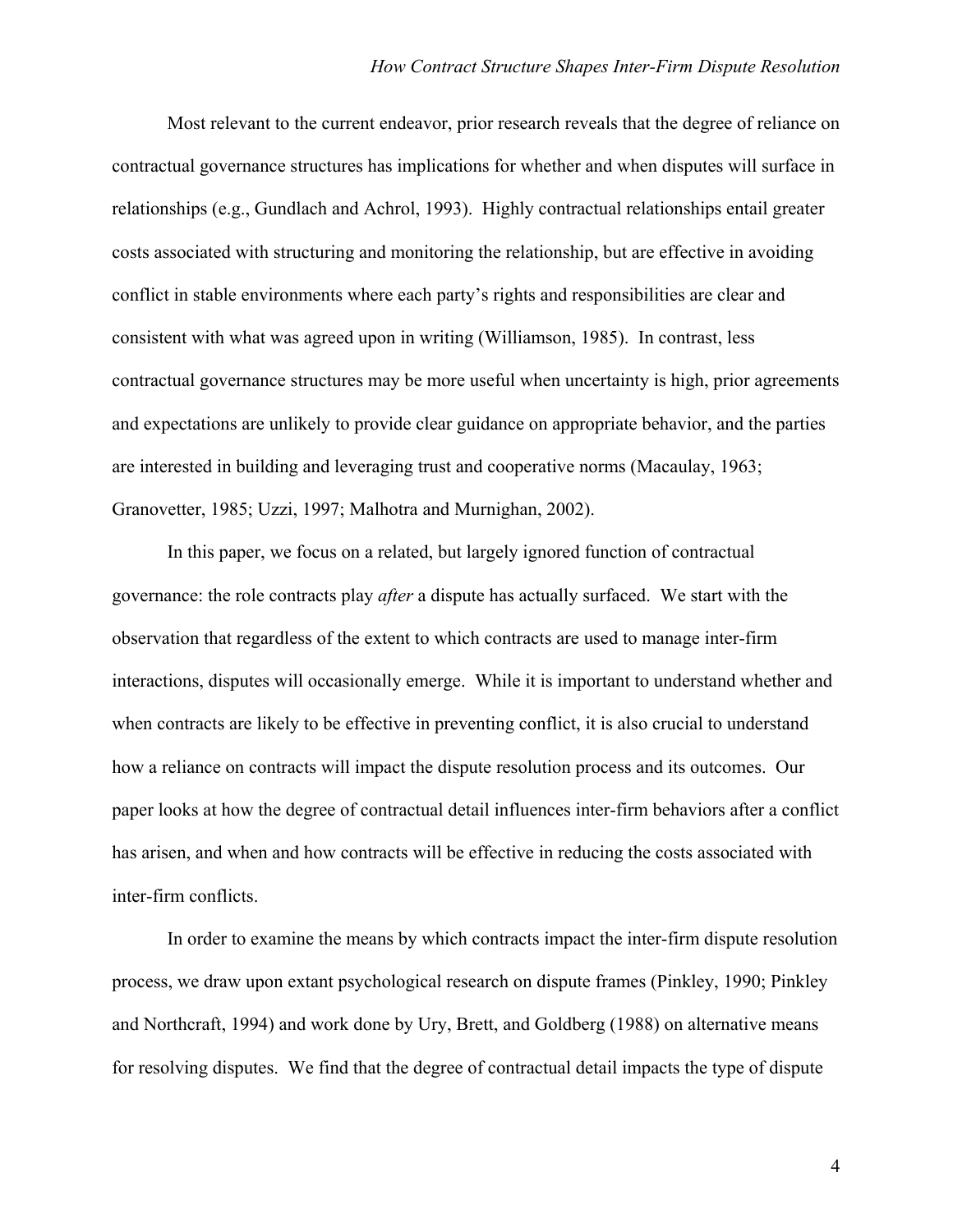resolution approach that is adopted when conflict arises, and that different approaches are associated with different costs for resolving the dispute. Thus, even after controlling for various attributes of the exchange relationship and of the dispute, the choice of governance mechanism has important implications for the way in which interacting parties manage conflict.

We leverage a large, unique dataset that consists of more than 150,000 pages of details regarding 102 disputes arising in vertical exchange relationships. We had access to all legal files related to inter-firm contract disputes handled by one law firm in the years 1991–2005. The data include a wide range of contractual and exchange characteristics for each relationship, along with thousands of pages of communication between the disputants, thereby enabling us to study in detail the process by which each dispute was resolved. Our article is organized as follows. In the following sections, we present the theoretical background for the study and develop our hypotheses. We then describe the data, methods, and results of our analysis. We conclude with a discussion of the results, limitations, and opportunities for future research.

#### **THEORETICAL DEVELOPMENT**

#### **Contractual governance as a means of coordination and control**

Mutual cooperation in inter-firm relationships, although necessary for value creation, is neither automatic nor easily fostered. A critical barrier to such cooperation is the risk of exploitation by an opportunistic partner (Williamson, 1985). In recognition of the mixed-motive nature of most exchange relationships (Kogut, 1988; Gulati, 1999), firms rely on governance mechanisms to mitigate their risks and promote cooperation (Ring and Van de Ven, 1992; Gundlach *et al.*, 1995; Lusch and Brown, 1996).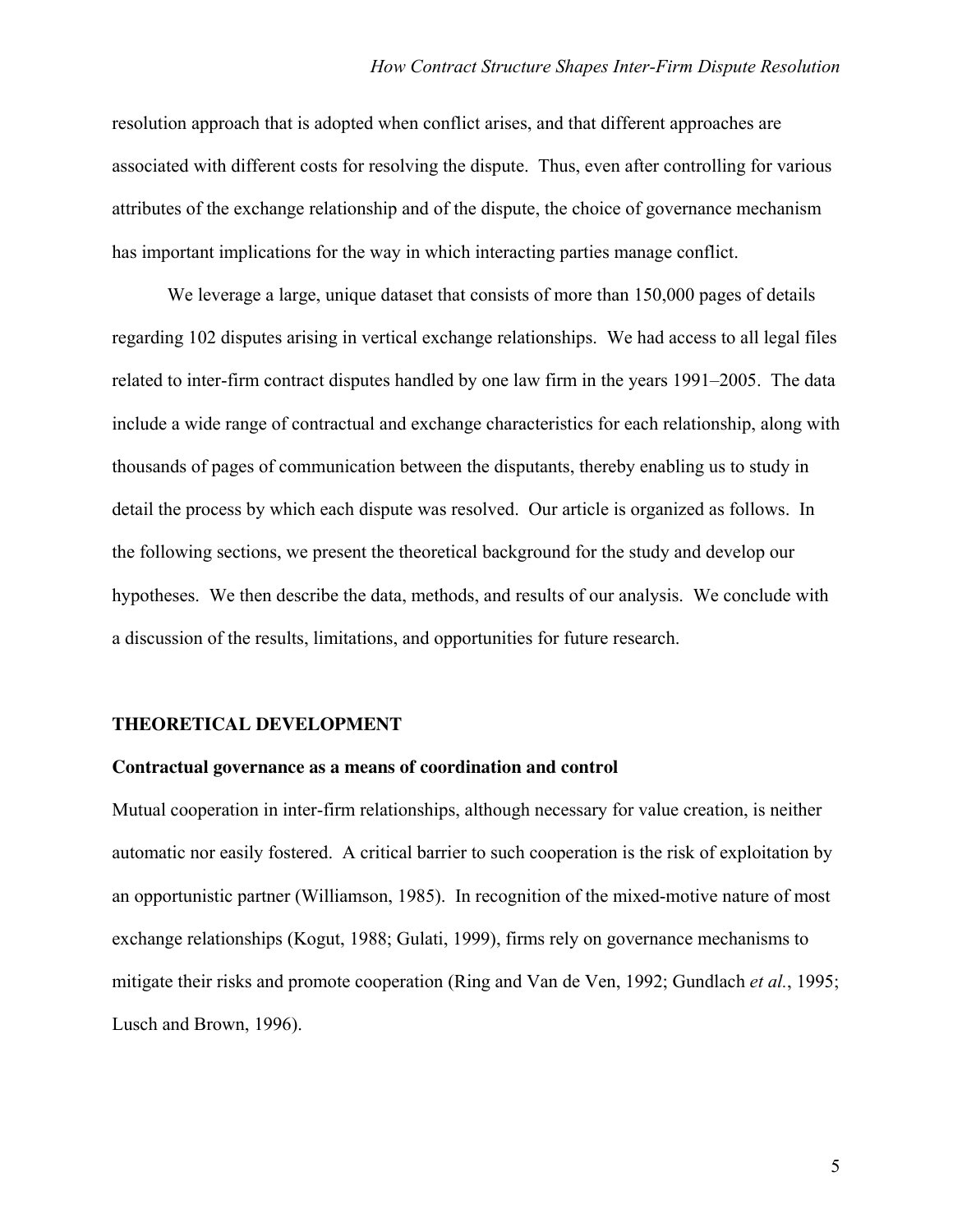Contractual governance provides one such mechanism for fostering cooperation (Dwyer, Schurr, and Oh, 1987; Jap and Ganesan, 2000). Backed by legal authority, formal contracts between firms detail the rights and obligations of parties within an exchange agreement (Lyons and Mehta, 1997). Contractual arrangements also make explicit the unspoken assumptions that underlie the transaction and ensure that the parties have a shared understanding of each side's role in the relationship (Smitka, 1994). By providing to firms the option of going to a third party (e.g., the courts) to sanction an opportunistic trading partner (Dyer, 1997), contracts protect against exploitation, albeit at potentially high cost.

Contracts are ubiquitous in inter-organizational relationships in most industries, but they vary widely in their intent and complexity (Crocker and Reynolds, 1993). Some contracts contain a large number of provisions; others seek to codify as little as possible. Some contracts focus heavily on the need to mitigate the risk of opportunism and include a host of provisions that seek to *control* the behavior of each party (Williamson, 1985); others focus above all else on ensuring that the parties have a shared understanding of the relationship so that they can *coordinate* their efforts optimally (Salbu, 1997; Mellewigt, Madhok, and Weibel, 2007).

Despite their prevalence, all contracts are inevitably incomplete (Grossman and Hart, 1986; Williamson, 1996). Some are incomplete out of necessity—i.e., it is impossible to delineate all of the contingencies that may arise in a relationship (Simon, 1961; Malhotra and Murnighan, 2002). Others may be incomplete by design: some parties will choose to limit the extent to which they rely on contractual governance structures even when greater contractual detail is possible. There are (at least) three reasons why parties may choose to limit their reliance on contractual governance. First, parties may want to reduce the costs associated with contract development, monitoring and enforcement (Williamson, 1985). Second, parties may wish to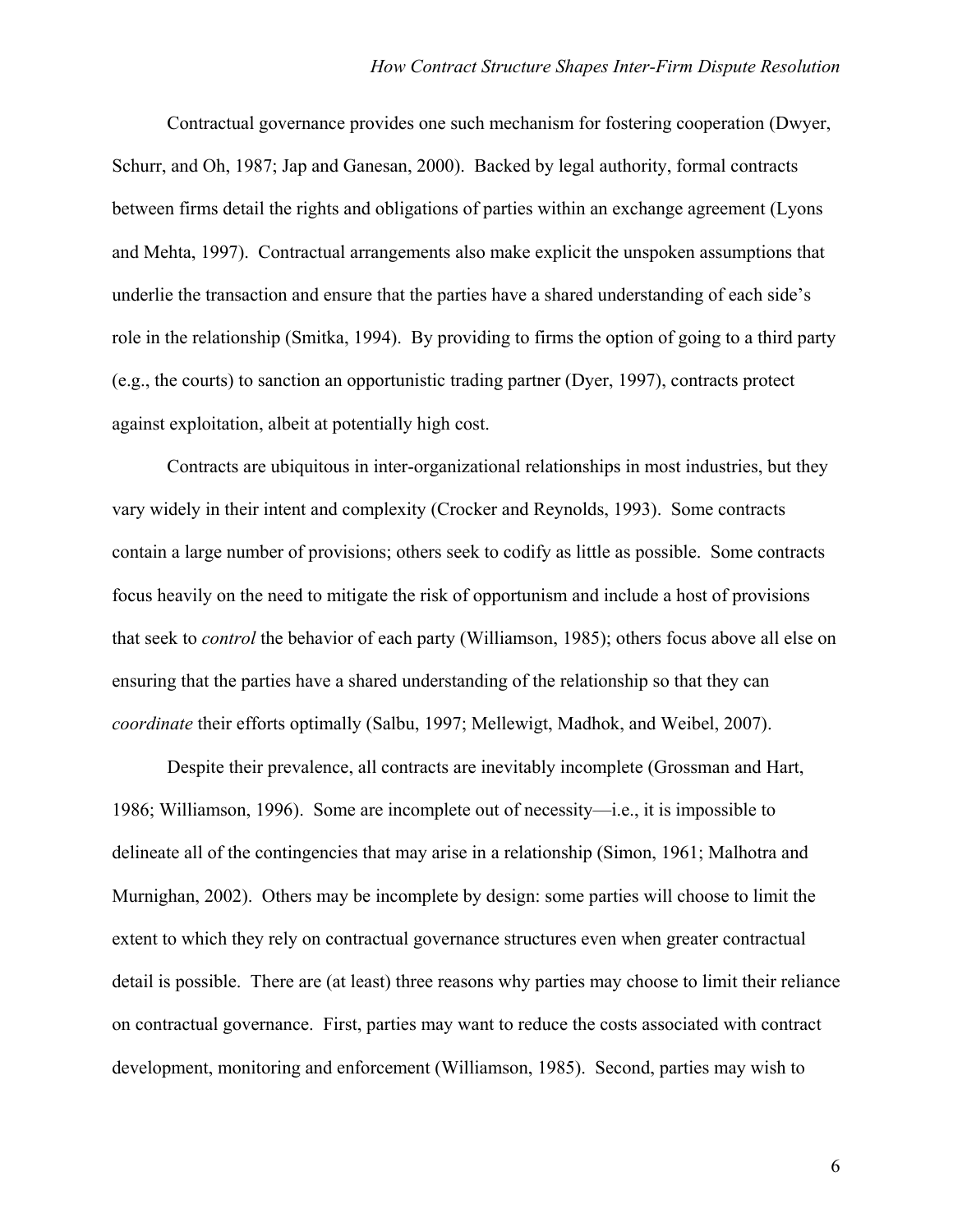allow for greater strategic flexibility, recognizing that additional information regarding each party's needs, interests, and capacities will be uncovered over time (Bernheim and Whinston, 1998; Malhotra, 2009). Third, parties may wish to encourage the development of mutual trust and cooperative norms, aspects of relational governance that may be 'crowded out' when too much emphasis is placed on contractual governance (Sitkin and Roth, 1993; Tenbrunsel and Messick, 1999; Malhotra and Murnighan, 2002).

Contractual and relational governance mechanisms are not mutually exclusive, and many have argued that parties should, ideally, rely on both mechanisms for managing relationship risk (Poppo and Zenger, 2002; Gulati and Nickerson, 2008). We do not take a stand on whether contracts and relational norms can or cannot co-exist in harmony. Instead, we take as our point of departure the empirical observation that, in practice, inter-firm relationships inevitably rely on multiple mechanisms for coordination and control. In other words, what varies, in most interfirm relationships, is not *whether* contracts are employed, but rather the *degree* to which contractual mechanisms are leveraged (Gundlach and Murphy, 1993; Heide, 1994).

While research on inter-firm governance has devoted considerable attention to studying how varying degrees of contractual governance impact outcomes, this research has primarily focused on broad measures of performance, such as profitability (Lusch and Brown, 1996) and partnership satisfaction (Poppo and Zenger, 2002). Less well established is how contract choice impacts actual inter-firm behaviors—i.e., how governance structures influence precisely those behaviors they are designed to govern. Furthermore, while the link between governance structure and performance is now well established, what has received far less attention are the processes that intermediate between governance structures and outcomes (Noorderhaven, 2005).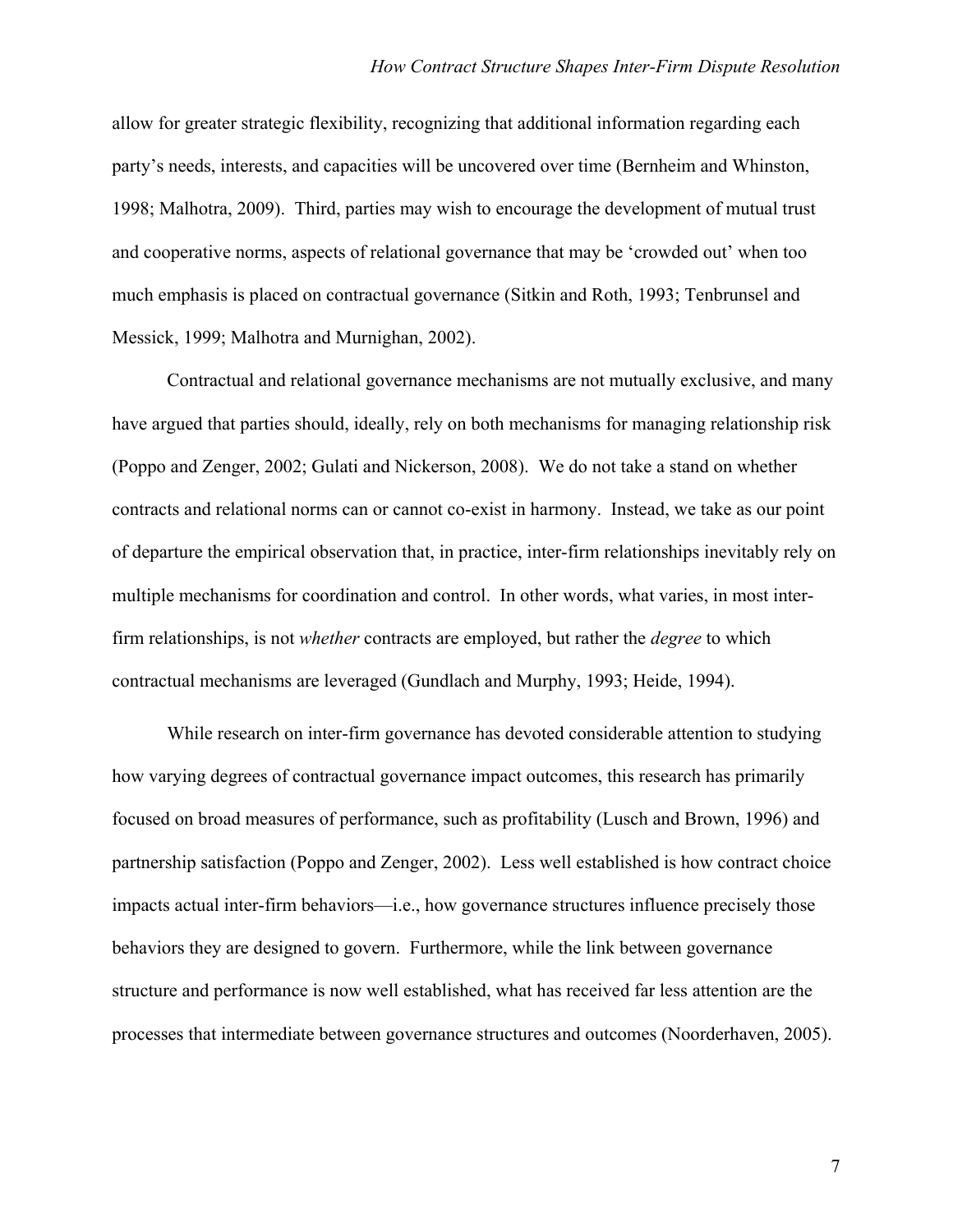Here we seek to address both issues. We examine how contractual governance structures influence inter-firm behaviors and outcomes when the primary objective of governance—to promote cooperation—fails. We also shed light on the psychological and behavioral processes that mediate between governance structure and outcomes. Finally, while previous studies have focused on examining either the antecedents or the consequences of governance structure, we include both in our analysis. This allows us to control for the antecedents of governance structure when we evaluate the efficacy of contractual governance in resolving disputes.

#### **The effect of contractual governance on dispute resolution**

Contractual governance impacts behavior not only directly, through a delineation of appropriate behaviors, but also indirectly, by shaping beliefs and expectations. Governance structures help to create norms (Heide and Wathne, 2006), which serve 'to guide, control, or regulate' (Macneil, 1980: 38) the behavior of firms and actors that represent them. In the context of relationship risk, norms specify permissible limits on (self-serving) behaviors (Ouchi, 1979; Rousseau, 1995) and help mitigate deviant behavior (Stinchcombe, 1986). Thus, governance structures create a 'logic of appropriateness' which provides the lens through which firms evaluate each other's behavior, and, in turn, the appropriateness of their own response (March, 1994).

In order to understand the effect that governance structures have on a firm's approach to the dispute resolution process, we rely on the concept of psychological framing (Tversky and Kahneman, 1981; Pinkley, 1990). Framing refers to the cognitive processes by which parties understand and enact their organizational environment (Daft and Weick, 1984; Reger, Gustafson, DeMarie, and Mullane, 1994; Fiss and Zajac, 2006). As such, frames consist of cognitive schemas that help individuals make sense of their current situation (Fiske and Taylor, 1991). In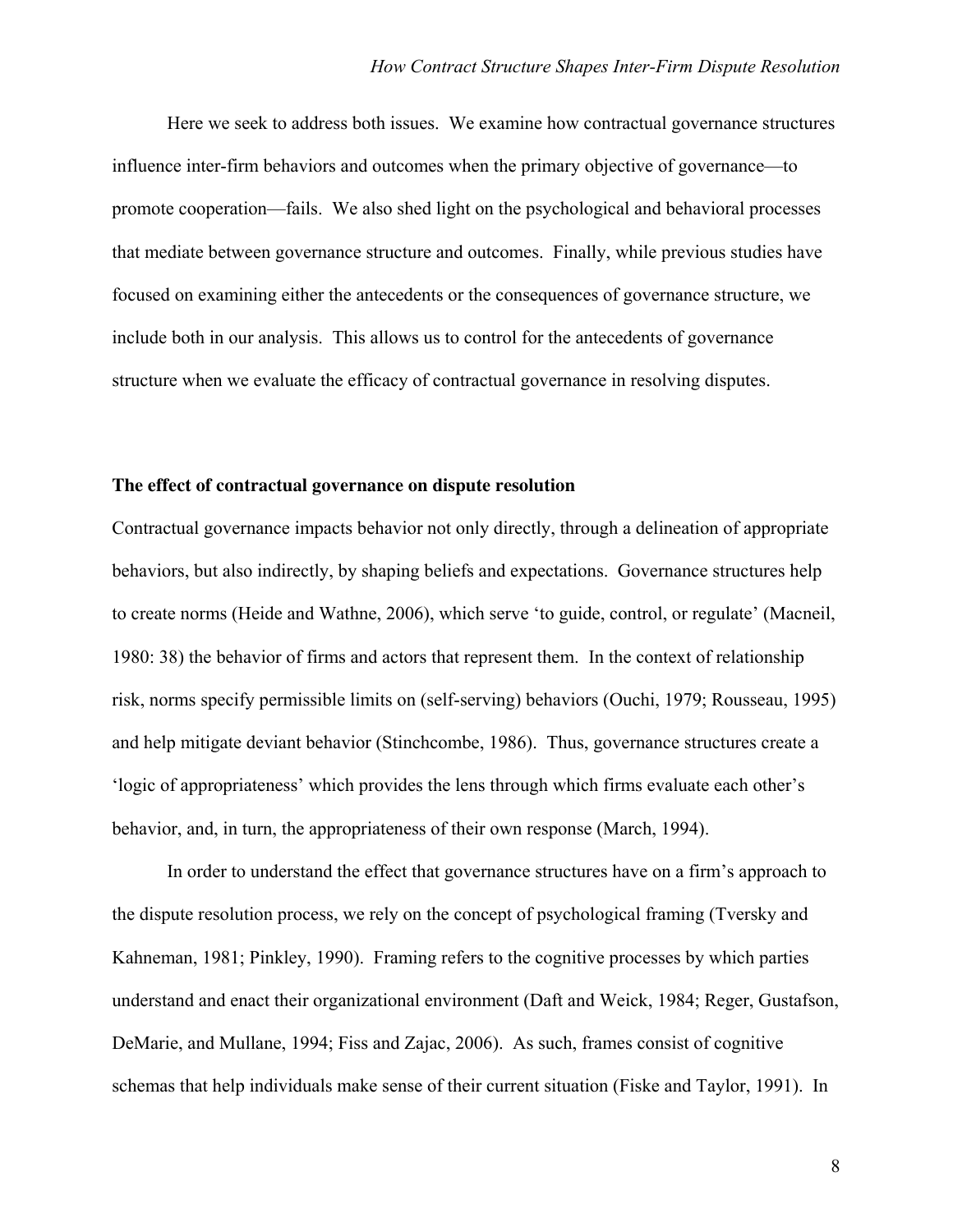the context of inter-firm negotiations, such 'sense-making' processes impact the behaviors that each party considers appropriate for dealing with the dispute (Pinkley and Northcraft, 1994; Ring and Van de Ven, 1994; Vlaar, Van Den Bosch, and Volberda, 2006).

Because the same dispute can be framed in different ways (Brewer and Kramer, 1986; Pinkley, 1990; McCusker and Carnevale, 1995), any analysis of the likely approach a disputant will adopt must include an assessment of which frame, if any, will dominate. As with schema formation generally (Fiske and Taylor, 1991), dispute framing is influenced by past experiences as well as contextual stimuli (Pinkley and Northcraft, 1994; Schweitzer and DeChurch, 2001). In inter-firm relationships, one critical (and often salient) contextual stimulus is the governance structure within which the firms' experiences have been shaped. Thus, the degree of reliance on contractual detail is likely to influence the (cognitive) dispute frame adopted by each party, and in turn, the (behavioral) approach they will employ in resolving the dispute.

Here we focus on two common approaches for resolving inter-firm disputes: the rightsbased approach and the interest-based approach (Brett, Goldberg, and Ury, 1990).<sup>1</sup> According to Brett *et al.* (1990), the rights-based approach is primarily distributive, adversarial, and competitive. This approach relies 'on some independent standard with perceived legitimacy or fairness to determine who is right' (Ury *et al.*, 1988: 7). Parties adopting a rights-based approach to dispute resolution are likely to focus on arguments that portray their own position as legitimate and defensible, while portraying the other's claims and demands as invalid and unsupported by the standards which govern the relationship. In contrast, the interest-based

<sup>&</sup>lt;sup>1</sup> While Ury *et al.* (1988) also discuss a third approach for resolving disputes (the power-based approach), subsequent research has found that the rights- and interest-based approaches may account for the vast majority of behaviors observed in the dispute resolution process (Lytle, Brett, and Shapiro, 1999). Moreover, in the current study, most power-based tactics will entail legal maneuvers that would be subsumed under the rights-based approach (Ury *et al.*, 1988).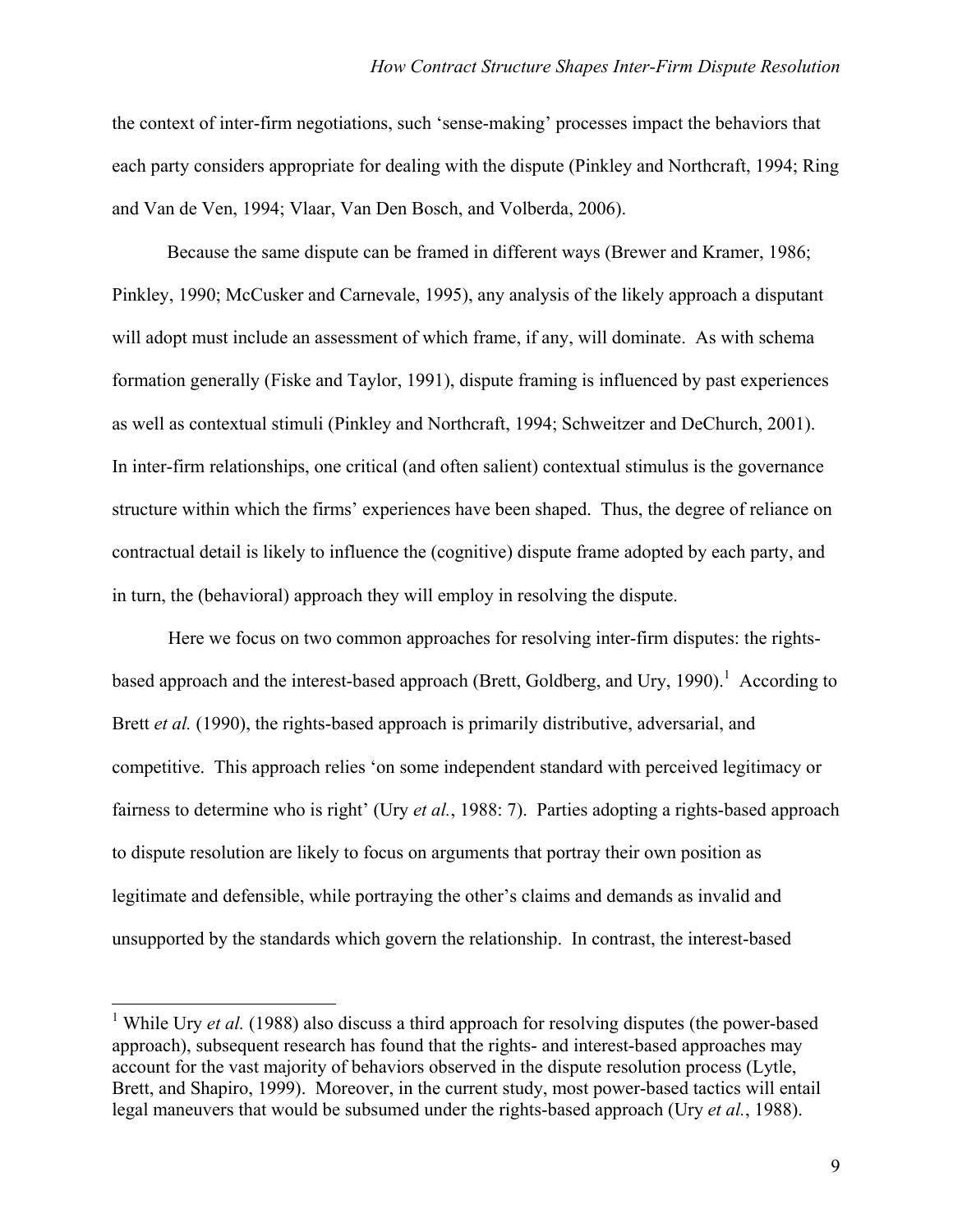approach is integrative, consensual, and problem-solving (Ury *et al.*, 1988). Parties adopting an interest-based approach are likely to share information regarding each party's perspective and underlying interests, and to emphasize mutually acceptable alternatives to escalating the conflict.

Which approach, if either, is likely to dominate depends in part on the psychological frame(s) adopted by the disputants. Pinkley (1990) argues that a critical dimension along which conflicts (e.g., inter-firm disputes) are likely to be framed is the 'cooperate *vs*. win' dimension. A 'cooperate' frame entails beliefs regarding mutual responsibility for the conflict and leads to behaviors aimed at achieving a mutually desirable outcome. Thus, a cooperative frame will lead to an interest-based approach for dispute resolution. In contrast, a 'win' frame entails a zero-sum approach in which only one side is likely to—or even ought to—prevail (Malhotra, 2010). This is consistent with a rights-based approach to resolving the conflict.

Importantly, it is possible that *both* of these psychological frames will be activated within the same dispute (Fiske and Taylor, 1991). This is especially likely when the conflict is drawn out or complex, when there are areas of agreement as well as disagreement, and when multiple individuals are involved; all of these features are common in inter-firm disputes.

The rights-based approach and the interest-based approach are not mutually exclusive; most disputes involve a reliance on both (Ury *et al.*, 1988). As such, in our hypotheses and analyses, we separately evaluate the degree to which each approach is used without assuming that one will necessarily crowd out the other. For example, a disputant may leverage the strength of her legal argument (right-based) while simultaneously discussing whether an alternative to litigation is possible (interest-based). Adair and Brett (2005) demonstrate that while either approach may dominate in a particular dispute, or at a particular stage in a dispute, disputants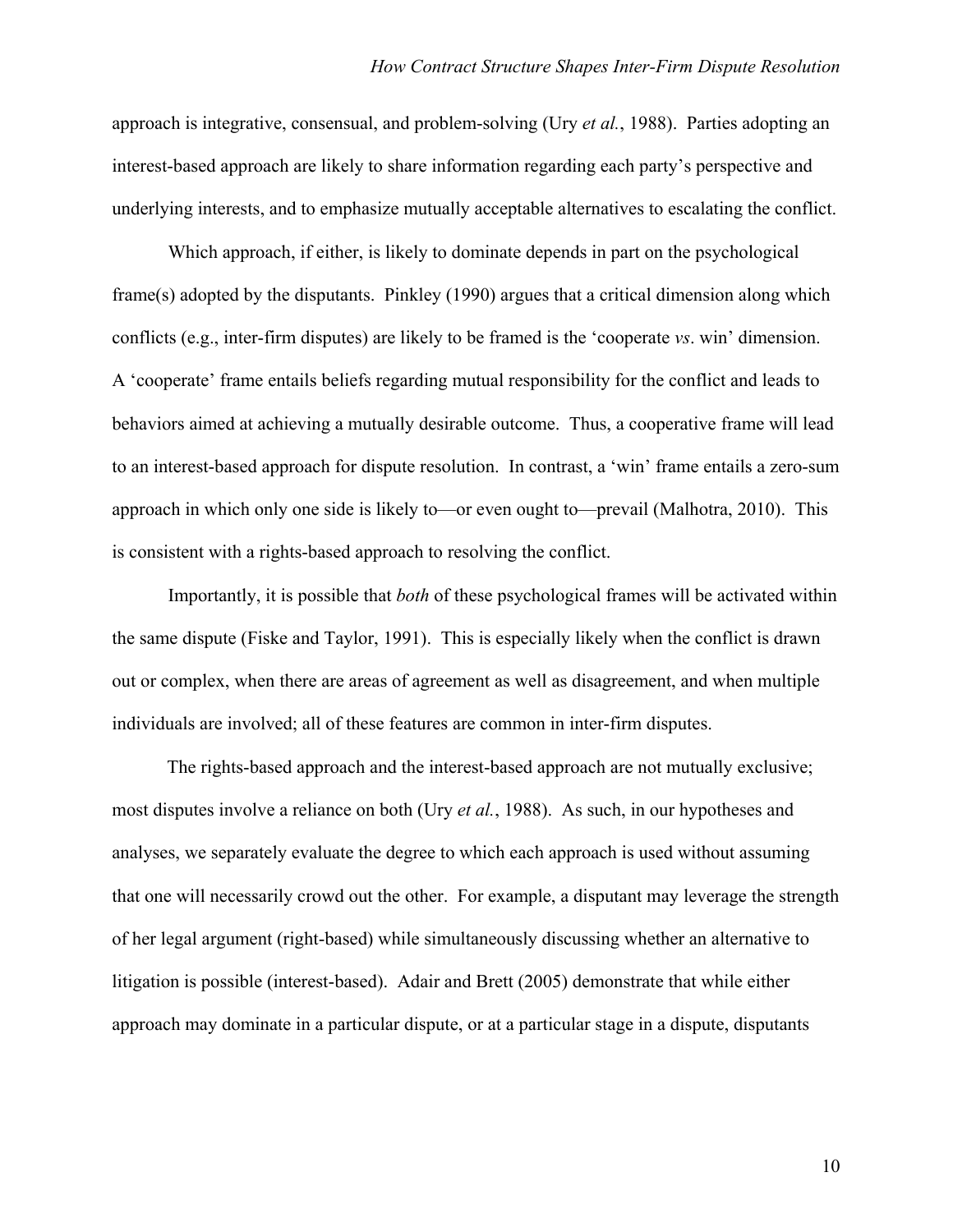typically iterate between approaches. Lytle *et al.* (1999) suggest, however, that which approach dominates can have important consequences for whether—and how—the dispute is resolved.

#### *Contractual governance and adoption of a rights-based approach*

We argue that increasing reliance on contractual governance, because of its explicit emphasis on rights, prohibitions, and legal sanctions, will be more likely to result in a win-lose framing of the conflict (Pinkley, 1990) and thus encourage a rights-based approach to dispute resolution. Contractual governance not only allows, but can encourage the parties to consider their rights and potential liabilities. Furthermore, because contracts typically contain explicit provisions regarding the sanctions that can be imposed on the offending party, this creates incentives for each side to defend its behavior and question the appropriateness of the other's actions. Because parties in conflict typically interpret events and motivations in a self-serving manner (Miller and Ross, 1975; Bazerman and Moore, 2008), the 'who is right and who is wrong' approach can escalate, with each side increasingly evaluating its own rights-based actions as appropriate and the other's rights-based actions as aggressive and deserving of retaliation (De Dreu, Nauta, and Van de Vliert, 2006). Thus, an emphasis on the contractual side of governance can support a coercive approach and reliance on adversarial dispute resolution. More formally:

*Hypothesis 1: The more contractual the governance structure, the greater will be the reliance on a rights-based approach for resolving subsequent inter-firm disputes.* 

#### *Contractual governance and adoption of an interest-based approach*

The effect of contractual governance on interest-based negotiation is less straightforward. This is because inter-firm contracts serve (at least) two distinct purposes: control and coordination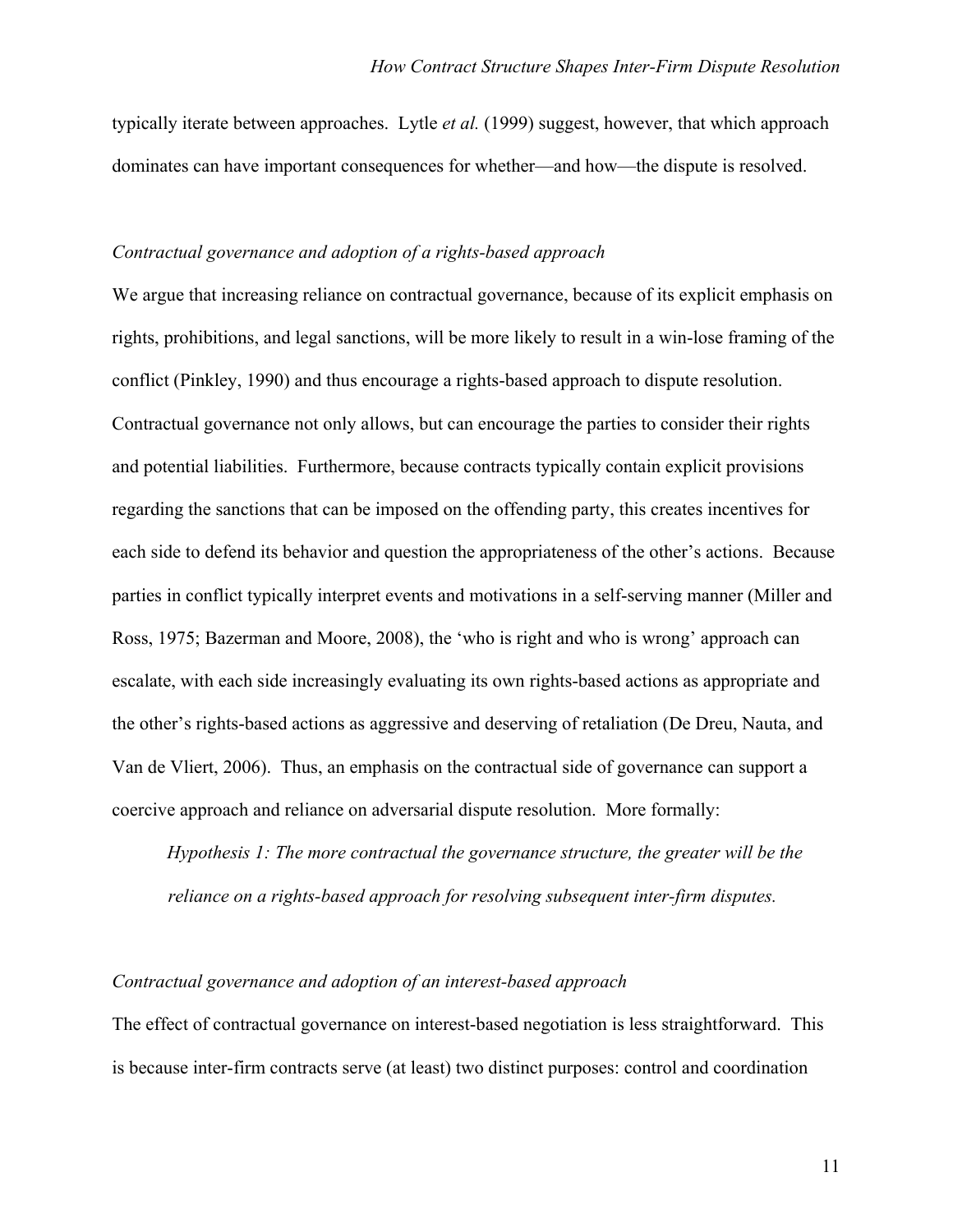(Salbu, 1997; Gulati, Lawrence, and Puranam, 2005). First, as discussed at length previously, contracts promote cooperation by placing limits on the behavior of each party, thereby mitigating the risk of exploitation by the other party (Williamson, 1985). Second, even if neither party intends to behave opportunistically, contracts promote cooperation by helping the parties coordinate their efforts (Mellewigt *et al.*, 2007). Thus, in addition to fulfilling the traditional role of constraining overly self-serving behavior, contracts can help exchange partners define and align their expectations (Woolthuis, Hillebrand, and Nooteboom, 2005). Because different relationships will differ in the degree to which the parties are concerned about coordination issues, the relative level of control *vs*. coordination provisions will vary across contracts.

Thus, on the one hand, *less* contractual governance should be more likely to encourage the adoption of an interest-based approach. This is because a reduced emphasis on contractual detail, by design, forces the parties to rely upon and build mutual understanding, trust, and reciprocity even before a dispute emerges (Macneil, 1980; Heide and John, 1992), whereas greater contractual detail focuses on reducing risk by obviating the need for trust (Malhotra and Murnighan, 2002). Accordingly, we hypothesize the following main effect of contractual governance on interest-based negotiations:

*Hypothesis 2a: The more contractual the governance structure, the less will be the reliance on an interest-based approach for resolving subsequent inter-firm disputes.* 

On the other hand, in situations where the contracting process is heavily focused on promoting inter-firm coordination, *greater* contractual detail may more effectively promote interest-based bargaining. There are two reasons to expect this. First, when emphasis on coordination is high, the contracting process—and the contracts themselves—will create a precedent for (coordination-driven) information exchange and cooperation. When a dispute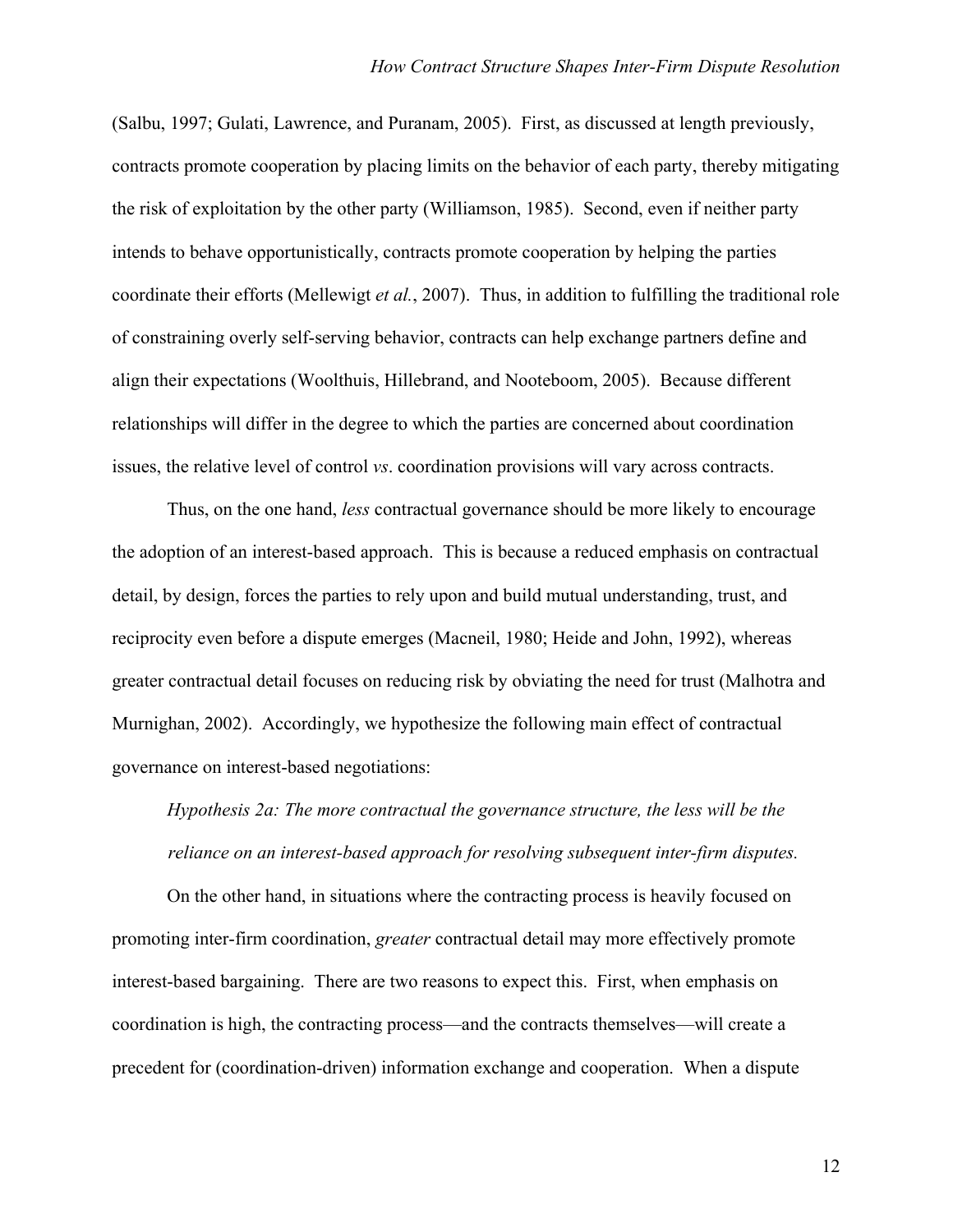emerges, coordinating provisions of the contract may lay the groundwork for more productive communication and information sharing between the parties. Thus, we hypothesize:

*Hypothesis 2b: For a given level of contractual detail, the more coordination-focused the contract, the greater will be the reliance on an interest-based approach for resolving subsequent inter-firm disputes.*

In addition to this direct effect of coordination provisions on interest-based negotiation, we suggest coordination efforts and contractual detail will interact, such that when coordinationfocus is high, greater contractual detail will facilitate (rather than inhibit, as in H2a) interestbased negotiation. This is because an emphasis on coordination during the contracting phase, when sufficiently prominent, is likely to direct attention more generally towards 'the positive (what we want to achieve and how) than on the negative (which legally enforceable measure we put in place to safeguard property or knowledge)' (Woolthuis *et al.*, 2005: 835). This suggests the following hypothesis regarding the prospects for interest-based dispute resolution:

*Hypothesis 2c: When emphasis on coordination is high, the more contractual the governance structure, the greater will be the reliance on an interest-based approach for resolving subsequent inter-firm disputes.* 

#### **The cost of dispute resolution**

Inter-firm disputes can be tremendously costly, especially when conflict escalates to the point where litigation is a possibility. The costs depend on various factors, such as the stakes involved in the dispute, the likelihood of continued appeals, and the degree to which egos and emotions are involved (Malhotra, Ku, and Murnighan, 2008). The cost of the dispute is also likely to be influenced by the way in which the parties approach dispute resolution (Ury *et al.*, 1988). As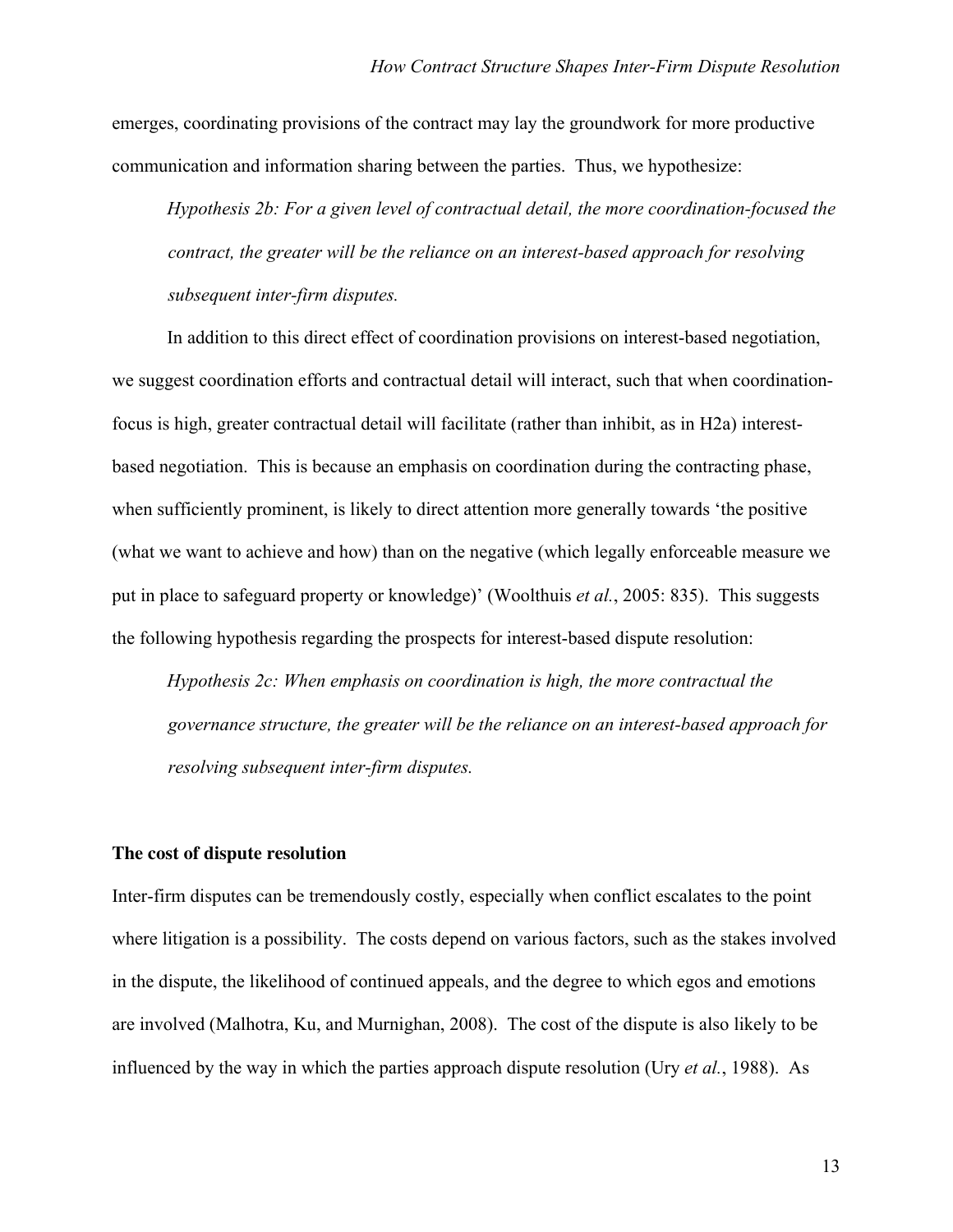argued above, both the interest-based and the rights-based approach are expected to play a role in each dispute; what will differ across disputes is the extent to which each approach is leveraged.

A large body of research, dating back at least three decades, has lauded the interest-based approach as the 'low cost' option for dispute resolution (Fisher, Ury, and Patton, 1981). However, most arguments in favor of the interest-based approach (and against the rights-based approach) associate 'interest-based' with 'alternative dispute resolution' (ADR; e.g., settlement via negotiation, mediation, etc.), whereas the rights-based approach is typically associated with settlement through litigation. Not surprisingly, ADR has been found to be considerably less costly than litigation (Brett, Barsness, and Goldberg, 1996).

We explore a less substantiated, but perhaps more interesting possibility: that even controlling for the type of resolution mode (i.e., through private resolution or through court ordering), a rights-based approach will be more costly than an interest-based approach. There are a number of reasons to expect this. First, the primary objective of the rights-based approach—to determine which party is right and which party is wrong—is often difficult to achieve. While some rights are formalized in law or contract, others are based on normative standards which the parties may disagree about after conflict has erupted. Ury *et al.* (1988: 7) point out that 'there are often different—and sometimes contradictory—standards that apply. Reaching agreement on rights, where the outcome will determine who gets what, can often be exceedingly difficult, frequently leading the parties to turn to a third party to determine who is right.' Thus, the rights-based approach is likely to result in a more heavy involvement of lawyers, thereby driving up costs. Moreover, as argued by Adair and Brett (2005), parties in a dispute tend to reciprocate the approach used by the other. When one adopts the zero-sum logic of 'right *vs*. wrong,' this can lead to an escalation of the dispute and its costs.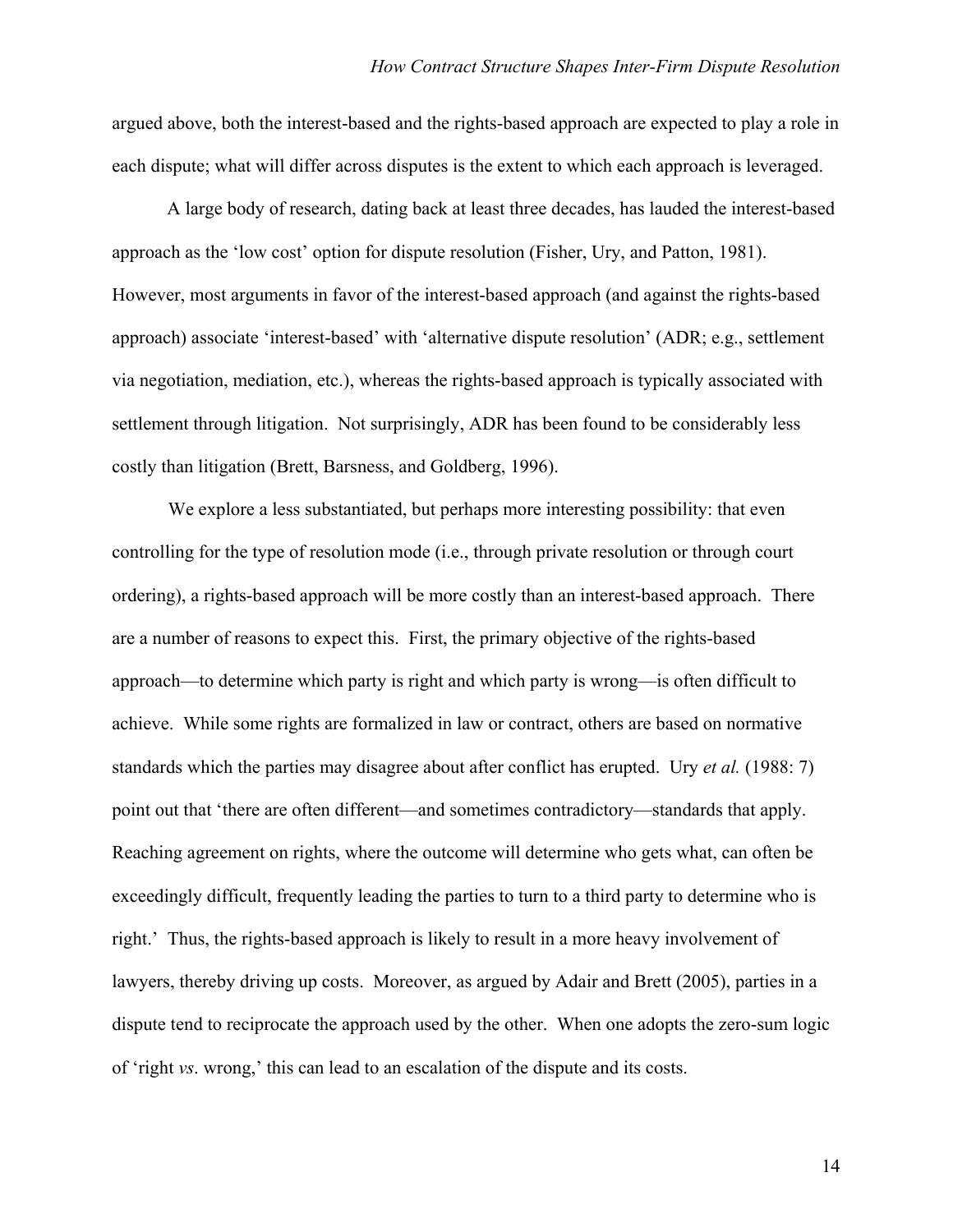Meanwhile, interest-based negotiation leads to a consideration of a broader set of potential solutions than does the rights-based approach (Fisher *et al.*, 1981; Lax and Sebenius, 1986; Malhotra and Bazerman, 2007), making it more likely that a low-cost resolution will be found. Furthermore, interest-based negotiation emphasizes information exchange and cooperation, which makes it more likely that an acceptable resolution will be found quicker. This discussion suggests the following hypotheses:

*Hypothesis 3a: The greater the reliance on a rights-based approach, the higher will be the cost of resolving the dispute, controlling for whether the dispute is resolved in court. Hypothesis 3b: The greater the reliance on an interest-based approach, the lower will be the cost of resolving the dispute, controlling for whether the dispute is resolved in court.* 

In addition to the predicted main effects of dispute resolution approach on cost (à la Hypotheses 3a and 3b), we also consider a moderating effect of power asymmetry (White III, Joplin, and Salama, 2007). Inter-firm relationships vary considerably in the degree to which the parties have outside options, deep pockets, or other means by which to sustain some level of independence from their counterpart. Emerson (1962) argues that power is a function of the criticality and availability of resources: power increases when the resource a party controls is more highly demanded, and less widely available. Thus, power is the inverse of dependence. Likewise, negotiation scholars (Fisher *et al.*, 1981; Raiffa, 1982; Thompson, 1991) argue that power is a function of a party's alternatives to reaching agreement, but may also be a function of the resources a party can mobilize in the service of coercing the other side (Lax and Sebenius, 2006). In our analysis, we consider both potential sources of power: alternatives and resources.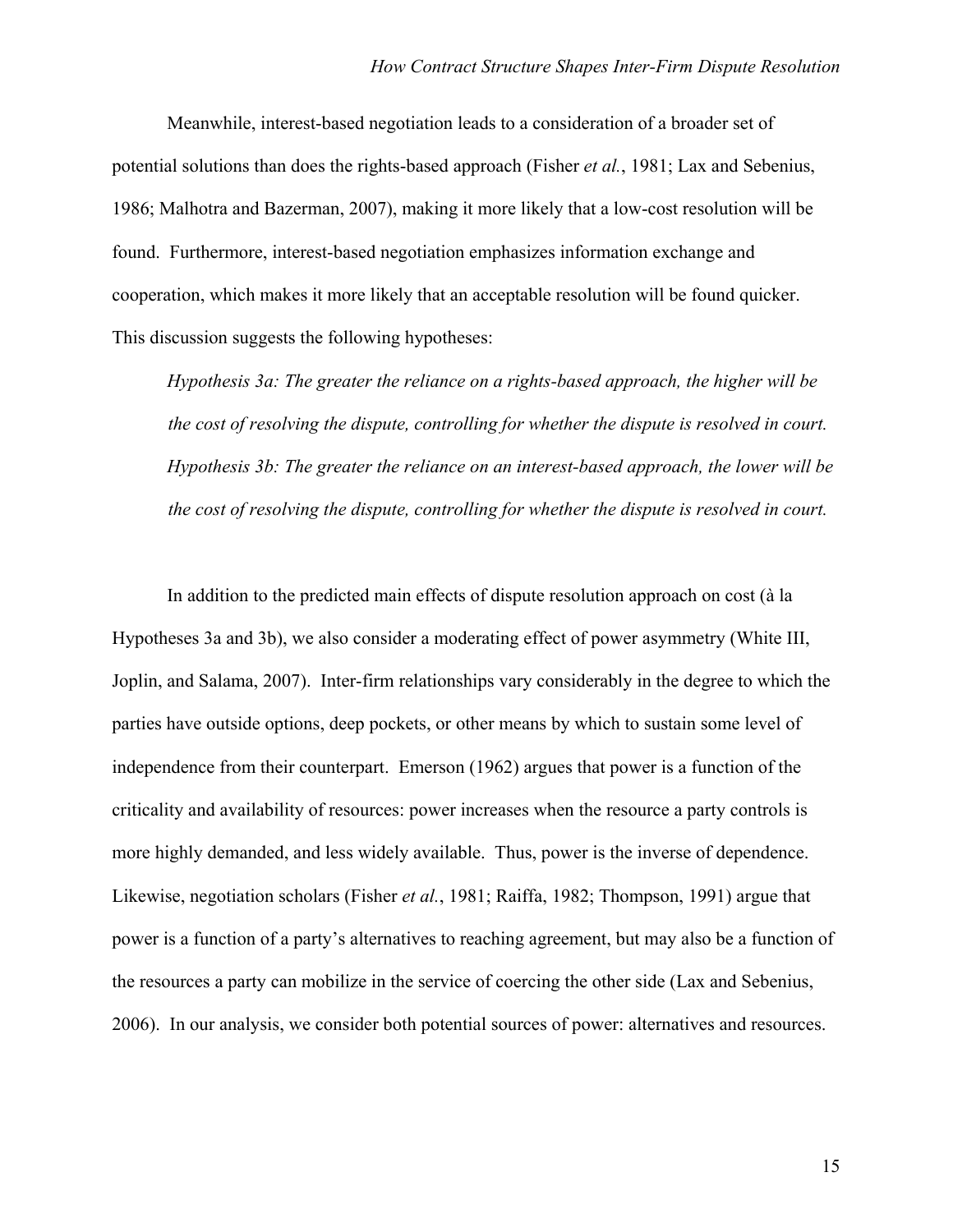Considerable evidence suggests that the nature of the negotiation process is influenced by the relative power of the parties involved (Fouraker and Siegel, 1963; Gaski, 1984; McAlister, Bazerman, and Fader, 1986). The near-consensus appears to be that symmetry results in more cooperative interactions and a lower likelihood of dispute, whereas asymmetry leads to a greater divergence in perspectives and more self-serving cognitions and behaviors (Dwyer and Walker, 1981). Consistent with this, when there is symmetry of power, parties are likely to 'avoid extreme actions that could prompt retaliation by their partners' (Dwyer and Walker, 1981: 105) and a costly escalation of conflict. Meanwhile, Lin and Germain (1998: 182) argue that 'unbalanced power relations provide an incentive to less integrative behavior.' McAlister *et al.* (1986) demonstrate that less value is created in negotiations when there is an asymmetry of power because power imbalances lead negotiators to focus too much on exercising or defending against power, and too little on information exchange and joint problem solving.

While asymmetric relationships appear more likely than symmetric relationships to result in conflict, it is less obvious how symmetric *vs*. asymmetric inter-firm relationships differ with regards to the costs of resolving conflicts *after* they have erupted. For example, asymmetry may actually *reduce* dispute costs when the parties have adopted a 'win-lose' frame and are relying on the rights-based approach. If asymmetry leads to a pronounced tendency for the dominant party to negotiate aggressively (Lin and Germain, 1998) or impose a solution on the other (Ury *et al.*, 1988), this will lead to a quicker and cheaper (albeit not mutually satisfying) resolution. In contrast, when asymmetry decreases (i.e., when the parties have close to equal power), a rightsbased conflict may continue to escalate as each party attempts to prevail over the other and neither backs down. This suggests the following hypothesis regarding rights-based negotiation: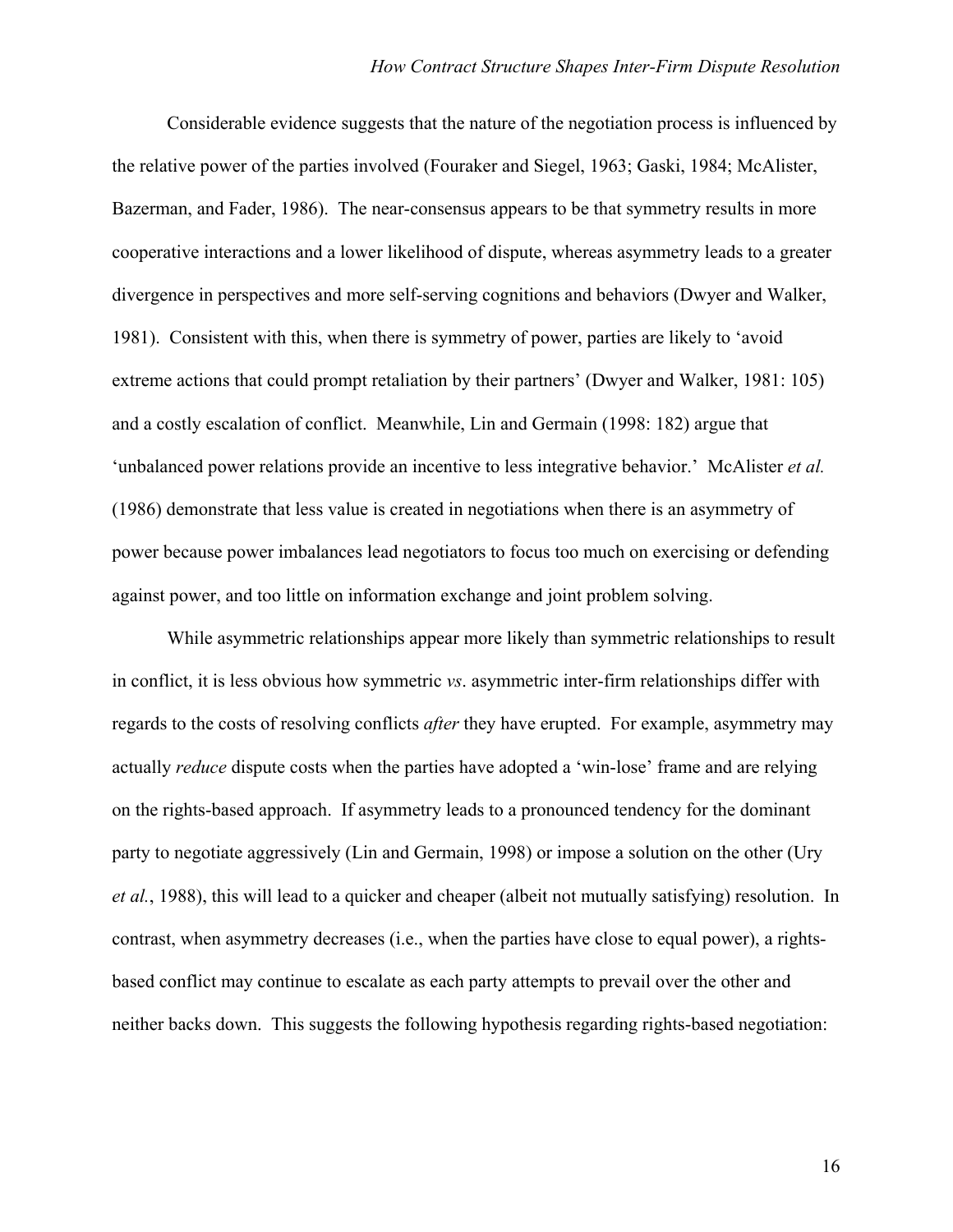*Hypothesis 4a: The detrimental effect of a rights-based approach on dispute costs will be lessened when power asymmetry increases.*

Meanwhile, the interest-based approach (which helps to reduce costs, à la Hypothesis 3b) may be especially beneficial when power asymmetry increases. Asymmetry results in less perspective taking among those who are in the position of power (Galinsky, Magee, Inesi, and Gruenfeld, 2006) which disrupts information exchange and makes it unlikely that the parties will understand each other's interests. Power asymmetry also encourages the use of threats, thereby making cooperative interaction less likely (De Dreu, 1995). These are precisely the barriers to effective dispute resolution that the interest-based approach is designed to overcome. Thus, interest-based negotiation may be most useful in mitigating the cost of conflict when power asymmetry is high. This suggests the following hypothesis regarding interest-based negotiation:

*Hypothesis 4b: The beneficial effect of an interest-based approach on dispute costs will be enhanced when power asymmetry increases.* 

In our analyses of the role of power asymmetry, we control for the level of mutual dependence that exists in the relationship. Building on Emerson's (1962) seminal work on power relations, Casciaro and Piskorski (2005) and others (Piskorski and Casciaro, 2006; Gulati and Sytch, 2007) have argued that the effects of power imbalance may differ across conditions of high *vs*. low mutual dependence. The level of mutual dependence may be a function of the alternatives each party has (cf., Emerson, 1962) or, as suggested by Williamson's (1985) discussion of asset specificity, a function of 'bilateral dependencies' created during the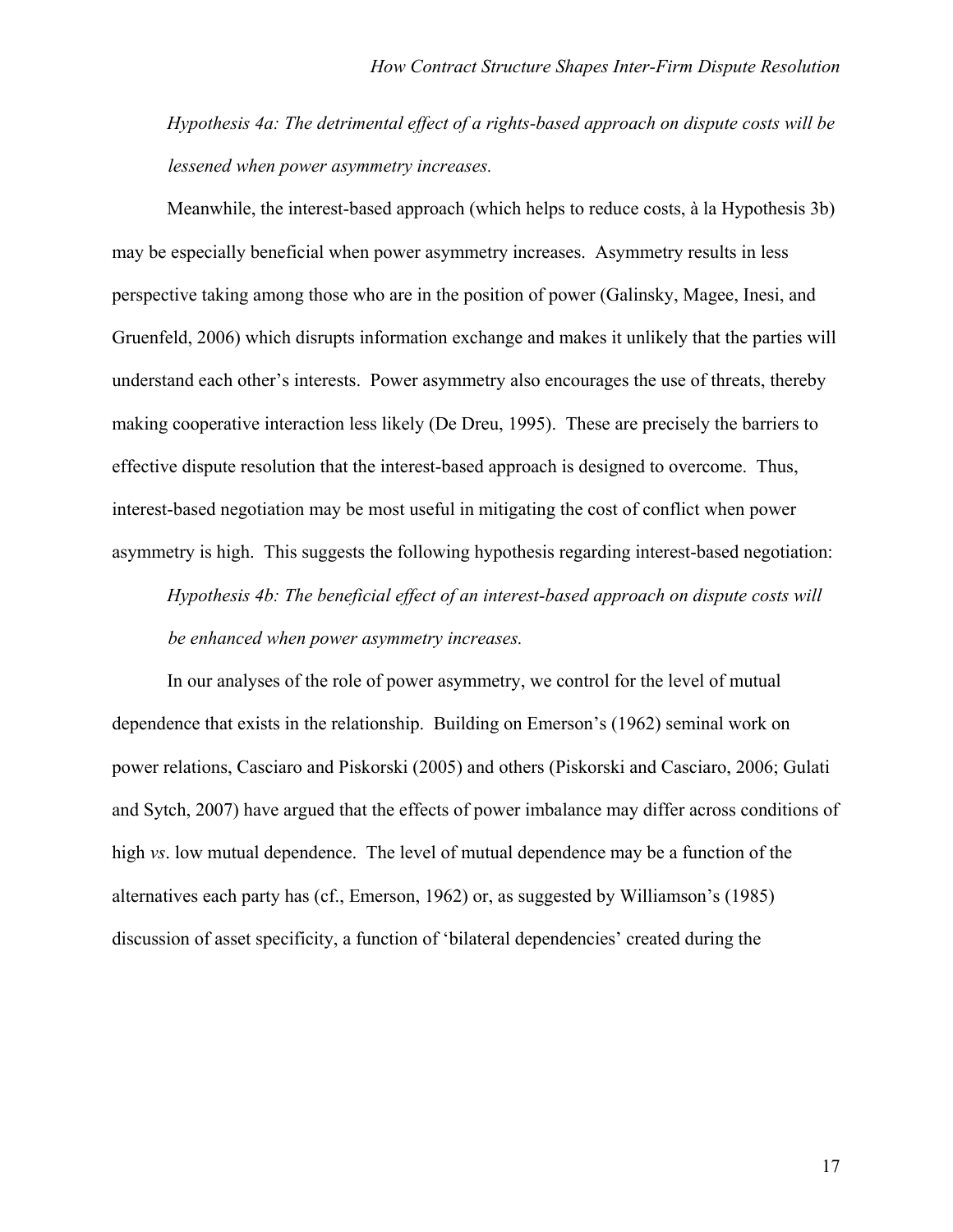exchange, or both (Casciaro and Piskorski, 2005). Thus, our analyses include measures of mutual dependence based on exchange alternatives as well as asset specificity.<sup>2</sup>

Figure 1 summarizes our general model and hypotheses:

'Insert Figure 1 here'

#### **DATA AND METHODS**

#### **Data collection**

We were granted access to all legal files concerning contract disputes handled by one law firm in Western Europe between 1991 and 2005. The law firm is a mid-sized company which was founded in the late 1980s. We restricted our sample to all two-party disputes involving vertical relationships; these represented 80 percent of the two-party disputes handled by the firm.

Of the 102 cases (i.e., disputes) in our sample, 99 involved only European firms; each of the other three involved at least one non-European firm. Because some companies were repeat clients of the law firm and involved in more than one dispute, the sample contained 178 different firms.<sup>3</sup> To check for potential selection bias, differences between included and excluded firms and files were examined. We found no significant differences between files/firms included *vs*. excluded from the sample on any dimension we examined (e.g., governance structure, size, etc.).

Because all of the inter-firm relationships we study involve legal disputes, it is important to also consider the representativeness of our sample and whether our results would generalize to the broader universe of inter-firm relationships. To address this issue, we conducted a series of

<sup>&</sup>lt;sup>2</sup> Interactions between power asymmetry and mutual dependence are beyond the scope of this paper as such predictions would involve complex three-way interactions between dispute resolution approach, power asymmetry, and mutual dependence.

<sup>&</sup>lt;sup>3</sup> The results were unchanged when a 'repeat client' control variable was included in the analyses.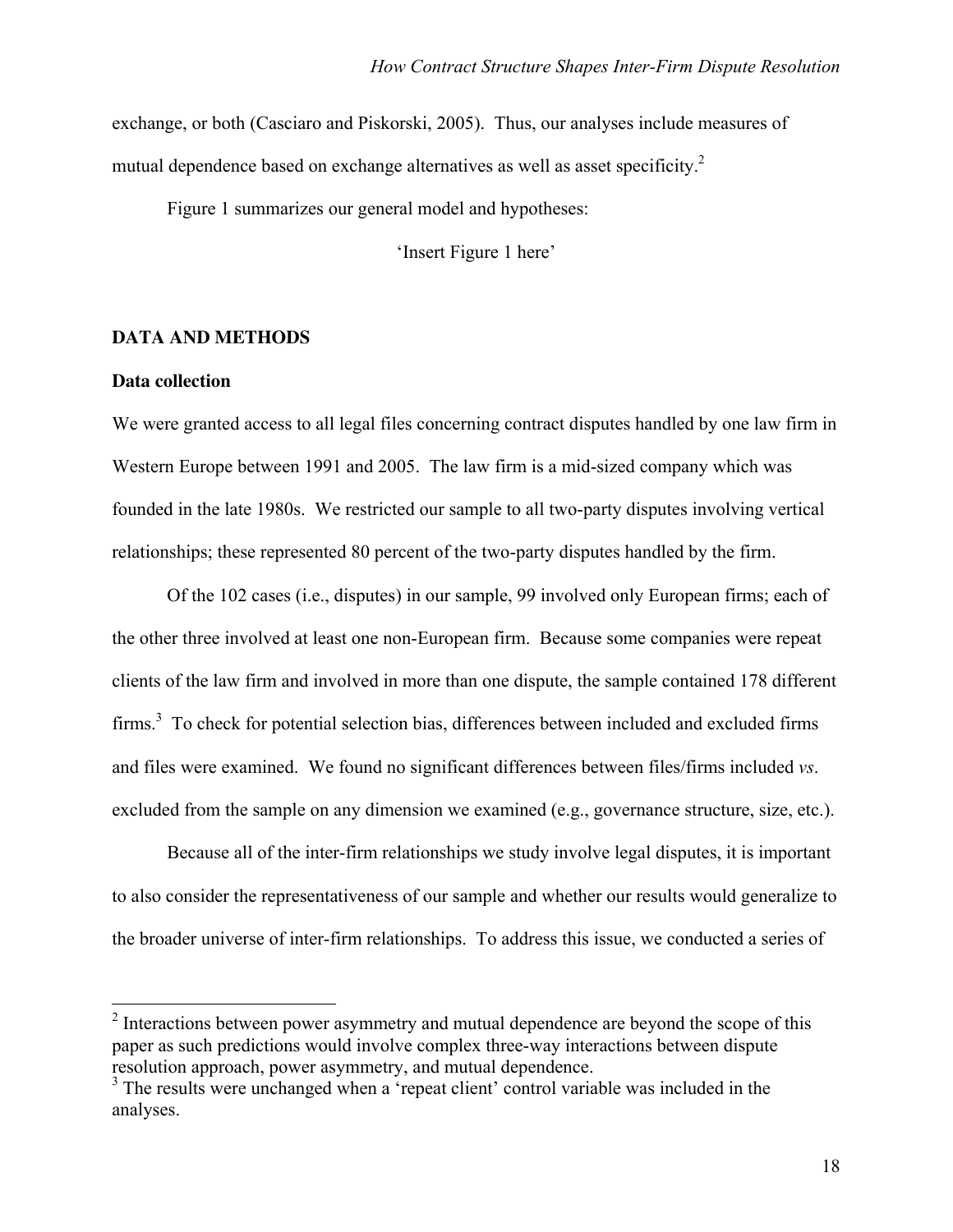analyses to assess the degree to which key characteristics of our sample—at the contract level, the firm level, and the relationship level—compare with available benchmarks in datasets that do not involve disputing firms. At the contract level, we compared the contractual complexity of our sample with contracts described in prior research. Specifically, on Parkhe's (1993: 829) unweighted index of complexity, our sample's score (4.37) is situated comfortably between the score (3.69) for Reuer and Ariño's (2002; 2007) sample of 88 alliances involving Spanish firms (of various sizes from a variety of industries) and the score (5.05) of Reuer, Ariño, and Mellewigt's (2006) sample of 66 alliances in the German telecommunications industry. At the firm level, we compared the revenue of firms in our sample with revenue data on 123,595 comparable firms provided in the AMADEUS database managed by the Bureau van Dijk, which is a pan-European database of financial information on over 11 million public and private companies. Comparing firms by industry (using the two-digit SIC code) revealed no clear pattern of differences. Finally, at the relationship level, we compared the percentage of prior ties between parties in our data (32.4 percent) with inter-firm relationships described in prior research. Gulati (1995) reports that 12 percent of firms in his sample had a previous direct tie; Reuer and Ariño (2002) report that 20 percent of firms in their sample had previously engaged with the same partner in a different venture; Hagedoorn and Hesen (2009) report that 53 percent of their sample includes a prior relationship between the contracting parties. The level of prior ties in our relationship is comfortably within the range implied by prior research. Taken together, these analyses suggest that our sample appears, a priori, to consist of contracts, firms, and relationships, that do not differ significantly from the larger universe of (non-dispute) datasets on dimensions that we can identify. While such analyses cannot entirely eliminate the possibility of selective representation, they do seem to mitigate the concern.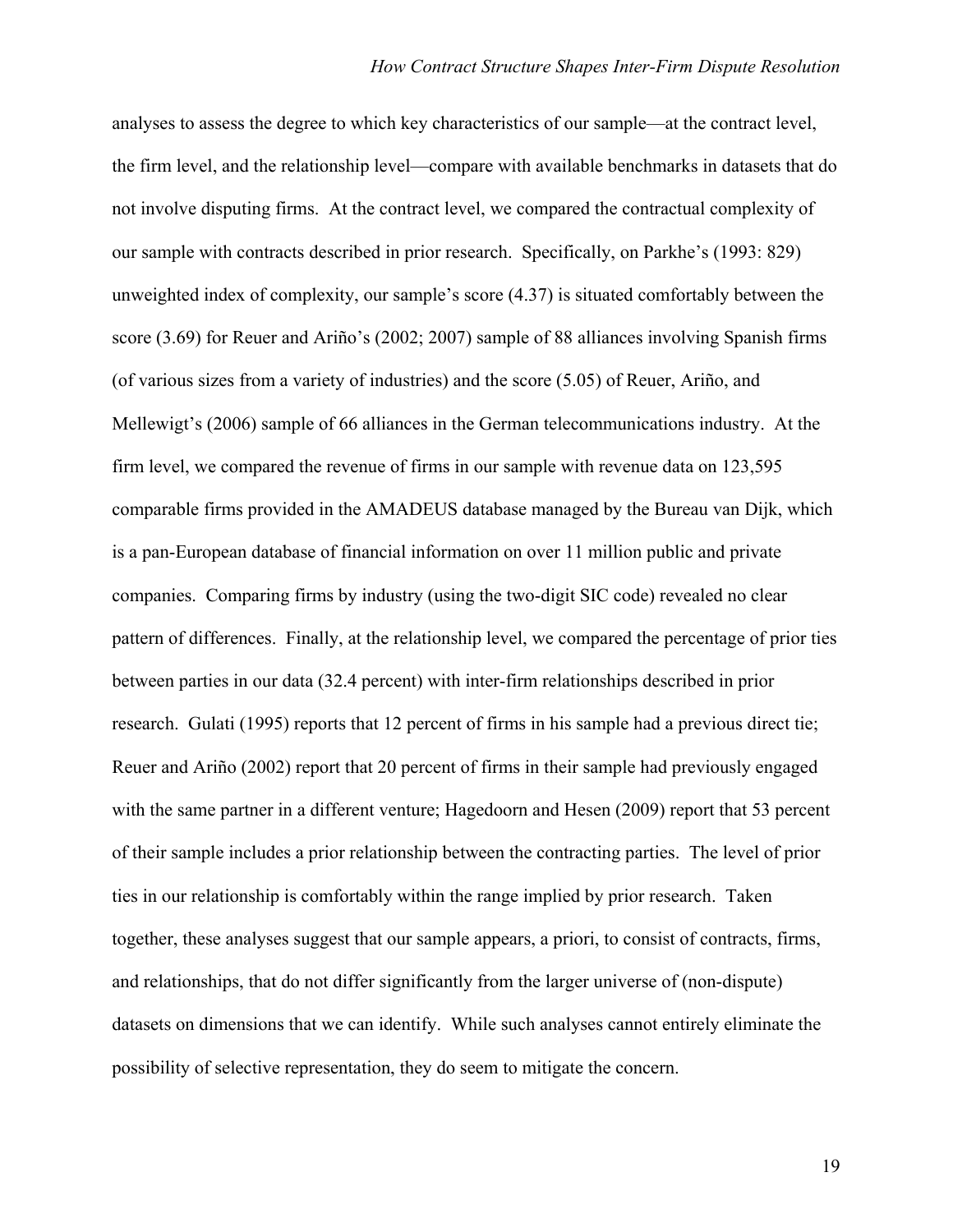The law firm provided extensive and detailed information on the 102 disputes that we analyzed. Each legal file contained between 800 and 5,000 pages and included (a) the original contract, along with any contract revisions that had been made prior to the dispute, and (b) all documents exchanged during the dispute-resolution process. In addition to providing us with legal documents, the lawyers in each case obtained from the clients all potentially relevant information related to the initial context of the relationship, the origins of the conflict, and its evolution over time. In total, over 150,000 pages of documents were analyzed for this study.

Data collection took place over four months. This period of immersion enabled us to speak extensively with the lawyers and administrative staff of the firm. In addition, 17 structured interviews, lasting between one and three hours each, were conducted with lawyers at the firm and with law professors specializing in contract law. These discussions and interviews were used, as needed, to clarify our understanding of legal procedures, validate the distinction between contractual functions, and check our interpretation of clauses. Due to the highly confidential character of the data, it was not possible to speak directly with the disputing firms.

#### **A dispute prototype**

Although the dataset consists of more than 100 disputes which vary on multiple dimensions (as described further below), it may be helpful to provide an example of a dispute from our study. *Sample dispute*

In May, 2002, a mid-sized German firm in the automotive industry (Firm A) contracted with a large French firm in the IT industry (Firm B). The contract called for Firm B to be paid  $\epsilon$ 320,000 over the length of the relationship, during which time Firm B was to develop and implement specific software for Firm A. As time went on, Firm A became increasingly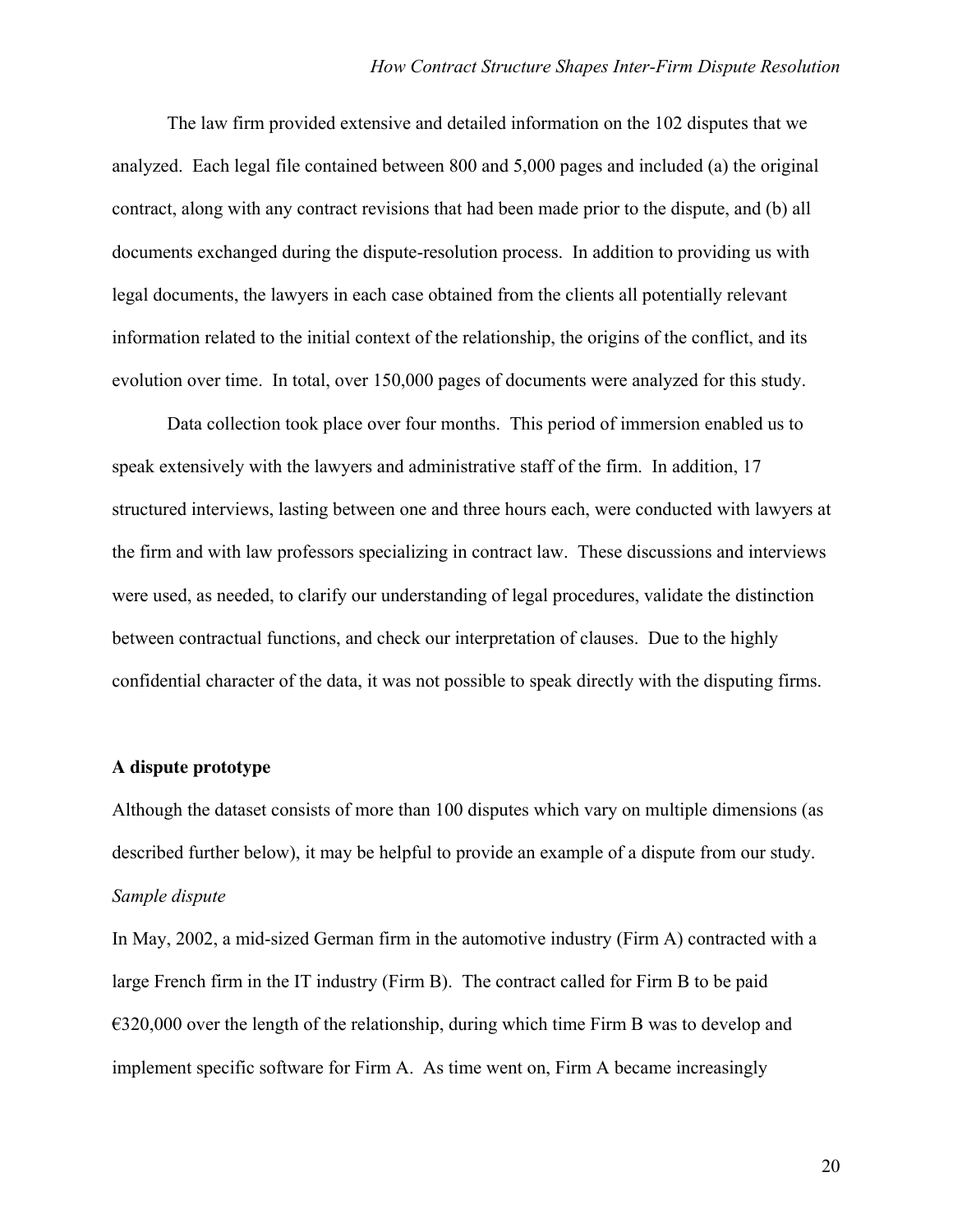disgruntled with Firm B's performance. 141 days after the contract was signed, Firm A accused Firm B of having repeatedly missed delivery deadlines. After a number of emails failed to resolve the problem, managers at Firm A decided to engage the services of a law firm. This took place 95 days after Firm A had voiced its initial complaint. In response, Firm B hired the law firm which eventually provided us with our data. The dispute continued for another 176 days, at which point it was resolved in court. The legal costs added up to  $\epsilon$ 14,720 (for Firm B). A total of 16 messages were exchanged between the two firms during the course of the dispute. We had access to all messages, even those exchanged prior to the involvement of the law firm.

Figure 2 presents a timeline of the key events associated with this sample case.

'Insert Figure 2 here'

#### **Variables and measurements**

#### *Cost of dispute resolution*

Dispute resolution costs were estimated using legal fees; that is, the (Log) amount of money paid by the client to the law firm (in thousands of inflation-adjusted Euros). While these figures clearly underestimate the total costs associated with the dispute (e.g., we only measure fees paid by one disputant and we cannot measure non-legal costs incurred by either party), our interest in this study is to compare dispute costs across situations involving different governance structures and/or different approaches for resolving the dispute. For this purpose, underestimation (if unbiased) is not likely to be problematic. Because all of our data comes from the same law firm, we have no reason to suspect any bias in the data that would interact with our hypotheses. Throughout the period we examined, the law firm maintained one uniform invoicing process.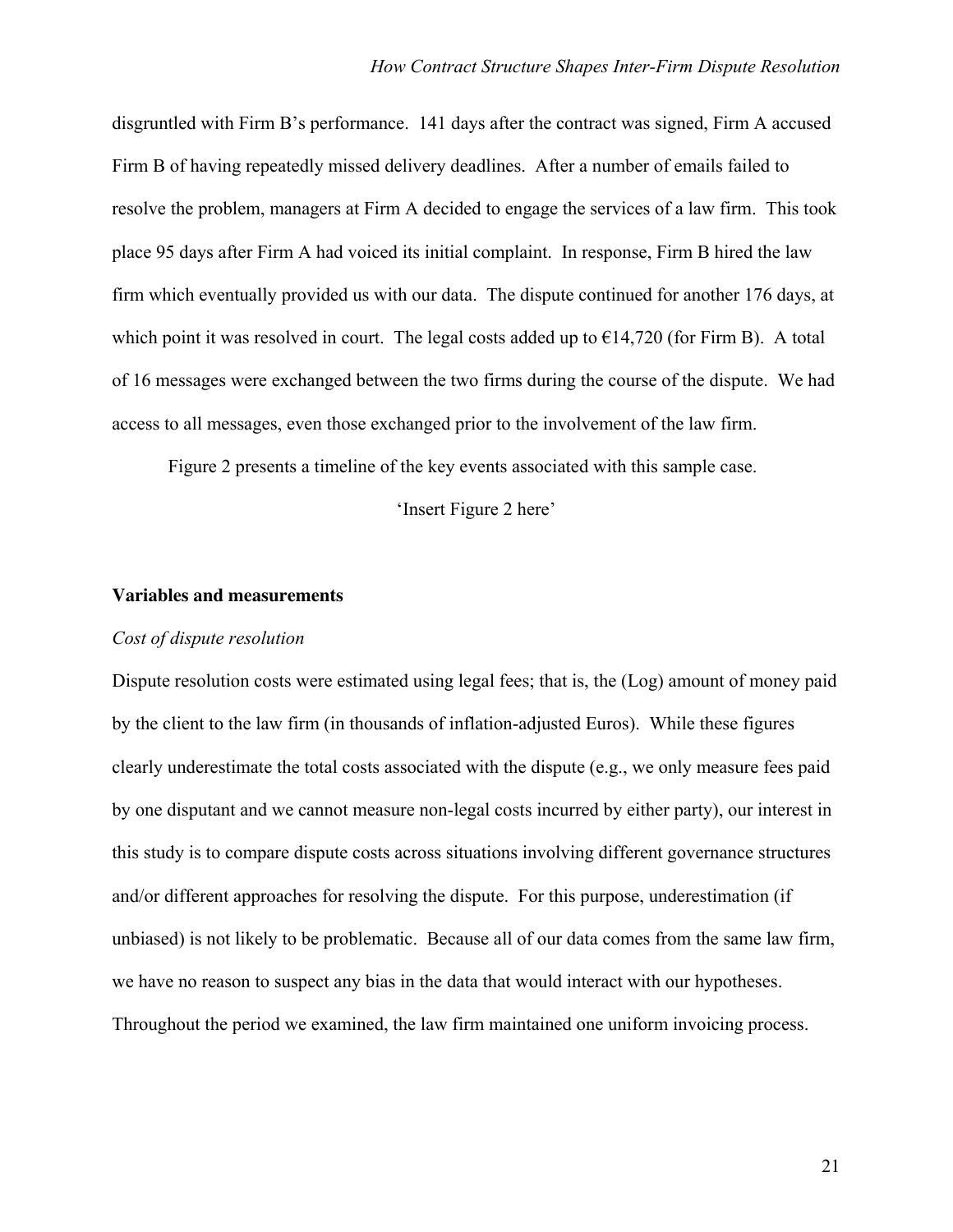#### *Governance structure*

The analysis of governance structure is based on an examination of the actual formal contracts signed by the firms. We measured the level of contractual detail governing the relationship at the time the dispute arose. We relied upon a set of indicators developed by Parkhe (1993) which help to evaluate various provisions in the formal contract. Parkhe (1993: 829) conducted a computer-aided search of the relevant legal literature and arrived at the following eight provisions that might be included in a formal contract: (1) the exchange of periodic written reports of all relevant transactions; (2) prompt written notice of any departures from the agreement; (3) the right to examine and audit all relevant records through a firm of CPAs; (4) designation of certain information as proprietary and subject to confidentiality provisions of the contract; (5) non-use of proprietary information even after termination of agreement; (6) termination of agreement clauses; (7) arbitration clauses; and (8) lawsuit provisions.

Based on Parkhe (1993), and following the precedent of Deeds and Hill (1999) and Reuer and Ariño (2007), our measure of the degree of contractual governance is based on the number of Parkhe's (1993) provisions represented in the contract (ranging from zero to eight). The contractual detail score provides a measure of the degree of contractual governance, ranging from zero to eight, with higher scores representing a greater reliance on contractual governance.<sup>4</sup>

#### *Coordination focus*

-

Reuer and Ariño (2007: 322) argue that the first three provisions of Parkhe's eight-item index relate to coordination between the contracting parties, and may thus be used as a proxy for the

 $4$  We use an unweighted composite index of contractual detail because Lui and Ngo (2004: 477) suggest that the relative importance of contractual provisions is unclear and because Barthélemy and Quélin (2006: 1785) have shown that weighted and unweighted measures of contractual complexity are very highly correlated ( $\beta$  = 0.96,  $p$  < 0.01). See also Reuer and Ariño (2007).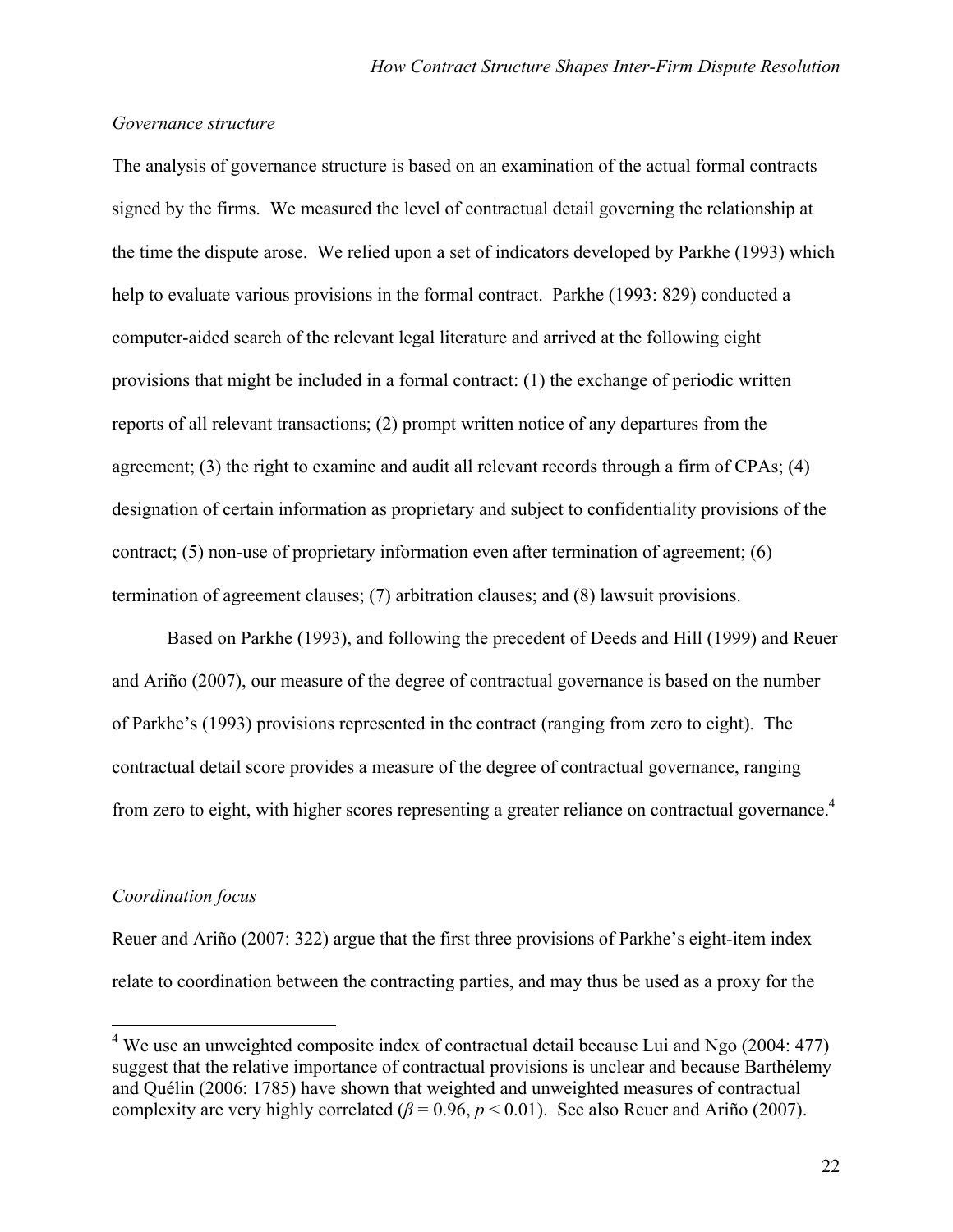degree to which the parties focus on coordinating their expectations and behaviors. In our examination of these three types of provisions, however, we find that clause category #3 ('the right to examine and audit all relevant records through a firm of CPAs') may arguably have more to do with 'enforcement' (cf., Reuer and Ariño, 2007), than coordination.<sup>5</sup> Meanwhile, clause categories #1 and #2 appear to focus more clearly on coordination. We therefore measure coordination focus as the ratio of coordination-related clauses included in the contract—i.e., clause 1 and/or 2 from Parkhe (1993)—to the total number of clauses in the contract. By controlling for the total number of clauses, the ratio measure mitigates concerns that coordination provisions were included incidentally—i.e., due to institutional factors that promote greater contractual detail, rather than to deal with coordination issues. Moreover, by assessing the percentage of the contract devoted to coordination, the measure seeks to capture the extent to which a focus on coordination motivated the contracting process.

We also conducted two sets of robustness checks with regards to our measure of coordination focus. In the first, we measured coordination focus using all three provisions identified as 'coordination provisions' by Reuer and Ariño (2007). The findings were almost identical to those reported below, with no change in the results of our hypothesis tests. In the second analysis, we again started with all three types of coordination provisions. A rater then evaluated each coordination provision in the entire dataset, along with the context in which the clause was embedded, and eliminated all seemingly ambiguous provisions. A second rater evaluated 10 randomly selected clauses for each type of provision, the level of agreement between raters was 93.3 percent. This process created a more conservative measure of coordination by eliminating 5.96 percent of provisions. Analyses based on this measure of

-

 $<sup>5</sup>$  We thank an anonymous reviewer for guidance on this point.</sup>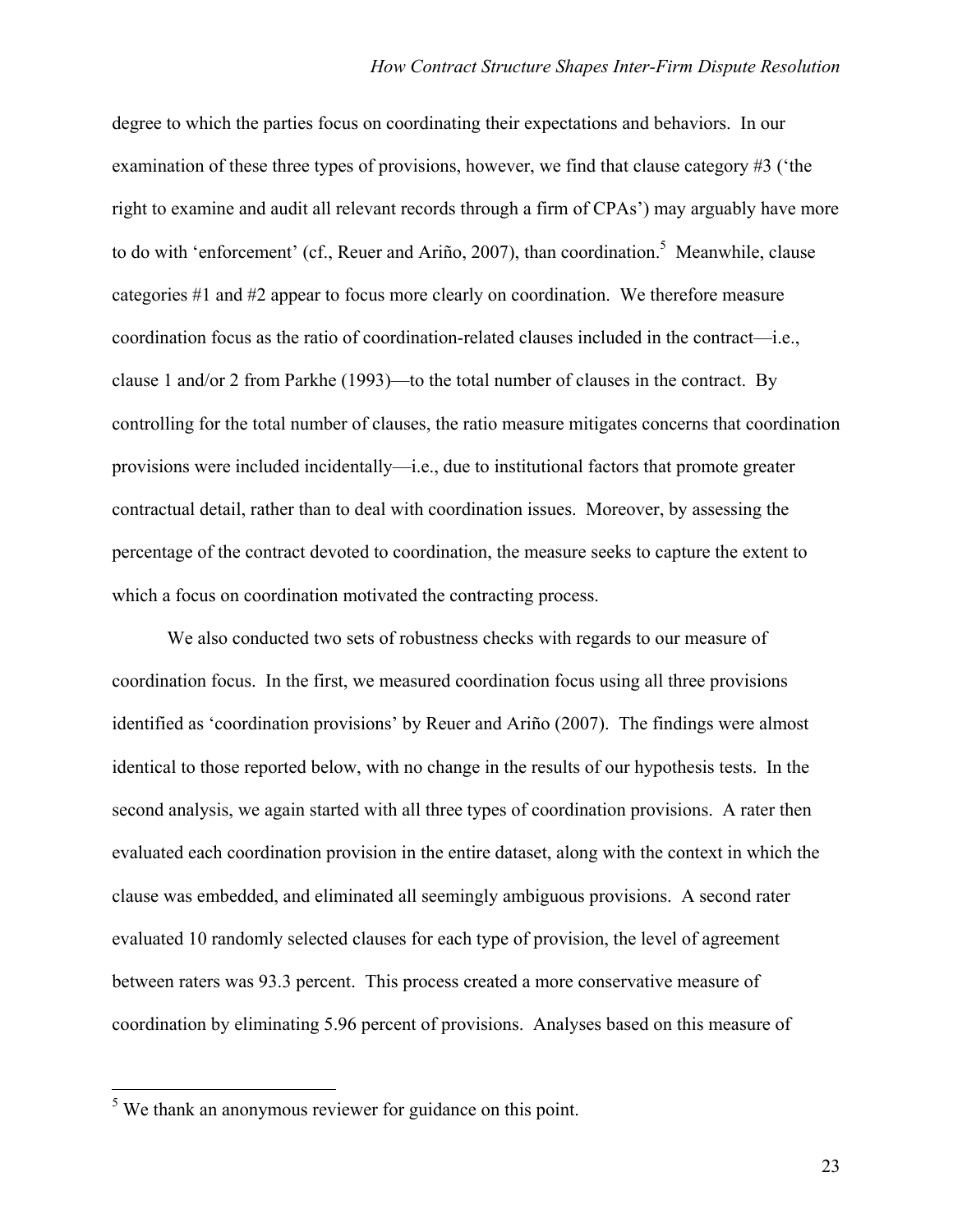coordination focus again produced identical results. Below, we report on analyses that measured coordination focus based on whether clause categories #1 and #2 were included in the contracts.

#### *Type of resolution approach*

To assess the degree to which interest-based and rights-based approaches were employed, every document exchanged between the disputing firms during the entire resolution process was analyzed. Each communication by one firm to the other was counted as a message. Following the methodology used to test signaling theories (e.g., Spence, 1974; Harms, 2004), the choice *not*  to reply to a communication by the other party was also coded as a ('no reply') message. In total, 2,293 messages were studied (of which only 132 were coded as 'no reply'). A scheme for categorizing interest- *vs*. rights-based statements was constructed to evaluate each message. Prior studies have shown that some communications contain mixed or dual messages (e.g., Lewicki, McAllister, and Bies, 1998). As such, we allowed each message to be coded as pursuing neither, one, or both of the approaches. The ratio of rights-based messages to total messages was calculated, and served as a measure of the degree to which the rights-based approach was pursued. Likewise, the ratio of interest-based messages to total messages served as a measure of the degree to which the interest-based approach was pursued. Thus, consistent with our hypotheses, we separately coded for rights-based and interest-based messages, making it possible for a particular dispute to be coded as high (or low) in both approaches. For example, consider a dispute which has a total of 32 messages, with 14 interest-based and 21 rights-based messages (clearly, some messages are coded as both). The score for interest-based approach would then be  $14/32 = 0.437$ ; the score for rights-based approach would be  $21/32 = 0.656$ .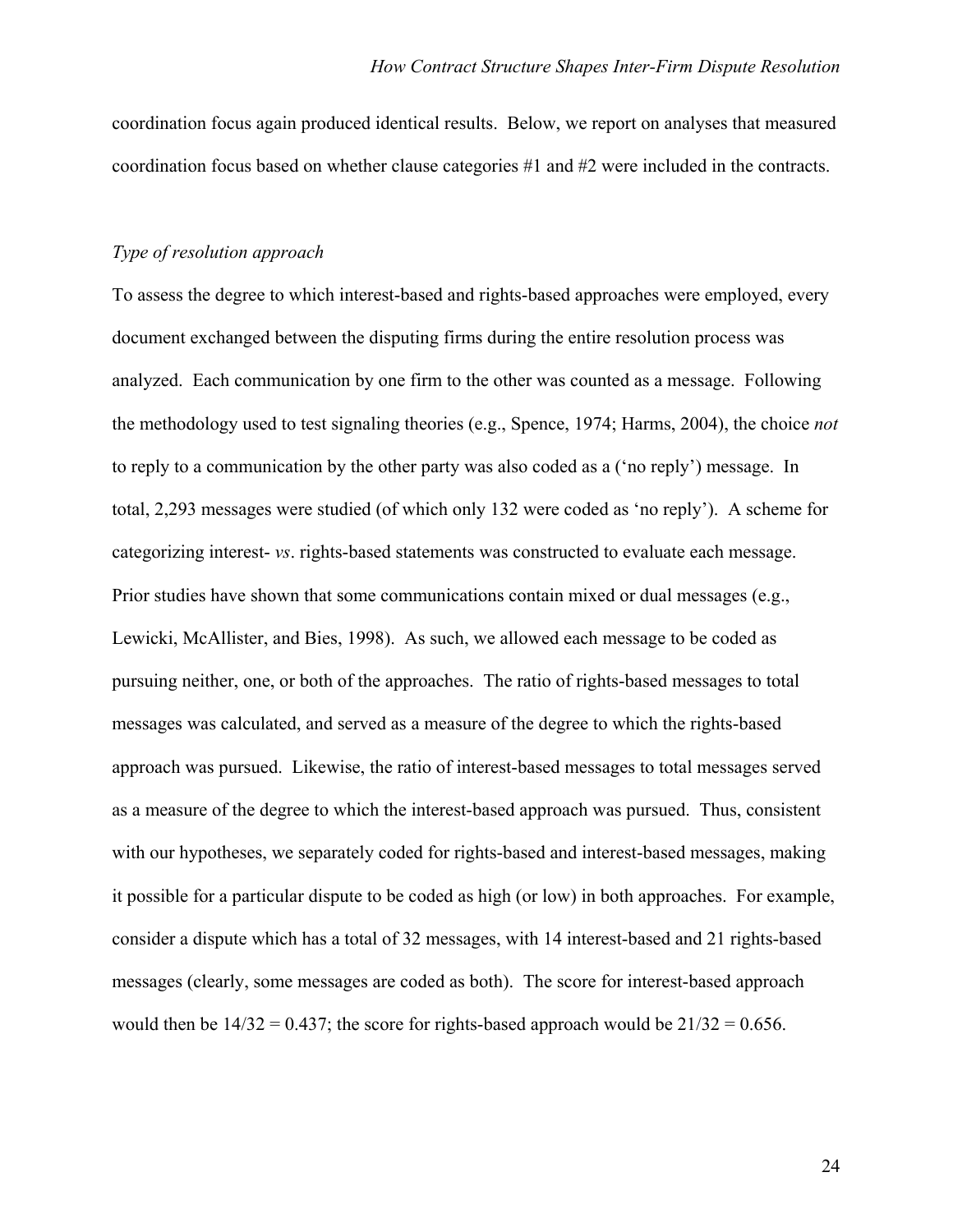Coding of messages was done by two researchers, following Weber's (1990) protocol. Drawing upon Ury *et al.*'s (1988) and Brett *et al.*'s (1990) definitions of rights-based and interest-based approaches, the team developed a list of relevant preliminary response categories to use for information coding. We first applied our coding scheme to four cases. Second, we assessed the sample coding and slightly revised the coding rules as a result. (See Appendix for the final list of response categories used to code messages.) Third, all documents exchanged by the parties were independently read and coded by each coder. We proceeded with an item selection and classification process (Jauch, Osborn, and Martin, 1980) with a systematic computer-based analysis of the data using Concordance™ software. Fourth, we assessed the reliability of coding: the percent of agreement between the raters (98% for rights-based and 97% for interest-based) and the correlation between the ratings ( $\beta$  = 0.969,  $p$  < 0.01 for rights-based and  $\beta$  = 0.928,  $p$  < 0.1). Any disagreements on ratings were solved by discussion.

#### *Asymmetry*

Power asymmetry between the parties was measured using two different proxies for firm strength (Emerson, 1962; Brass, 1984; Lax and Sebenius, 2006; Gulati and Sytch, 2007): firm revenues and an estimate of the number of alternatives to dealing with the other party.

*Asymmetry of revenues* was measured as:

log [ABS [(Revenue of Firm A)-(Revenue of Firm B)]

Revenue was measured in thousands of inflation-adjusted Euros for the year when the contract was signed. These data were obtained from the Bureau van Dijk's ORBIS database, which contains data for more than twenty million companies.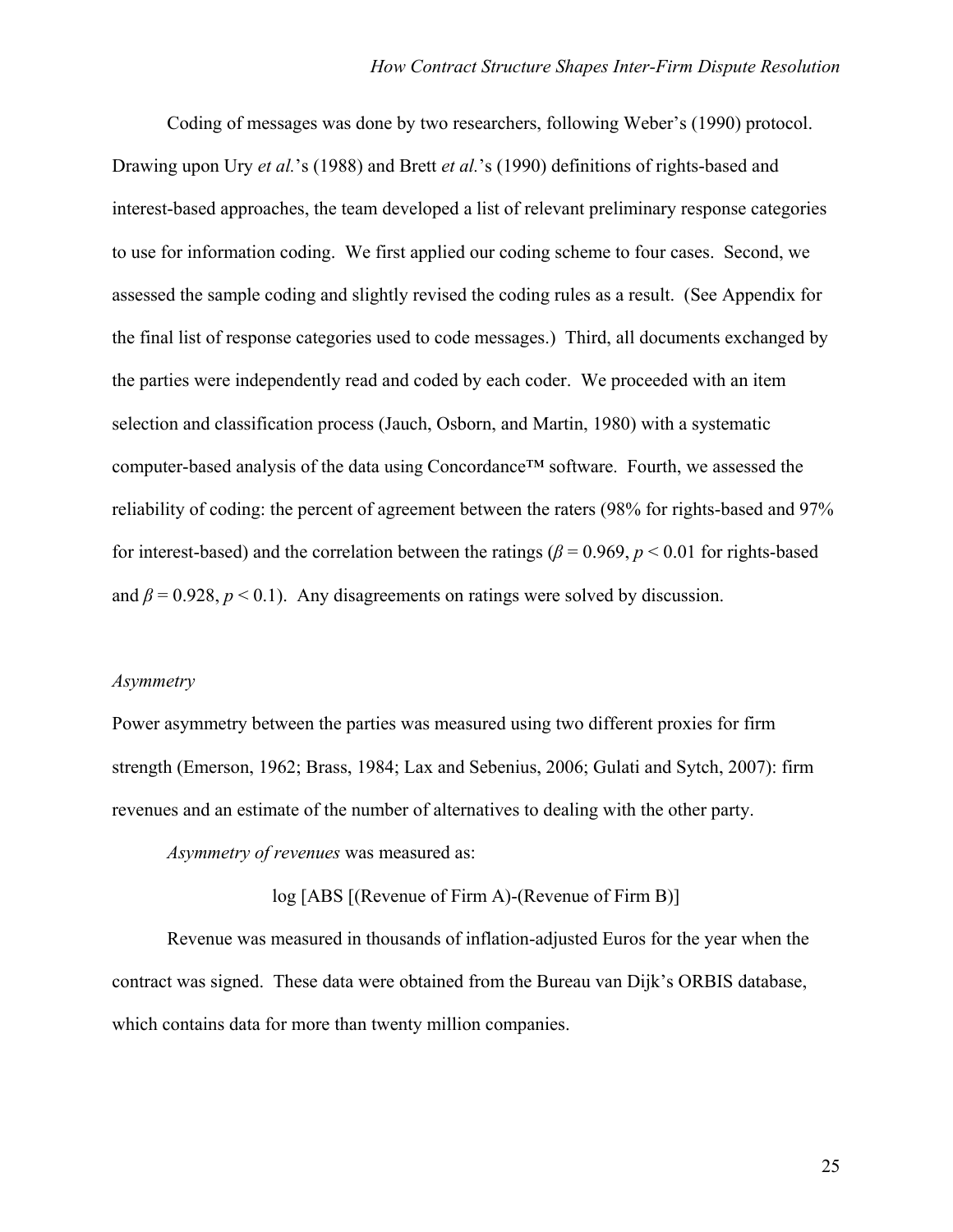To approximate the number of alternatives each party may have to dealing with the other, we did a content analysis of the communications between parties to look for mentions of alternative options and/or alternative partners (e.g., 'You know that if you continue to deny the facts, we will turn to [Firm X] to supply this part;' 'If we aren't able to put this relationship on the right track, we will produce the [part] ourselves.'). Because the text did not allow us to calculate the precise number of alternatives that each party has, we estimated the strength of one's alternatives based on the frequency with which the party mentioned alternatives.

*Asymmetry of alternatives* was measured as:

[ABS  $[(# of references to alternatives by Firm A)-(# of references to alternatives by Firm B)]$ 

#### *Control variables*

*Type of settlement:* We controlled for the type of resolution that was eventually pursued (litigation *vs*. private settlement) because the anticipation of this eventuality may have influenced the parties' choice of interest-based *vs*. rights-based approach. Type of Settlement takes the value of 0 if the dispute was eventually settled through litigation and the value of 1 if the dispute was eventually settled via private negotiation.

*Dispute resolution clause*: As some contracts explicitly included a dispute resolution provision (e.g., 'Any dispute arising out of or in connection with this Agreement shall be settled without recourse to the courts...'), we included a dummy variable to indicate the presence  $(=1)$ of such a clause in the contract.

*National* vs*. international:* As less information tends to be known about foreign firms than domestic firms, and because international disputes may vary on multiple dimensions, we included a variable to indicate whether or not the transaction was a cross-border relationship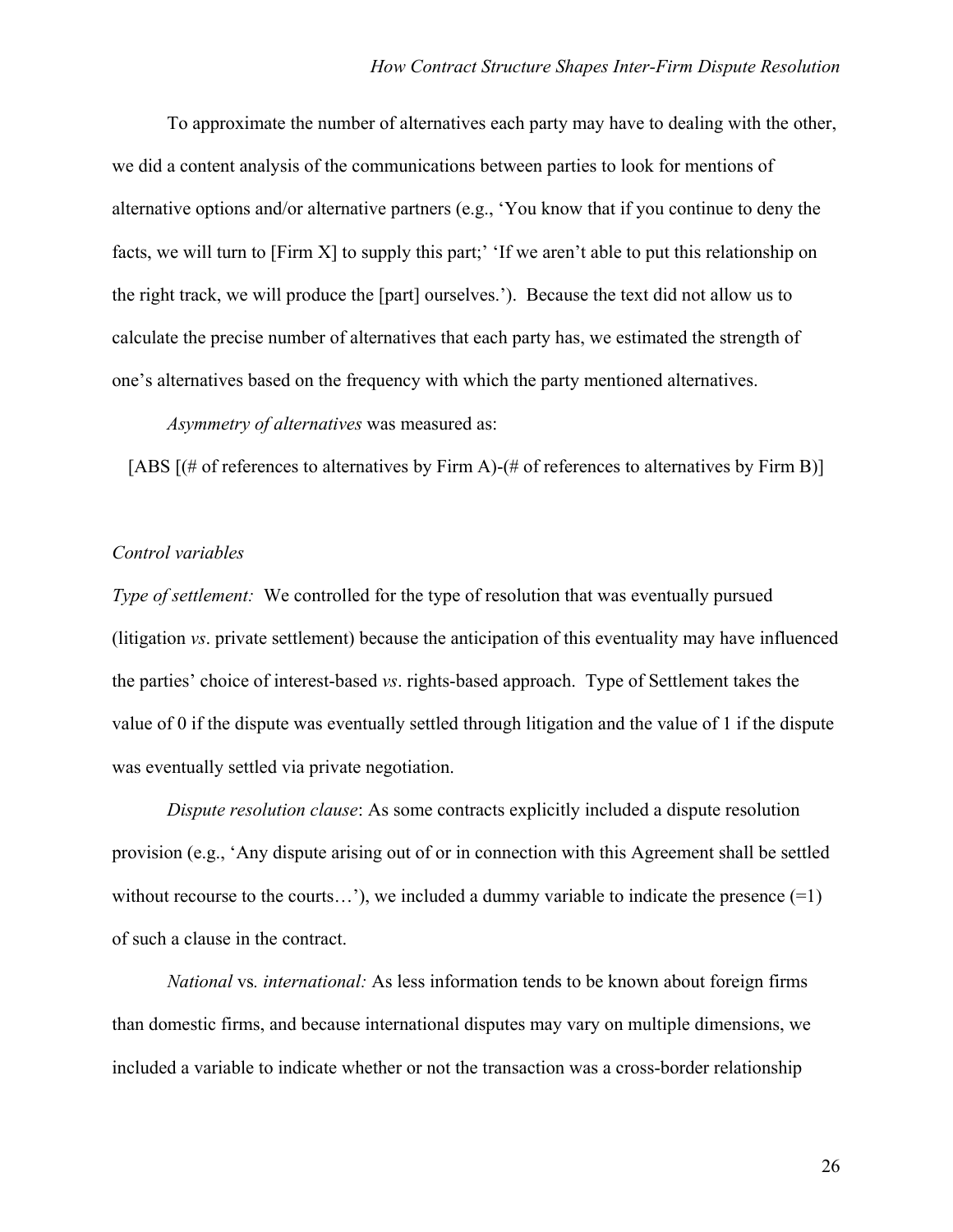(Reuer *et al.*, 2006: 315). We created a dummy variable with a value of 0 for relationships between firms from the same country and 1 for international relationships.

*Sum of alternatives*: Building on Emerson's (1962) seminal work, Casciaro and Piskorski (2005), among others (e.g., Gulati and Sytch, 2007) have highlighted the need to control for the level of 'mutual dependence' when assessing the effects of power asymmetry. We used a proxy for 'mutual dependence' by including a measure of the sum of alternatives that each party had to dealing with the other. A higher value on this measure, indicating that the parties have strong alternatives to dealing with each other, would indicate a lower degree of mutual dependence.

*Sum of revenues*: Because larger firms (e.g., those with internal legal departments) may be more inclined towards pursuing litigation, we controlled for firm sizes through the summation of firm revenue (logarithmic value). This measure is necessarily calculated at the dyad level because our dependent variable (cost of resolution) is a dyadic outcome.

*Number of messages:* Finally, we controlled for the number of messages sent during the dispute. Variance in the number of messages may reflect differences in the type, complexity, or extent of the dispute, or in the nature of the relationship, all of which may impact the approach adopted and the costs incurred. We observed an average of 22 messages per conflict.

#### *Instrumental variables: antecedents of governance structure*

A number of our hypotheses predict differential effects (e.g., on dispute costs) resulting from the degree of contractual detail. However, governance structures are not randomly assigned to interfirm relationships; they are typically chosen (or negotiated) at the outset of the relationship. This creates a potential endogeneity problem and may result in biased coefficient estimates and/or interpretation errors if the actual antecedents of our dependent variables are omitted from our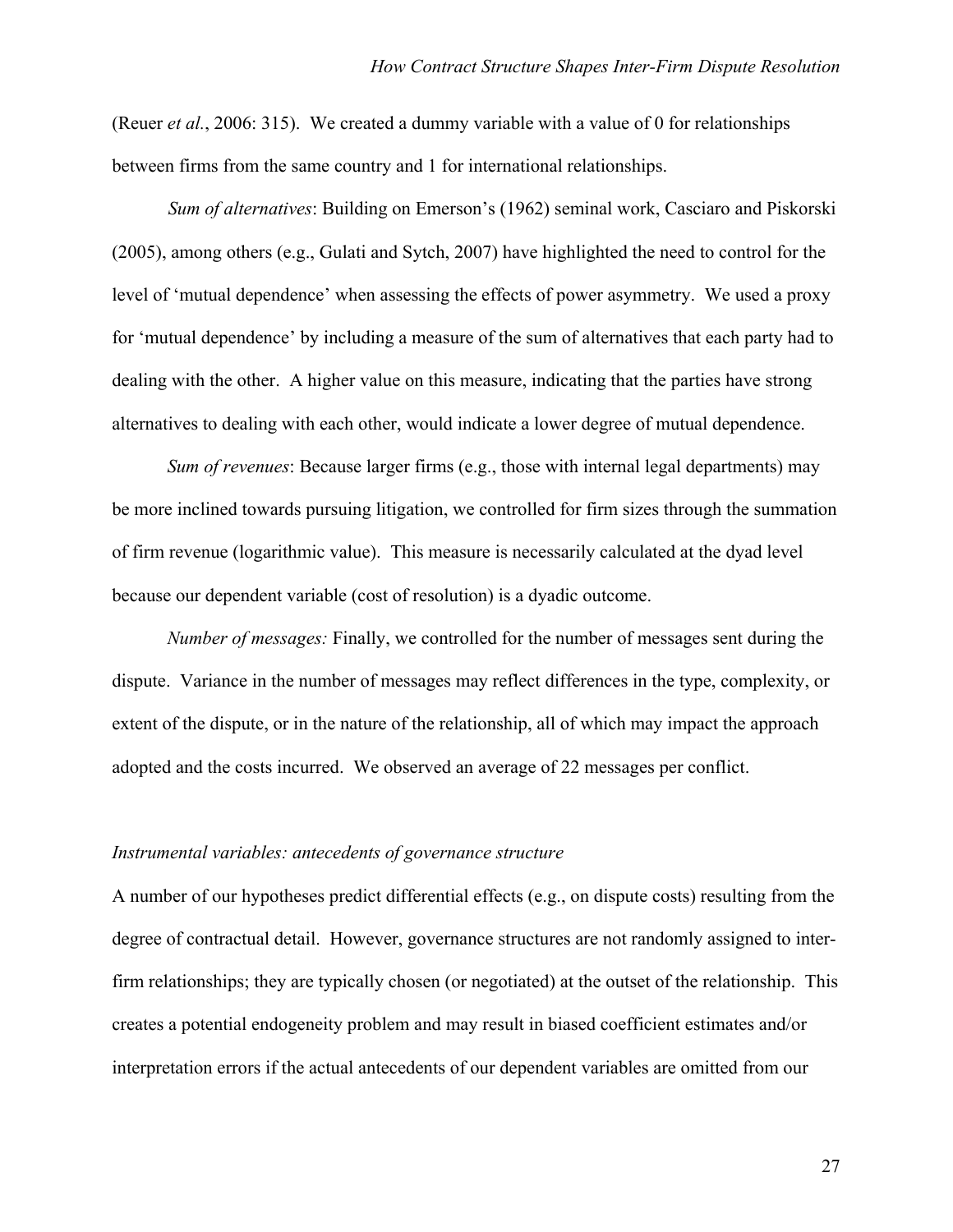model (Hamilton and Nickerson, 2003; Bascle, 2008). We thus include in our model those factors that may impact governance decisions. In so doing, we use three-stage least square regressions generating reduced-form estimates of governance choices. We then include predicted values from these equations as instruments in a second-stage equation estimating the impact of governance structure. Following prior research (e.g., Casciaro, 2003; Reuer and Ariño, 2007), governance choice was estimated as follows:

Governance Choice =  $a_0 + a_1*Prior$  relationship length +  $a_2*Technical$  detail +  $a_3*Time$ bound +  $a_4$ <sup>\*</sup>Asset specificity +  $a_5$ <sup>\*</sup>Type of transaction + e

We included each of these variables in our model as follows:

*Prior relationship length*: As the history between the partners is likely to influence the degree of contractual detail (Mayer and Argyres, 2004), we looked at the duration of prior relationship between the partners. Based on the information provided in the case files, we counted the number of days from the start of any previous exchange between the parties to the date that the current transaction began.

*Technical detail:* The level of complexity of a transaction may affect the governance structure that is needed or chosen. We controlled for the level of technical detail of the contract as measured by the degree to which technical specifications of the transaction were specified in the contract (Ryall and Sampson, 2009). This variable was calculated as the logarithm of the number of pages of technical details included in the contract or in its appendix.

*Time bound:* Deadlined *vs*. open-ended contracts might also be expected to affect choice of governance. For example, parties with short-term contracts may envision a small 'shadow of the future' (Axelrod, 1984; Heide and Miner, 1992), and may choose to rely more extensively on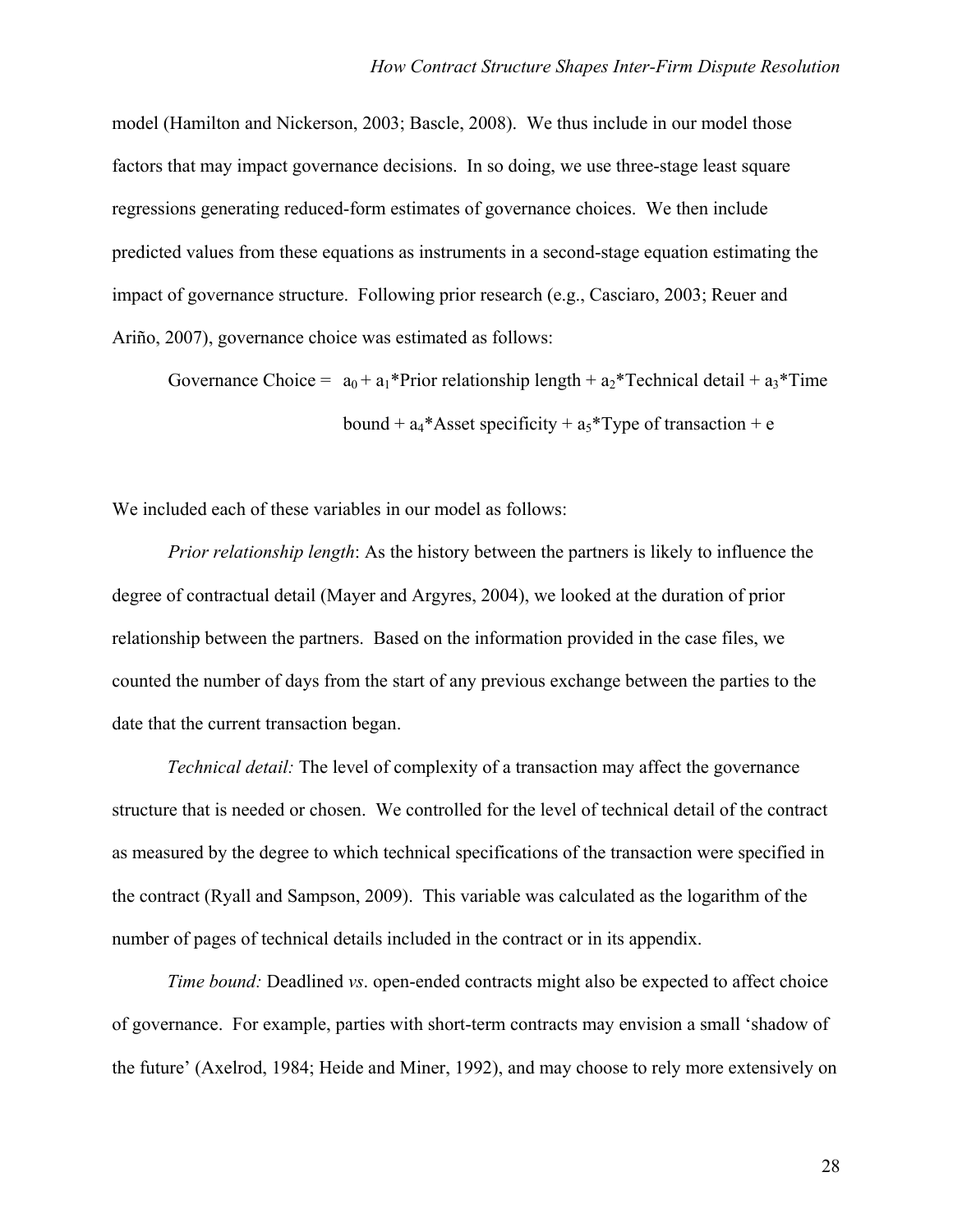contractual provisions (Poppo, Zhou, and Ryu, 2008). We included a dummy variable to control for whether the contract specified a predefined length of time or whether it described an openended relationship (Reuer and Ariño, 2007: 323). If the contract contained a deadline, the time bound variable took the value 1; open-ended contracts took the value 0.

*Asset specificity:* Asset specificity refers to the degree to which the assets used in support of the transaction can be redeployed to 'alternative uses and by alternative users without sacrifice of productive value' (Williamson, 1991: 282). An increase in asset specificity limits the ability of firms to redeploy assets, thereby increasing dependency and contracting hazards (Williamson, 1985). We measured the level of asset specificity (Williamson, 1985; David and Han, 2004) with a content analysis of each legal file to code for references to relationship-specific assets in the following categories: (a) *human assets* (i.e., knowledge specific to a particular partner, specialized skills and training); (b) *physical assets* (i.e., specialized production equipment and inter-organizational systems such as those that link buyer and supplier production); and (c) *site specificity* (i.e., idiosyncratic investments in facilities dedicated to the relationship). We created an index of asset specificity by summing across these categories  $(0 = no$  evidence of such asset specificity;  $1 =$  such asset specificity is described) to get an integer variable between zero and three.

*Type of transaction:* Because different types of transactions may be subject to different normative or technical constraints when it comes to picking a governance structure (Saussier, 2000), we included a variable to control for this. The types of transactions involved in the contracts we analyzed were coded as distribution contracts (35.3%), production supply contracts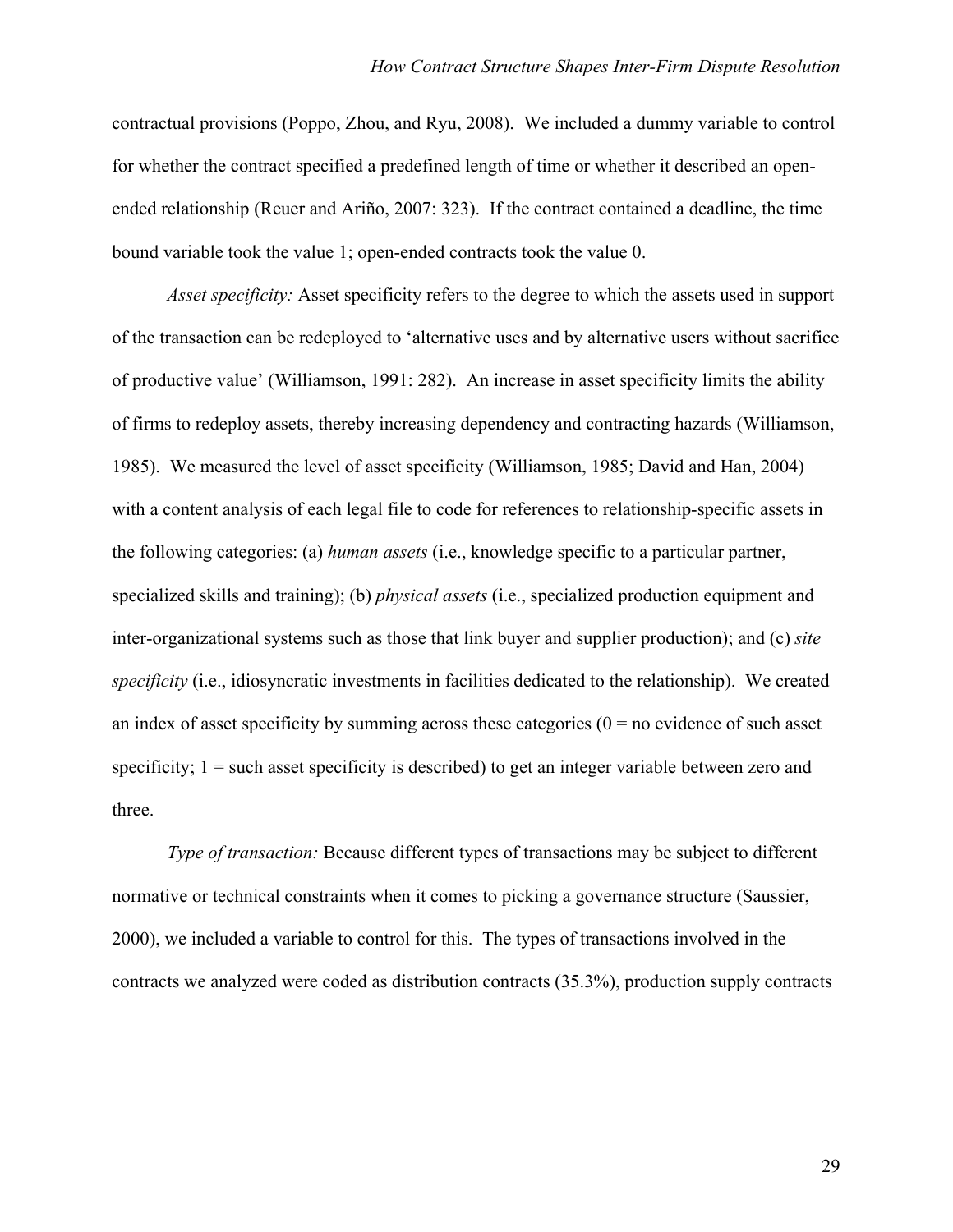(29.4%), information technology contracts (26.5%), and contracts for consulting or other services  $(8.8\%)$ .<sup>6</sup>

#### **RESULTS**

 $\overline{a}$ 

Inter-firm relationships in our sample varied in the degree to which they relied on contractual governance. On our measure of governance structure (Parkhe, 1993), which ranges from a minimum of zero (weakly contractual) to eight (extremely contractual), the mean level of contractual detail was 4.37.

Table 1 provides summary statistics and Pearson correlations for the variables used in our analysis. Because some variables were significantly correlated, we checked for potential multicollinearity. The variance inflation factors (VIF) were all well below 10 (with the maximum being 4.11), suggesting that multicollinearity was not a concern.

#### 'Insert Table 1 here'

As the first step in our analysis, we ran a regression to test the effects of transaction attributes on (choice of) governance structure; this analysis would serve as the first-stage model of our subsequent three-stage model analysis of hypotheses. The results reveal that, consistent with prior research (e.g., Reuer and Ariño, 2007), governance was likely to be relatively more contractual when technical detail was high ( $\beta$  = 0.42,  $p$  < 0.001), asset specificity was high ( $\beta$  = 0.53,  $p < 0.001$ ), and the relationship was time-bound ( $\beta = 0.47$ ,  $p < 0.10$ ). The 'type of transaction' variables were not significant predictors of governance structure.

<sup>&</sup>lt;sup>6</sup> In addition to the three-stage least squares regression analyses reported in the Results section, we also ran all of our analyses using simple regressions, in which the four instrumental variables were included as control variables. All of the results of our hypotheses tests were consistent across these two methodologies, providing confidence in the robustness of the findings.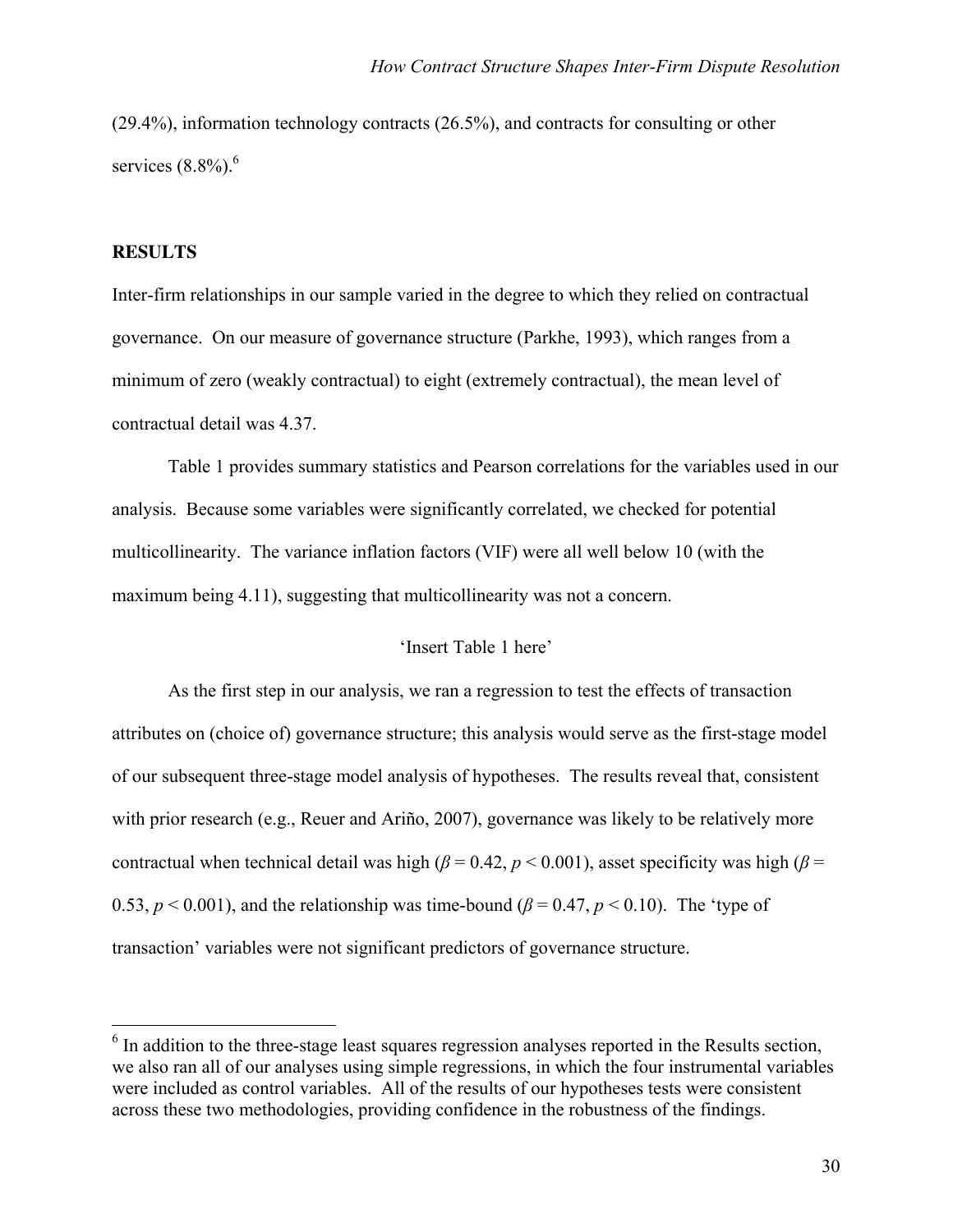Hypothesis 1 predicted that contractual governance would encourage greater reliance on a rights-based approach than would relational governance. As predicted (See Table 2, Model 2), controlling for attributes of the relationship, of the transaction and of the dispute, the higher the level of contractual detail, the more likely it was that the parties would use the rights-based approach to resolve the conflict  $(\beta = 0.05, p \le 0.01)^7$ 

#### 'Insert Table 2 here'

Hypothesis 2a predicted that the more contractual the governance structure, the lower the reliance on an interest-based approach. Contrary to our prediction (see Table 2, Model 4), we see that contractual governance tends to increase the use of an interest-based approach ( $\beta$  = 0.13,  $p < 0.001$ ), although as the results of Hypothesis H2c demonstrate, this is especially the case when coordination focus is high.

Hypothesis 2b, which predicted that an increasing emphasis on coordination would result in a greater reliance on interest-based negotiation, was supported  $(\beta = 0.76, p \le 0.001)$ ; Table 2, Model 5). Hypothesis 2c, which also focused on the interest-based approach, predicted an interaction between governance structure and coordination focus. As hypothesized (see Table 2, Model 6), the greater the emphasis on coordination in the relationship—as measured by a higher percentage of the contract terms focusing on coordination rather than control—the more likely it was that greater contractual detail would lead to an increased use of the interest-based approach  $(\beta = 0.20, p < 0.01)$ .<sup>8</sup> In other words, if contracts are aimed more at coordination than control, they are more likely to foster the use of an interest-based approach if and when a dispute arises. We plot the interaction result to illustrate this moderating effect of coordination focus in Figure

<sup>&</sup>lt;sup>7</sup> For robustness, we conducted additional analyses controlling for interest-based approach (when testing H1), and for rights-based approach (when testing H2a–c). Results were unchanged.

<sup>&</sup>lt;sup>8</sup> All interaction terms were mean-centered using Aiken and West's technique (1991: 28–45).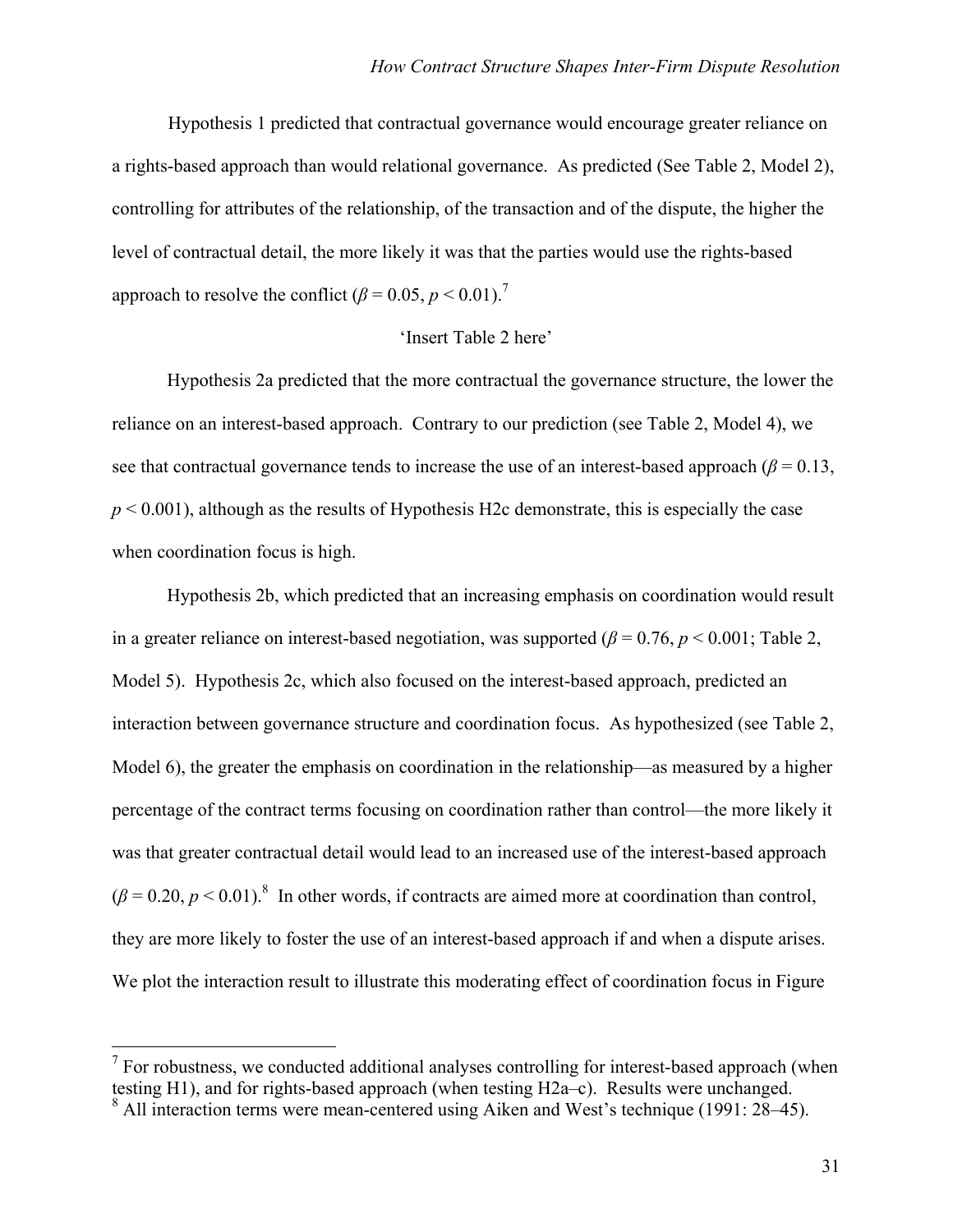3. For purposes of illustration, we create a dummy variable to distinguish cases with high (1) *vs*. low coordination focus (0). To do so, we execute a median-split of the sample so that there are close to equal numbers of 'high' ( $N = 47$ ) and 'low' ( $N = 55$ ) focus-on-coordination relationships; based on the median split, high coordination relationships are those in which coordination provisions account for 20 percent or more of the contractual detail.

#### 'Insert Figure 3 here'

Hypothesis 3a predicted that relying on the rights-based approach would lead to higher costs associated with resolving the dispute; Hypothesis 3b predicted that interest-based negotiation would reduce costs. Both hypotheses were supported (See Table 3, Model 3): costs increased with a greater reliance on the rights-based approach ( $\beta$  = 0.63,  $p$  < 0.001), but decreased with a greater reliance on the interest-based approach ( $\beta$  = -1.15, *p* < 0.001). It is worth emphasizing that this analysis controls for the type of settlement reached (i.e., private *vs*. court-ordered).

Hypotheses 4a and 4b predicted that the effect of rights-based and interest-based negotiation on dispute costs would be moderated by the degree of power asymmetry between the two firms (See Table 3, Model 4a). In testing this prediction, we controlled for the level of mutual dependence in the relationship, as measured by the 'sum of alternatives,' and used two different measures of power asymmetry: one based on firm revenue and the other based on alternatives to dealing with the other party. We found no effects of power asymmetry using our measure of 'alternatives,' so we focus here on the results of our revenue-based measure. Hypothesis 4a, which predicted that the effect of a rights-based approach on higher costs would be mitigated when asymmetry was high, was not supported ( $\beta$  = -0.04, not significant); Hypothesis 4b, which predicted that the effect of interest-based negotiation on reducing costs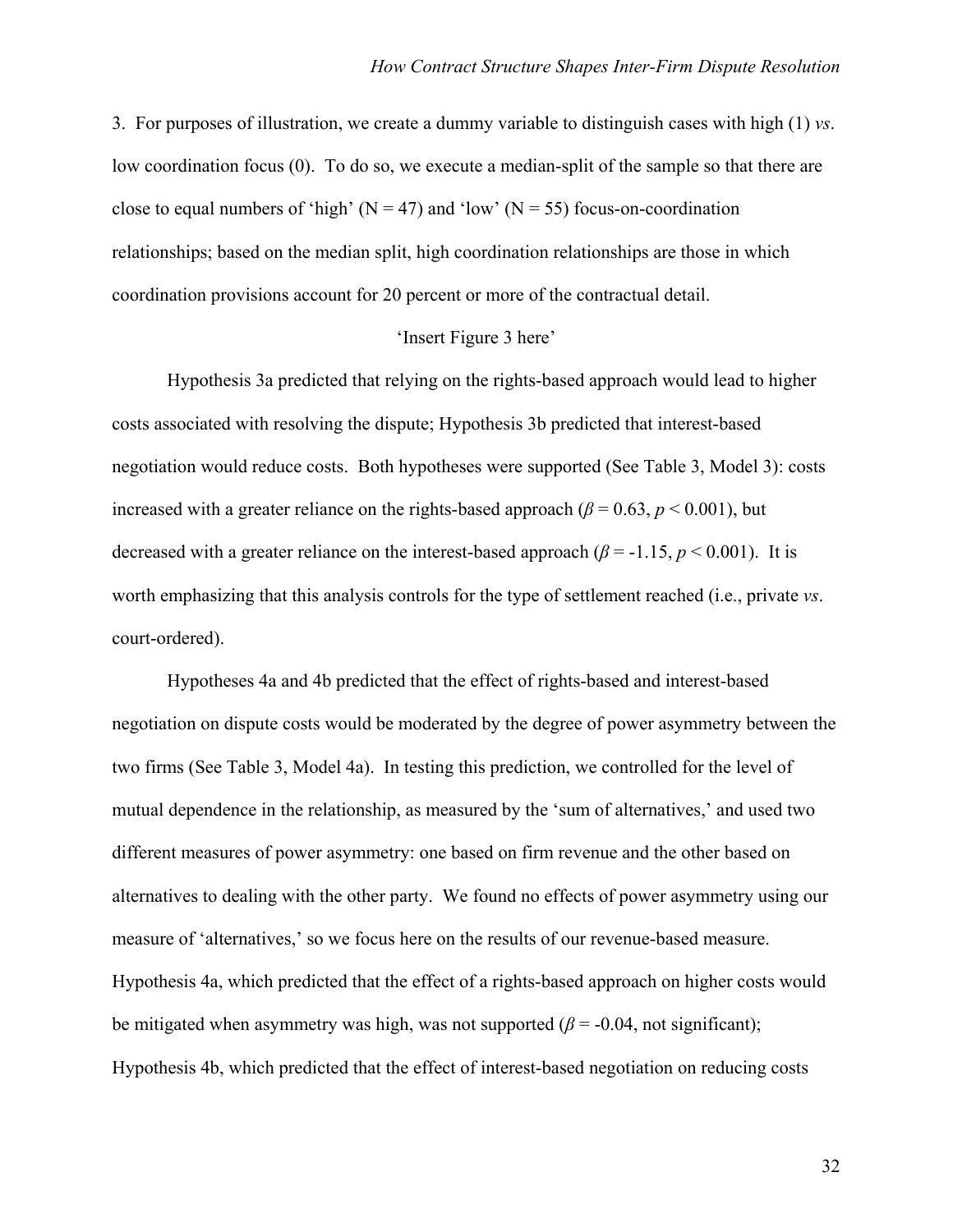would be enhanced when asymmetry was high, was supported ( $\beta$  = -0.12,  $p$  < 0.01). In other words, the interest-based approach may be most useful (from a cost-reduction perspective) when the disputants are least likely, as a result of power asymmetry, to naturally engage in cooperative interaction.<sup>9</sup>

#### *Supplementary analysis: mediation model*

As a supplementary analysis, we looked at whether the effect of governance structure on dispute costs is mediated by the dispute resolution approach adopted by the two parties. To test this mediation model, we followed the procedure outlined by Baron and Kenny (1986). First (see Table 3, Model 2), we regressed our dependent variable (dispute resolution costs) on our independent variable (governance structure) and found a significant effect of governance on costs ( $\beta$  = -0.18,  $p$  < 0.001). Second (see Table 2, Models 2 and 4), we established that governance structure was a significant predictor of our proposed mediators: rights-based (*β* = 0.05,  $p < 0.01$ ) and interest-based ( $\beta = 0.13$ ,  $p < 0.001$ ) approach. Finally (see Table 3, Models 4), we found that when we simultaneously regress the dependent variable (costs) on the independent (governance) and mediating variables (rights and interests), the mediating variables are still significant predictors ( $\beta$  = 0.25; *p* < 0.01 and  $\beta$  = -0.65; *p* < 0.001, respectively), but governance is no longer significant. This suggests that the effect of governance on costs is mediated by the dispute resolution approach adopted by the parties.

#### 'Insert Table 3 here'

#### **DISCUSSION**

 $\overline{a}$ 

<sup>&</sup>lt;sup>9</sup> Notably, firms were not any more likely to use the interest-based approach when asymmetry of revenues was high rather than low.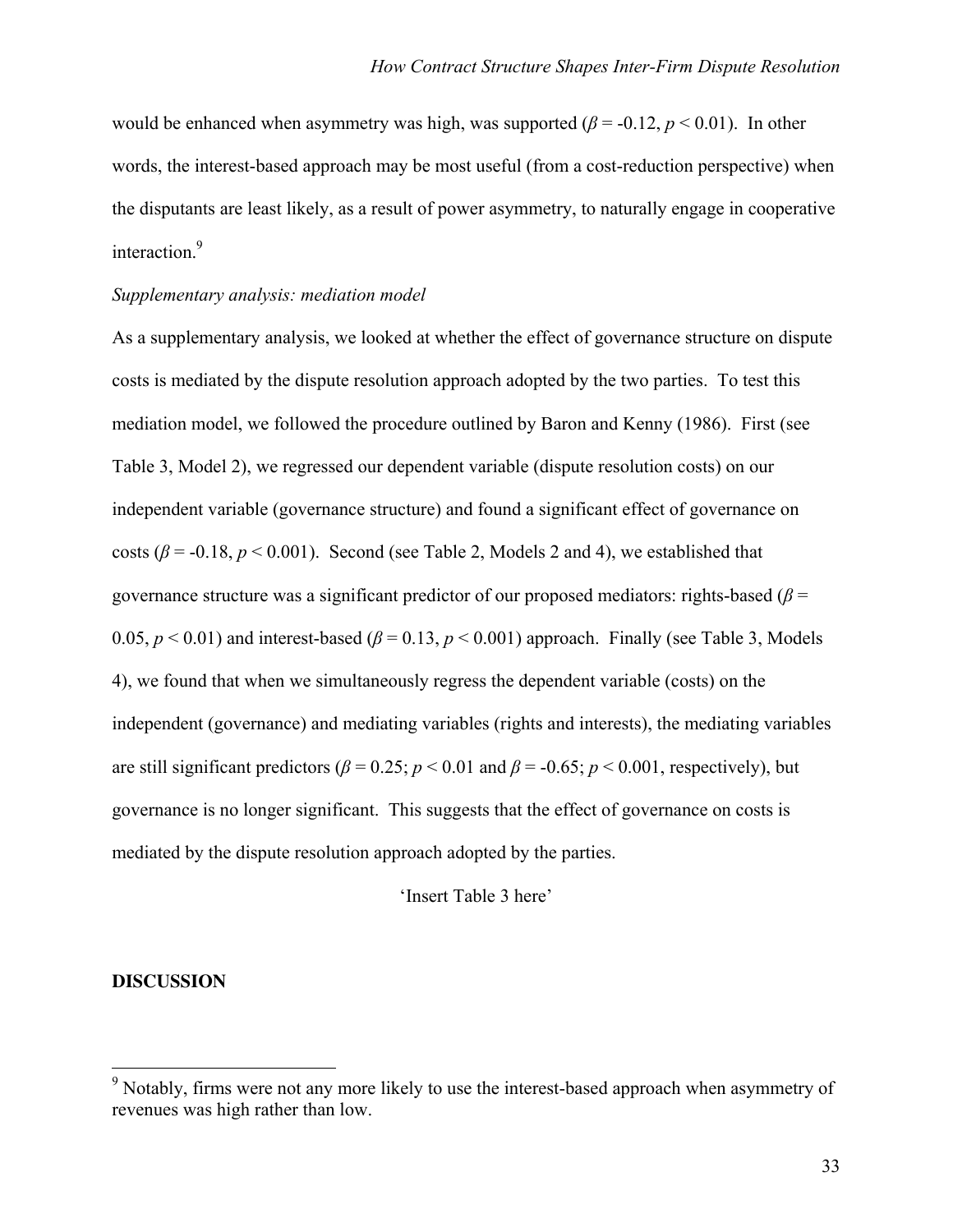The paper leveraged a unique dataset consisting of over 150,000 pages of documents related to 102 inter-firm disputes in order to examine a heretofore unexamined consequence of managing inter-firm relationships using contractual governance structures. When disputes arise, heavy (*vs*. light) contractual structures lead to different approaches for resolving the dispute. In turn, these approaches result in different costs associated with dispute resolution. Furthermore, the results suggest that the effect of governance structures on interest-based negotiation is moderated by the degree of emphasis on coordination in the relationship: contractual governance is more likely to result in interest-based negotiation when the focus on coordination is high and the contract is being used to coordinate the firms' expectations and behaviors. We also find that the effect of interest-based negotiation on costs is moderated by the degree of power asymmetry (as measured by firm revenues) between the parties: the greater the asymmetry, the more useful is interestbased negotiation. We also confirm previous findings regarding the antecedents of contractual detail (Reuer and Ariño, 2007; Ryall and Sampson, 2009).

One unexpected finding—regarding the positive effect of contractual detail on interestbased negotiation—merits further discussion. One possible explanation is that time spent drafting the contract, even when its primary purpose is to guard against opportunism, allows the parties to better understand each other's interests and to establish working rules and habits for how to amicably resolve points of contention. This suggests that the contracting process may do more than influence the psychological frame that parties adopt; a greater emphasis on contracting may also encourage parties to take the task of resolving conflict more seriously, regardless of the approach they will adopt. Clearly, additional research on this is warranted.

This paper sought to bridge two streams of research from two different disciplines. On the one hand, the study of inter-firm governance, based largely in the strategy and TCE research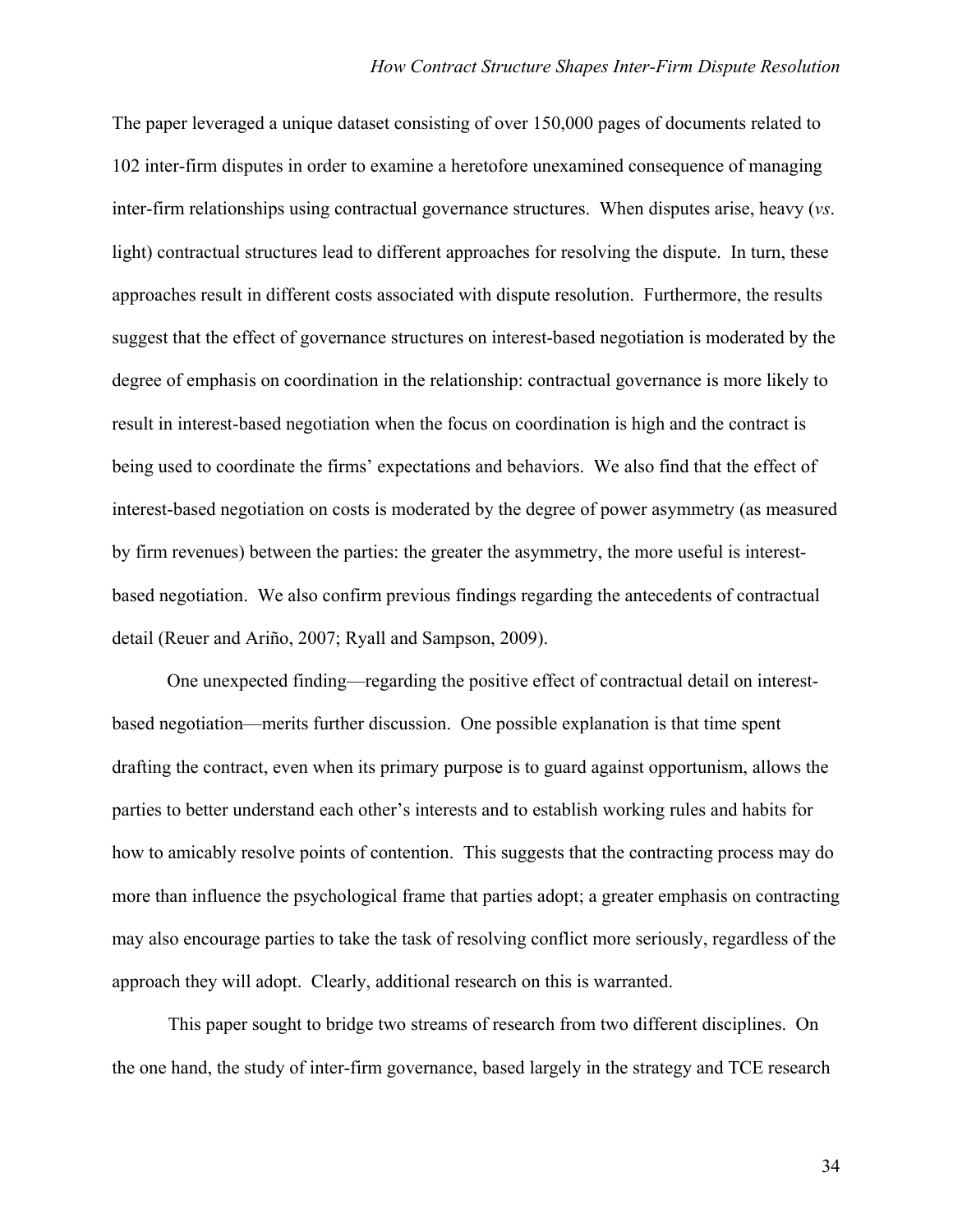traditions, has focused on studying the impact of governance. The effect of governance on micro-level interactions has largely been ignored (Ness and Haugland, 2005). On the other hand, negotiation and dispute resolution scholars, whose work is based largely in the psychological and 'micro-OB' research traditions, have paid relatively little attention to the macro contexts that shape negotiation behaviors. In bridging these two streams of research, and these disciplines, we were able to gain some unique insights into the influence of governance structures on the types of negotiations that arise between exchange partners.

Well over a decade ago, Zaheer and Venkatraman (1995) argued that studies of inter-firm governance must go beyond focusing on structural elements of strategic relationships and begin to understand processes. This study represents an effort to tackle this challenge by jointly examining inter-firm governance structures and inter-firm processes in an effort to understand outcomes. We find that analysis of governance structure alone is insufficient to explain dispute outcomes. The results also suggest that a firm's preference for a particular governance structure should not simply be based on a consideration of transactional attributes (i.e., the structure of the relationship); it should also consider the ways in which governance structure will (a) shape the psychological frame through which organizational actors will make judgments and (b) influence subsequent firm and inter-firm behaviors (i.e., processes). The results appear to encourage further explorations of how contract design decisions, as elements of strategy, can be used to influence inter-organizational relationships and performance.

The paper also provides insights with more immediate practical relevance. Managers seeking to establish vertical relationships need to consider not only how effectively the governance structure helps to avoid potential conflict, but also how effective it is in the event that a conflict does arise. While considerable attention has been paid to which types of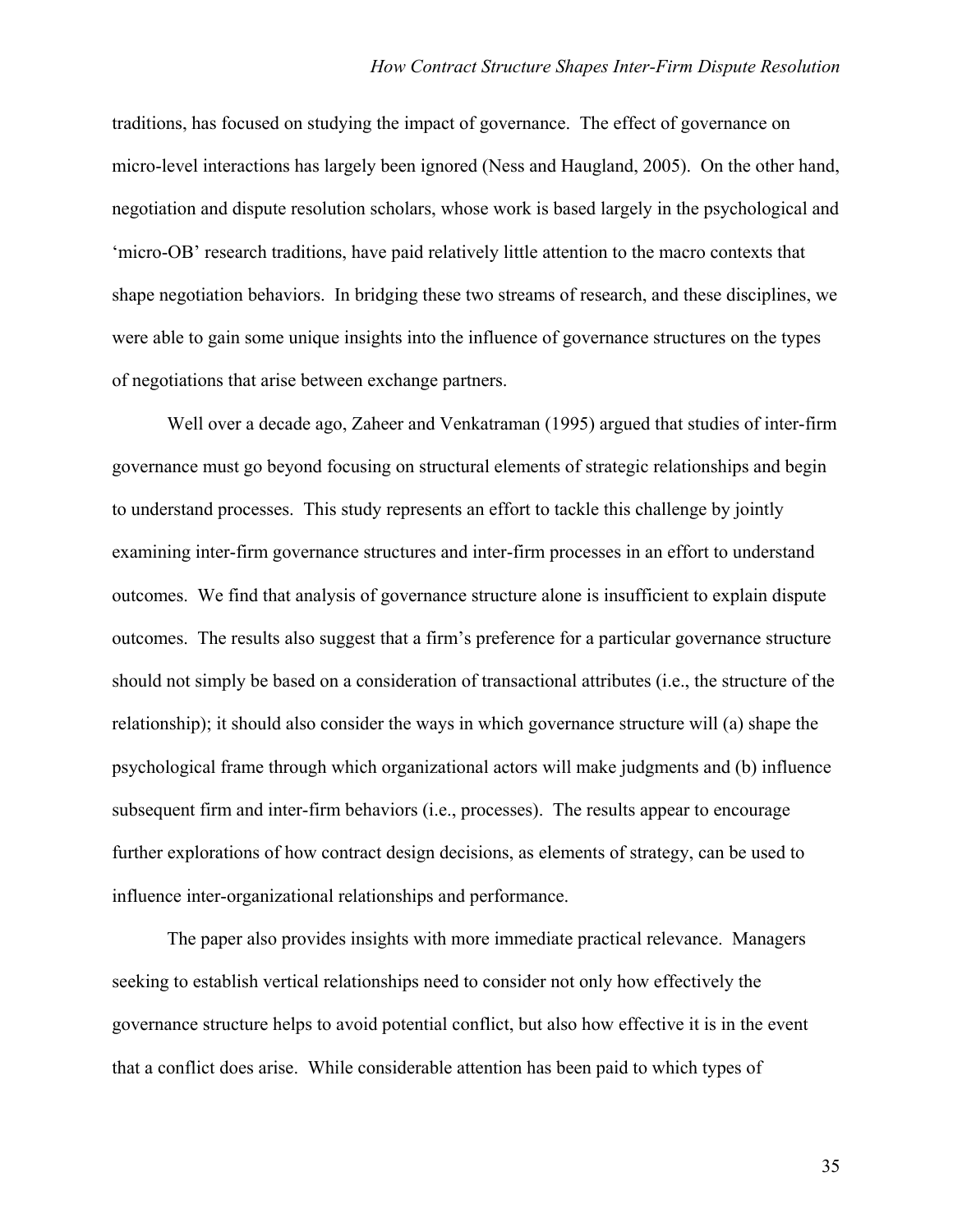governance structures are most useful in promoting trust and cooperation (Gundlach *et al.*, 1995; Jap and Ganesan, 2000), and in avoiding conflict (Brown *et al.*, 2000; Gulati and Nickerson, 2008), little is known regarding which structures are best suited for guiding firms through a dispute that was *not* avoided. Thus, despite the empirical challenge it represents, the research agenda of strategy scholars working on inter-organizational relationships can be interestingly extended to further take into account actual cases of conflicts and disputes between firms. This would represent a useful counterbalance to the overwhelming emphasis on cooperation and gains in the study of inter-organizational relationships (e.g., Gulati, Lavie, and Singh, 2009). It is also worth considering the intriguing possibility that the types of contracts which are best suited for avoiding conflict may not be the best suited for resolving conflict, a possibility that we could not evaluate, but is worthy of further study.

A number of limitations of the current study—and associated avenues for further research—are also important to consider. First, there is a possibility of selection bias inherent in the way our data was collected (i.e., from a law firm). We did not observe conflicts between exchange partners unless they escalated to the point where lawyers became involved, potentially skewing our sample towards the most serious and challenging disputes. On the other hand, if governance structures can shape dispute frames and behaviors even after conflict has escalated to the point where lawyers are involved (and the principles are presumably less involved), it is quite plausible that effects of governance structure will hold when disputes are less severe. We have also attempted to evaluate the representativeness of our dataset through a series of analyses that compare key characteristics of our sample—at the contract level, the firm level, and the relationship level—to available benchmarks in datasets that do not involve disputing firms.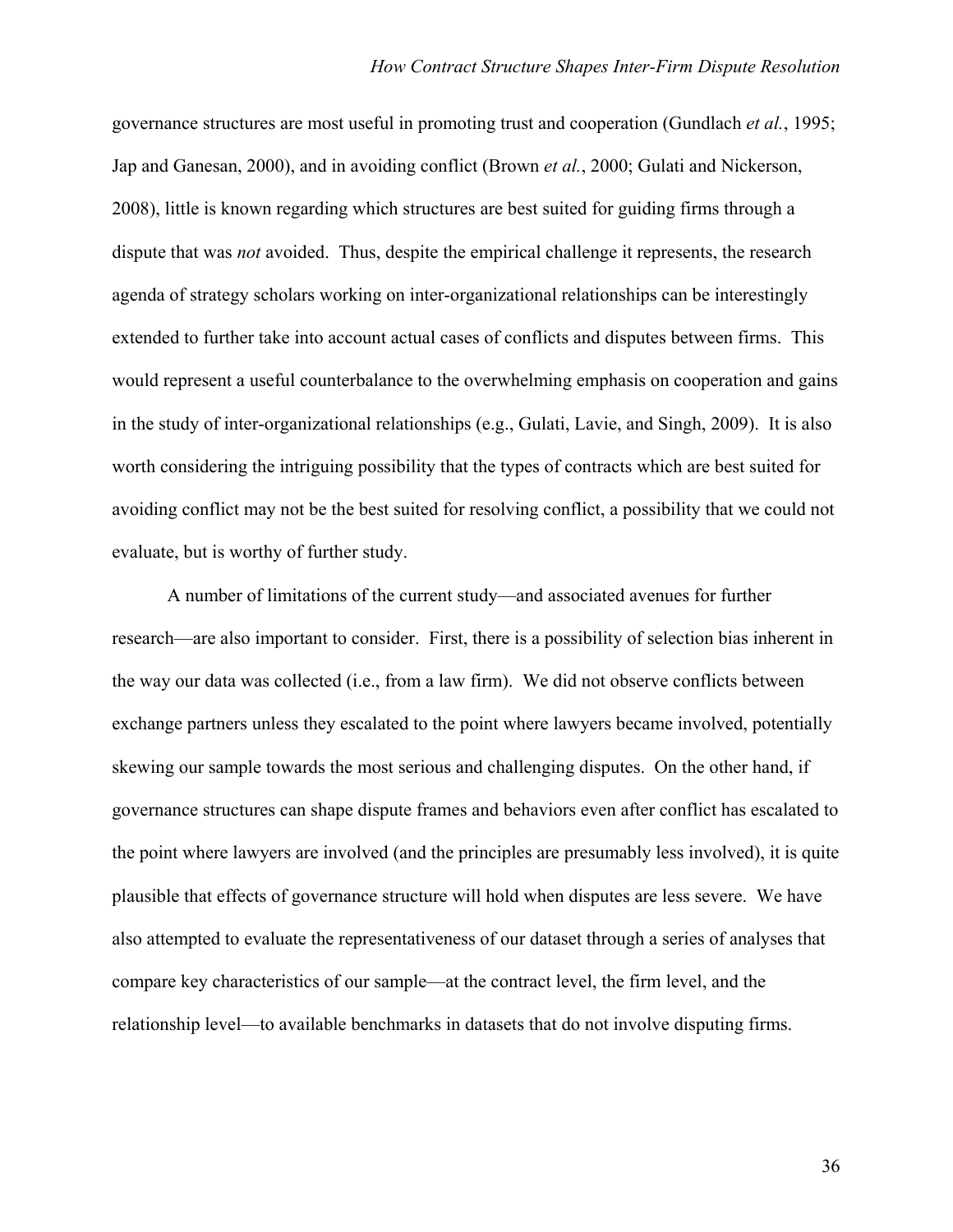While we did not find any significant differences on dimensions that we can identify, this does not eliminate the possibility of selective representation.

Second, our study was conducted primarily on firms from continental European countries that have a legal system based on civil law. While there is no obvious reason why the hypotheses and results would differ under different legal institutions, future research in other institutional settings and regions would be valuable to confirm or modify our findings.

Third, our measure of dispute costs captures only the observable costs incurred for firms who were represented by the law firm supplying the data. In so doing, we were forced to ignore internal costs related to the resources mobilized within each firm and to opportunity costs resulting from a damaged relationship. This creates opportunities for future research that might probe more deeply into the various types of costs that are impacted by governance structures. Alternatively, future research may do well to focus on entirely different outcome measures, such as disputant satisfaction.

This paper represents an initial attempt to explore some of the psychologically-based micro-processes that determine how governance structures influence strategic inter-firm behaviors and outcomes when contractual governance fails to achieve its primary objective of promoting cooperation and stability. The results as well as the limitations may serve as guides to further explorations of these important issues.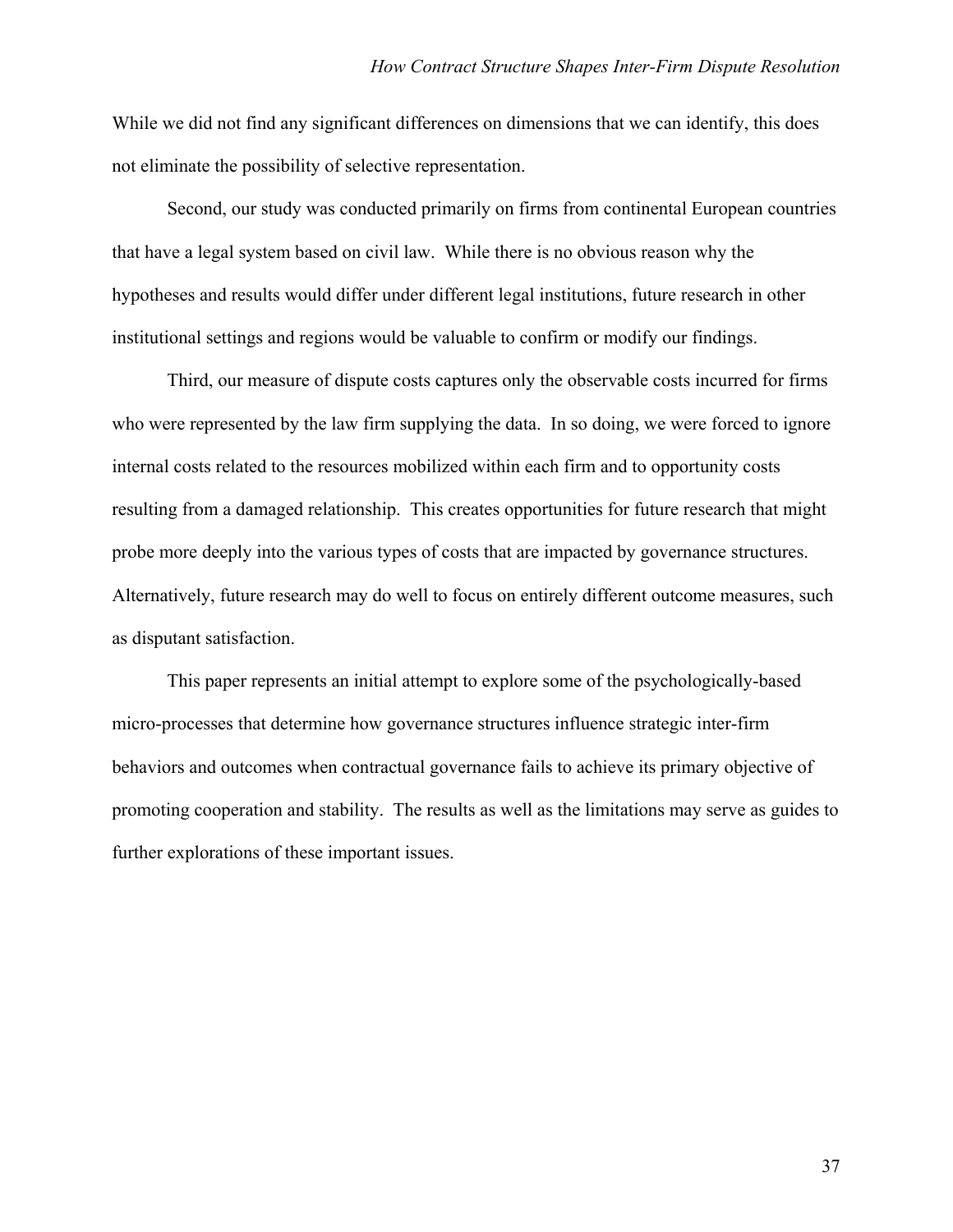## **ACKNOWLEDGEMENTS**

We thank Rich Bettis and two anonymous reviewers for their comments and help in developing this paper. We also thank James Henderson, Michael Jensen, Joanne Oxley, and Ed Zajac for providing valuable feedback. A previous version of this paper was presented at the 2009 International Association for Conflict Management conference and the 2009 Academy of Management meeting.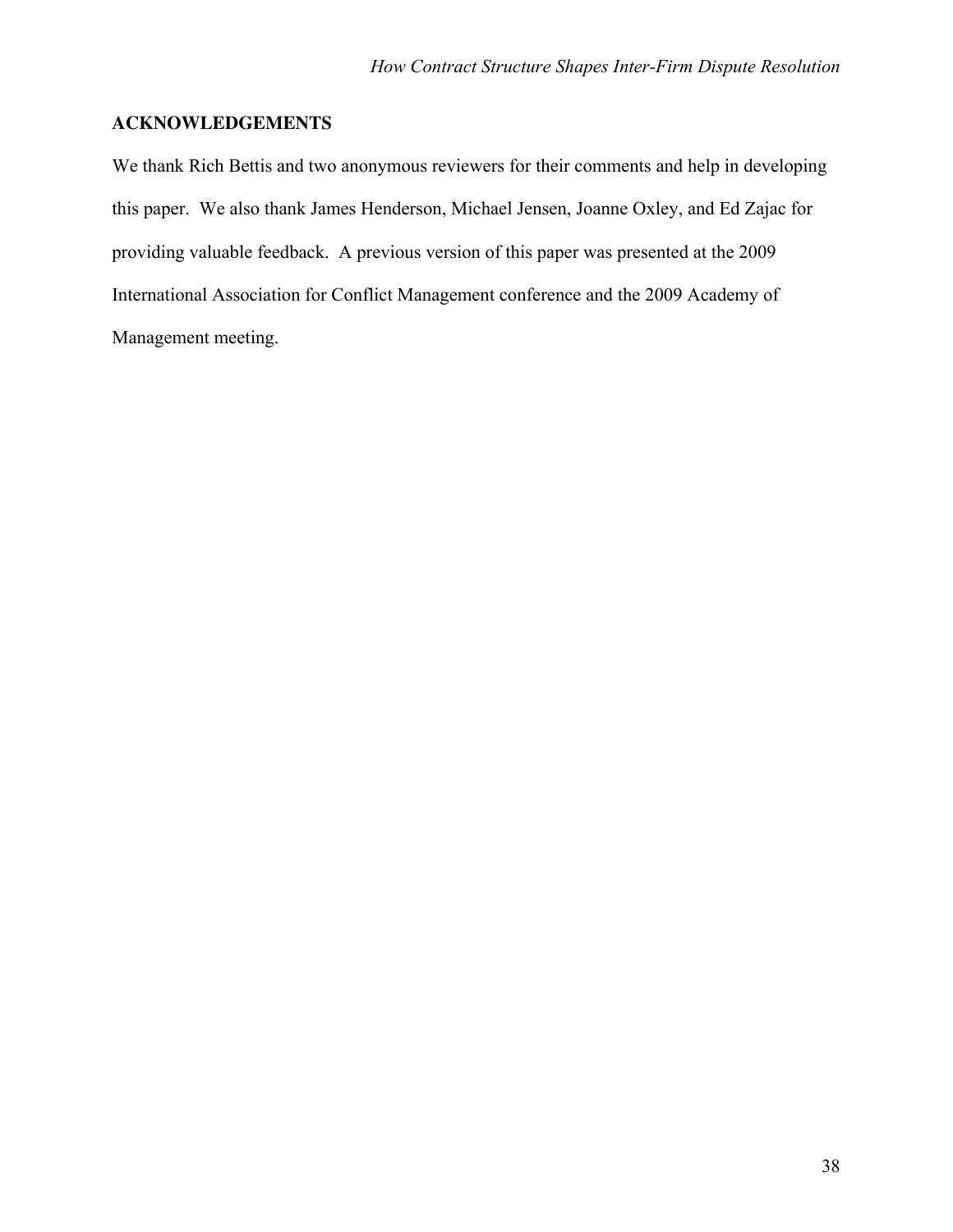#### **REFERENCES**

- Adair W, Brett J. 2005. The negotiation dance: time, culture, and behavioral sequences in negotiation. *Organization Science* **1**: 33–51.
- Aiken LS, West LG. 1991. *Multiple Regression: Testing and Interpreting Interactions*. Sage: Newbury Park, CA.
- Anand B, Khanna T. 2000. Do firms learn to create value? The case of alliances. *Strategic Management Journal* **21**: 295–315.
- Argyres NS, Bercovitz J, Mayer KJ. 2007. Complementarity and evolution of contractual provisions: an empirical study of IT services contracts. *Organization Science* **18**(1): 3– 19.
- Axelrod R. 1984. *The Evolution of Cooperation*. Basic Books: New York.
- Baron RM, Kenny DA. 1986. The mediating-moderator variables distinction in social psychological research: conceptual, strategic and statistical considerations. *Journal of Personality and Social Psychology* **51**: 1173–1182.
- Barthélemy J, Quélin BV. 2006. Complexity of outsourcing contracts and ex post transaction costs: an empirical investigation. *Journal of Management Studies* **43**(8): 1775–1797.
- Bascle G. 2008. Controlling for endogeneity with instrumental variables in strategic management research. *Strategic Organization* **6**: 285–327.
- Bazerman M, Moore D. 2008. *Judgment in Managerial Decision Making*. 7<sup>th</sup> ed. John Wiley and Sons, Inc.
- Bernheim BD, Whinston MD. 1998. Incomplete contracts and strategic ambiguity. *American Economic Review* **88**(4): 902–932.
- Brass DJ. 1984. Being in the right place: a structural analysis of individual influence in an organization. *Administrative Science Quarterly* **29**: 518–539.
- Brett JM, Barsness ZI, Goldberg SB. 1996. The effectiveness of mediation: an independent analysis of cases handled by four major service providers. *Negotiation Journal* **12**(3): 259–269.
- Brett JM, Goldberg SB, Ury WL. 1990. Designing systems for resolving disputes in organizations. *American Psychologist* **45**: 162–170.
- Brewer MB, Kramer RM. 1986. Choice behavior in social dilemmas: effects of social identity, group size, and decision framing. *Journal of Personality and Social Psychology* **50**: 543– 49.
- Brown JR, Dev CS, Lee DJ. 2000. Managing marketing channel opportunism: the efficacy of alternative governance mechanisms*. Journal of Marketing* **64**(2): 51–65.
- Casciaro T. 2003. Determinants of governance structure in alliances: the role of strategic, task and partner uncertainties. *Industrial and Corporate Change* **12**(6): 1223–1251.
- Casciaro T, Piskorski MJ. 2005. Power imbalance, mutual dependence, and constraint absorption: a closer look at resource dependence theory. *Administrative Science Quarterly* **50**: 167–199.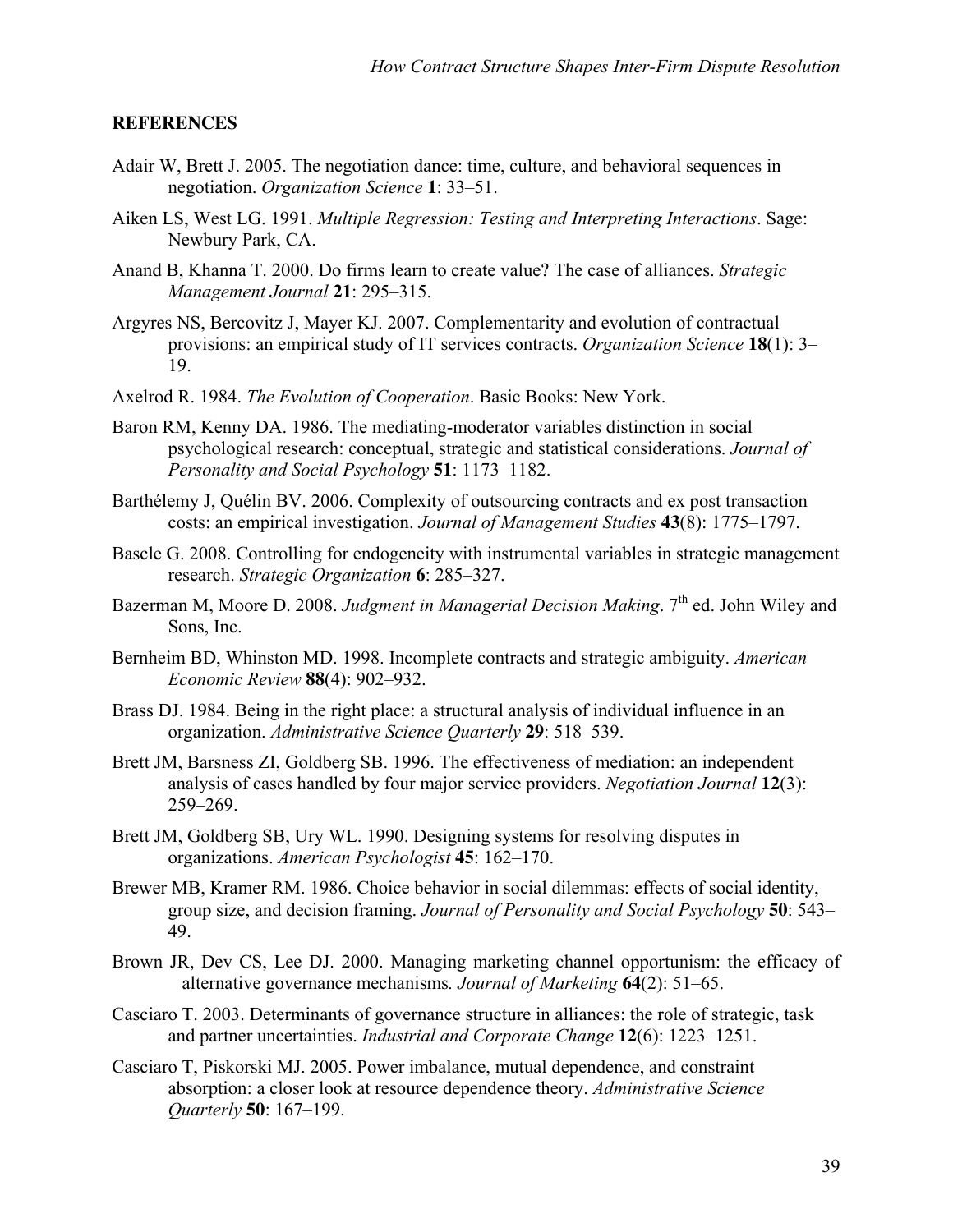- Crocker KJ, Reynolds KJ. 1993. The efficiency of incomplete contracts: an empirical analysis of Air Force engine procurement. *RAND Journal of Economics* **24**(1): 126–146.
- Daft RL, Weick KE. 1984. Toward a model of organizations as interpretation systems. *Academy of Management Review* **9**(2): 284–295.
- David R, Han S. 2004. A systematic assessment of the empirical support for transaction cost economics. *Strategic Management Journal* **24**(1): 39–59.
- De Dreu CKW. 1995. Coercive power and concession making in bilateral negotiation. *Journal of Conflict Resolution* **39**(4): 646–670.
- De Dreu CKW, Nauta A, Van de Vliert VD. 2006. Self-serving attributions of conflict behavior and escalation of the dispute. *Journal of Applied Social Psychology* **25**(23): 2049–2066.
- Deeds DL, Hill CWL. 1999. An examination of opportunistic action within research alliances: evidence from the biotechnology industry. *Journal of Business Venturing* **14**: 141–163.
- Dwyer RR, Schurr PH, Oh S. 1987. Developing buyer-seller relationships. *Journal of Marketing*, **51**(April): 11–27.
- Dwyer FR, Walker OC. 1981. Bargaining in an asymmetrical power structure. *Journal of Marketing* **45**: 104–115.
- Dyer JH. 1997. Effective interfirm collaboration: how firms minimize transaction costs and maximize transaction value. *Strategic Management Journal* **18**(7): 535–556.
- Emerson R. 1962. Power-dependence relations. *American Sociological Review* **27**(1): 31–41.
- Fisher R, Ury W, Patton B. 1981. *Getting to Yes: Negotiating Agreement Without Giving In.* Penguin Books: New York.
- Fiske ST, Taylor SE. 1991. *Social Cognition*. McGraw Hill: New York.
- Fiss PC, Zajac EJ. 2006. The symbolic management of strategic change: sensegiving via framing and decoupling. *Academy of Management Journal* **49**(6): 1173–1193.
- Fouraker L, Siegel S. 1963. *Bargaining Behavior*. McGraw Hill: New York.
- Galinsky AD, Magee JC, Inesi ME, Gruenfeld DH. 2006. Power and perspectives not taken. *Psychological Science* **17**(12): 1068–1074.
- Gaski JF. 1984. The theory of power and conflict in channels of distribution, *Journal of Marketing* **48**(3): 9–30.
- Granovetter M. 1985. Economic action and social structure: the problem of embeddedness. *American Journal of Sociology* **91**: 481–510.
- Grossman S, Hart O. 1986. The costs and benefits of ownership: a theory of vertical and lateral integration. *Journal of Political Economics* **94**: 691–719.
- Gulati R. 1995. Social structure and alliance formation patterns: a longitudinal analysis. *Administrative Science Quarterly* **40**(4): 619–652.
- Gulati R. 1999. Network location and learning: the influence of network resources and firm capabilities on alliance formation. *Strategic Management Journal* **20**(5): 397–420.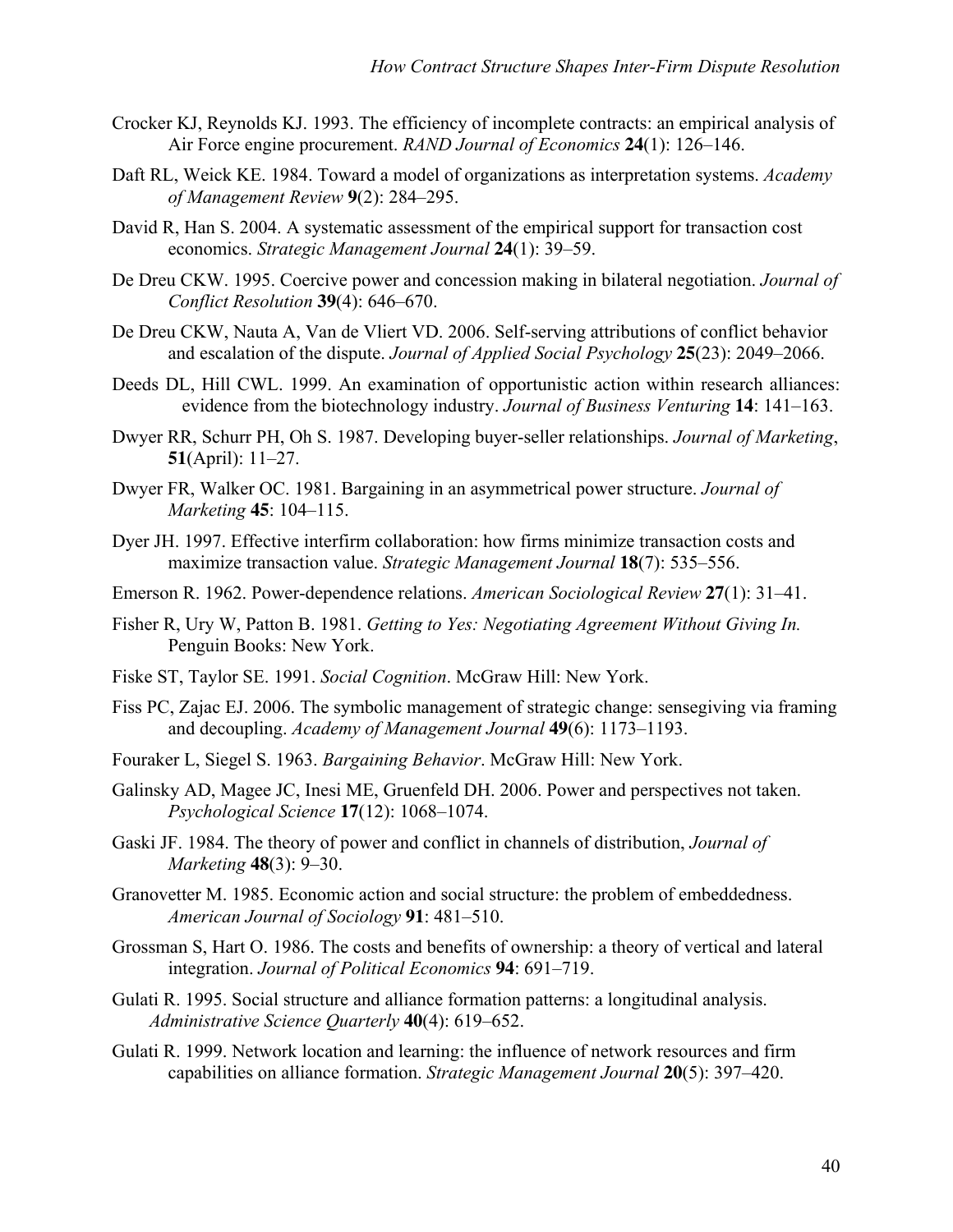- Gulati R, Lavie D, Singh H. 2009. The nature of partnering experience and the gains from alliances. *Strategic Management Journal* **30**(9): 1213–1233.
- Gulati R, Lawrence PR, Puranam P. 2005. Adaptation in vertical relationships: beyond incentive conflict. *Strategic Management Journal* **26**(5): 415–440.
- Gulati R, Nickerson J. 2008 Interorganizational trust, governance choice, and exchange performance. *Organization Science* **19**: 688–708.
- Gulati R, Sytch M. 2007. Dependence asymmetry and joint dependence in interorganizational relationships: effects of embeddedness on a manufacturer's performance in procurement relationships. *Administrative Science Quarterly* **52**: 32–69.
- Gundlach GT, Achrol RS. 1993. Governance in exchange: contract law and its alternatives. *Journal of Public Policy & Marketing* **12**(2): 141–155.
- Gundlach GT, Achrol RS, Mentzer JT. 1995. The structure of commitment in exchange. *Journal of Marketing* **59**: 78–92.
- Gundlach GT, Murphy PE. 1993. Ethical and legal foundations of relational marketing exchanges. *Journal of Marketing* **57**: 35–46.
- Hagedoorn J, Hesen G. 2009. Contractual complexity and the cognitive load of R&D alliance contracts. *Journal of Empirical Legal Studies* **6**: 867–903.
- Hamilton B, Nickerson JA. 2003. Correcting for endogeneity in strategic management research. *Strategic Organization* **1**(1): 51–78.
- Harms WF. 2004. *Information and Meaning in Evolutionary Processes.* Cambridge University Press: Cambridge.
- Heide JB. 1994. Interorganizational governance in marketing channels. *Journal of Marketing* **58**: 71–85.
- Heide JB, John G. 1992. Do norms matter in marketing relationships? *Journal of Marketing* **56**(2): 32–44.
- Heide JB, Miner AS. 1992. The shadow of the future: effects of anticipated interaction and frequency of contact on buyer-seller cooperation. *Academy of Management Journal* **35**(2): 265–291.
- Heide JB, Wathne KH. 2006. Friends, businesspeople, and relationship roles: a conceptual framework and a research agenda. *Journal of Marketing* **70**(3): 90–103.
- Hoetker G, Mellewigt T. 2009. Choice and performance of governance mechanisms: matching alliance governance to asset type. *Strategic Management Journal* **30**(10): 1025–1044.
- Jap SD, Ganesan S. 2000. Control mechanisms and the relationship life cycle: implication for safeguarding specific investments and developing commitment. *Journal of Marketing Research* **37**: 227–245.
- Jauch LR, Osborn RN, Martin TN. 1980. Structured content analysis of cases: a complimentary method for organizational research. *Academy of Management Journal* **5**: 517–526.
- Kogut B. 1988. Joint ventures: theoretical and empirical perspectives. *Strategic Management Journal* **9**(4): 319–332.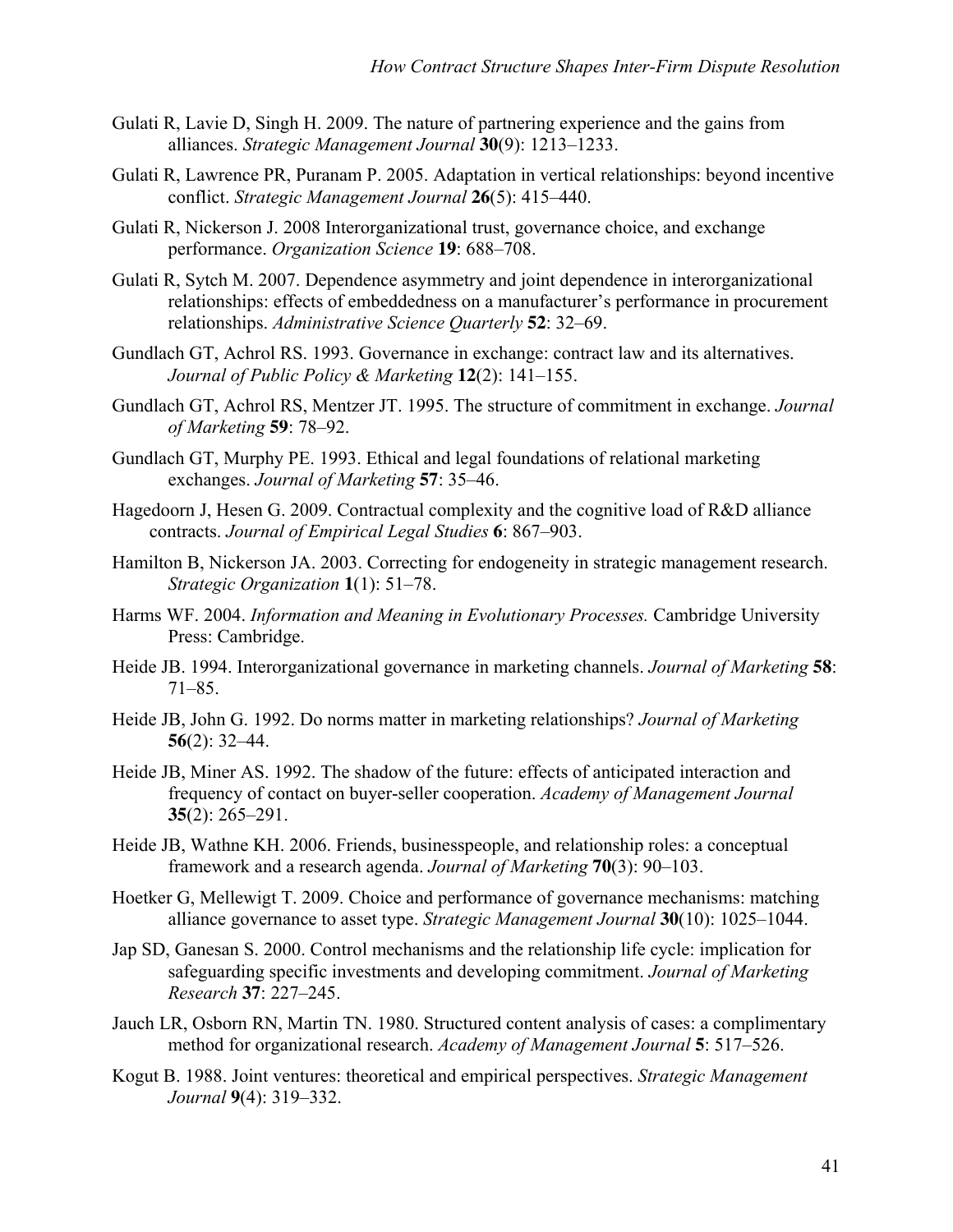- Lax DA, Sebenius JK. 1986. *The Manager as Negotiator: Bargaining for Cooperative and Competitive Gain.* The Free Press: New York.
- Lax DA, Sebenius JK. 2006. *3-D Negotiation: Powerful Tools to Change the Game in Your Most Important Deals*. Harvard Business School Press: Boston, MA.
- Lewicki RJ, McAllister DJ, Bies RJ. 1998. Trust and distrust: new relationships and realities. *Academy of Management Review* **23**: 438–458.
- Li JJ, Poppo L, Zhou KZ. 2010. Relational mechanisms, formal contracts, and local knowledge acquisition by international subsidiaries. *Strategic Management Journal* **31**(4): 349–370.
- Lin X, Germain R. 1998. Sustaining satisfactory joint venture relationships: the role of conflict resolution strategy. *Journal of International Business Studies* **29**(1): 179–196.
- Lui SS, Ngo HY. 2004. The role of trust and contractual safeguards on cooperation in non-equity alliances. *Journal of Management* **30**(4): 471–485.
- Luo Y. 2002. Contract, cooperation, and performance in international joint ventures. *Strategic Management Journal* **23**(10): 903–919.
- Lusch RF, Brown JR. 1996. Interdependency, contracting and relational behavior in marketing channels. *Journal of Marketing* **60**: 193–38.
- Lyons B, Mehta J. 1997. Contracts, opportunism and trust: self-interest and social orientation. *Cambridge Journal of Economics* **21**(2): 239–257.
- Lytle AL, Brett JM, Shapiro DL. 1999. The strategic use of interests, rights, and power to resolve disputes. *Negotiation Journal* **15**(1): 31–51.
- Macaulay S. 1963. Non-contractual relations in business. *American Sociological Review* **28**: 55– 70.
- Macneil IR. 1980. *The New Social Contract: An Inquiry into Modern Contractual Relations*. Yale University Press: New Haven, CT.
- Malhotra D. 2009. When contracts destroy trust. *Harvard Business Review* **27**(5): 25.
- Malhotra D. 2010. The desire to win: the effects of competitive arousal on motivation and behavior. *Organizational Behavior and Human Decision Processes* **111**: 139–146.
- Malhotra D, Bazerman, MH. 2007. *Negotiation Genius: How to Overcome Obstacles and Achieve Brilliant Results at the Bargaining Table and Beyond*. Bantam Books: New York.
- Malhotra D, Ku G, Murnighan JK. 2008. When winning is everything. *Harvard Business Review* **86**(5): 78–86.
- Malhotra D, Murnighan JK. 2002. The effects of contracts on interpersonal trust. *Administrative Science Quarterly* **47**(3): 534–559.
- March JG. 1994. *A Primer on Decision Making. How Decisions Happen*. Free Press: New York.
- Mayer KJ, Argyres NS. 2004. Learning to contract: evidence from the personal computer industry. *Organization Science* **15**(4): 394–410.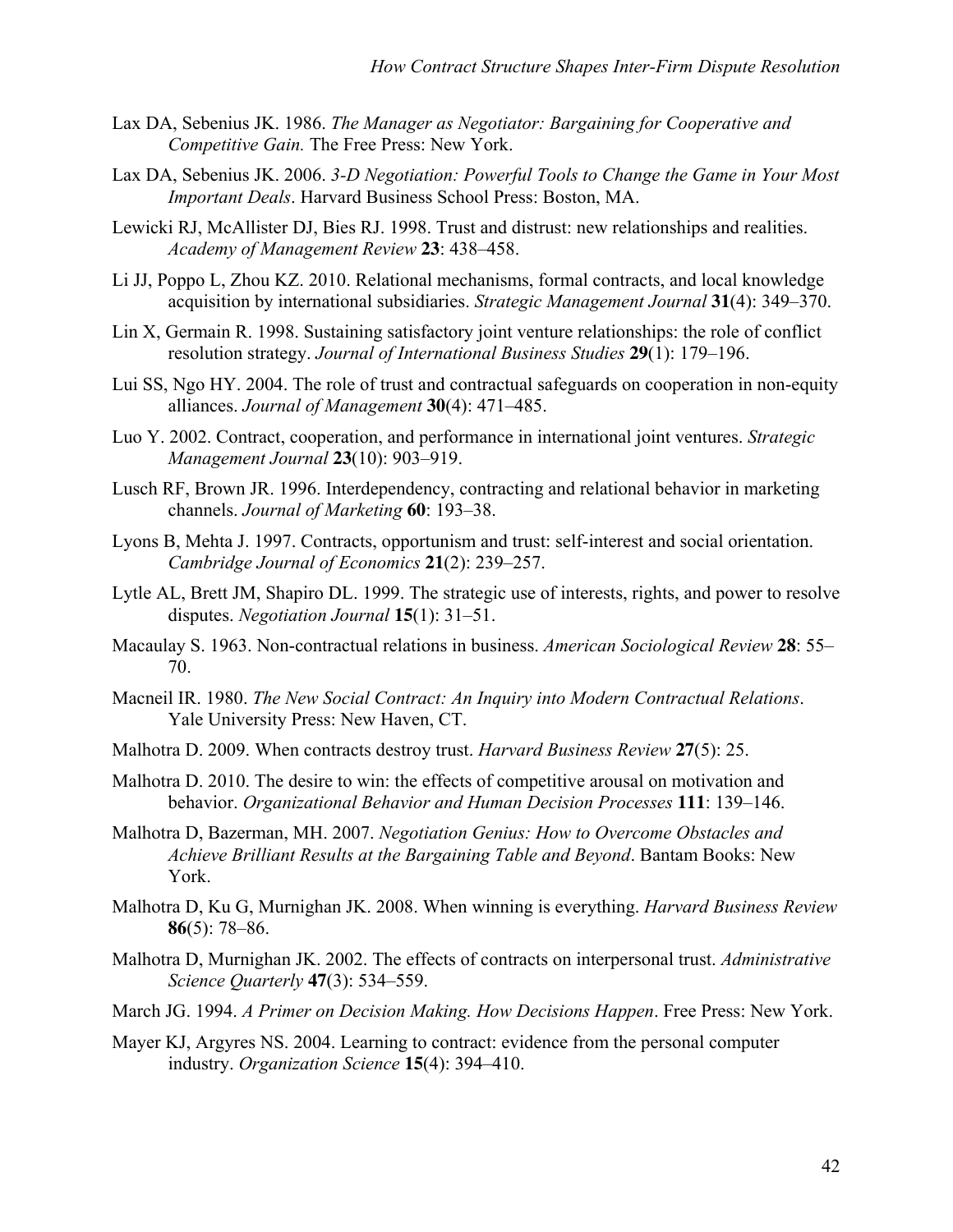- McAlister L, Bazerman MH, Fader P. 1986. Power and goal-setting in channel negotiations. *Journal of Marketing Research* **23**(3): 228–236.
- McCusker C, Carnevale PJ. 1995. Framing in resource dilemmas: loss aversion and the moderating effects on sanctions. *Organizational Behavior and Human Decision Processes* **61**: 190–201
- Mellewigt T, Madhok A, Weibel A. 2007. Trust and formal contracts in interorganizational relationships—substitutes and complements. *Managerial and Decision Economics* **28**(8): 833–847.
- Miller DT, Ross M. 1975. Self-serving biases in attribution of causality: fact or fiction. *Psychological Bulletin* **82**(2): 213–225.
- Ness H, Haugland SA. 2005. The evolution of governance mechanisms and negotiation strategies in fixed-duration interfirm relationships. *Journal of Business Research* **58**: 1226–1239.
- Noorderhaven GN. 2005. Introduction to the special section on structure and process in alliance research. *European Management Review* **2**: 103.
- Nooteboom B. 1996. Trust, opportunism and governance: a process and control model. *Organization Studies* **17**(6): 985–1010.
- Ouchi WG. 1979. A conceptual framework for the design of organizational control mechanisms. *Management Science* **25**(9): 833–848.
- Park SH, Ungson GR. 2001. Interfirm rivalry and managerial complexity: a conceptual framework of alliance failure. *Organization Science* **12**(1): 37–53.
- Parkhe A. 1993. Strategic alliance structuring: a game theoretic and transaction cost examination of interfirm cooperation. *Academy of Management Journal* **36**(4): 794–829.
- Pinkley RL. 1990. Dimensions of conflict frame: disputant interpretations of conflict. *Journal of Applied Psychology* **75**(2): 117–126.
- Pinkley RL, Northcraft GB. 1994. Conflict frames of reference: implications for dispute processes and outcomes. *Academy of Management Journal* **37**(1): 193–205.
- Piskorski MJ, Casciaro T. 2006. When more power makes actors worse off: turning a profit in the American economy. *Social Forces* **85**(2): 1011–1036.
- Poppo L, Zenger T. 2002. Do formal contracts and relational governance function as substitutes or complements? *Strategic Management Journal* **23**(8): 707–726.
- Poppo L, Zhou KZ, Ryu S. 2008. Alternative origins to interorganizational trust: an interdependence perspective on the shadow of the past and the shadow of the future. *Organization Science* **19**(1): 39–55.
- Raiffa H. 1982. *The Art and Science of Negotiation*. Harvard University Press: Cambridge, MA.
- Reger RK, Gustafson LT, DeMarie SM, Mullane JV. 1994. Reframing the organization: why implementing total quality is easier said than done. *Academy of Management Review*  **19**(3): 565–584.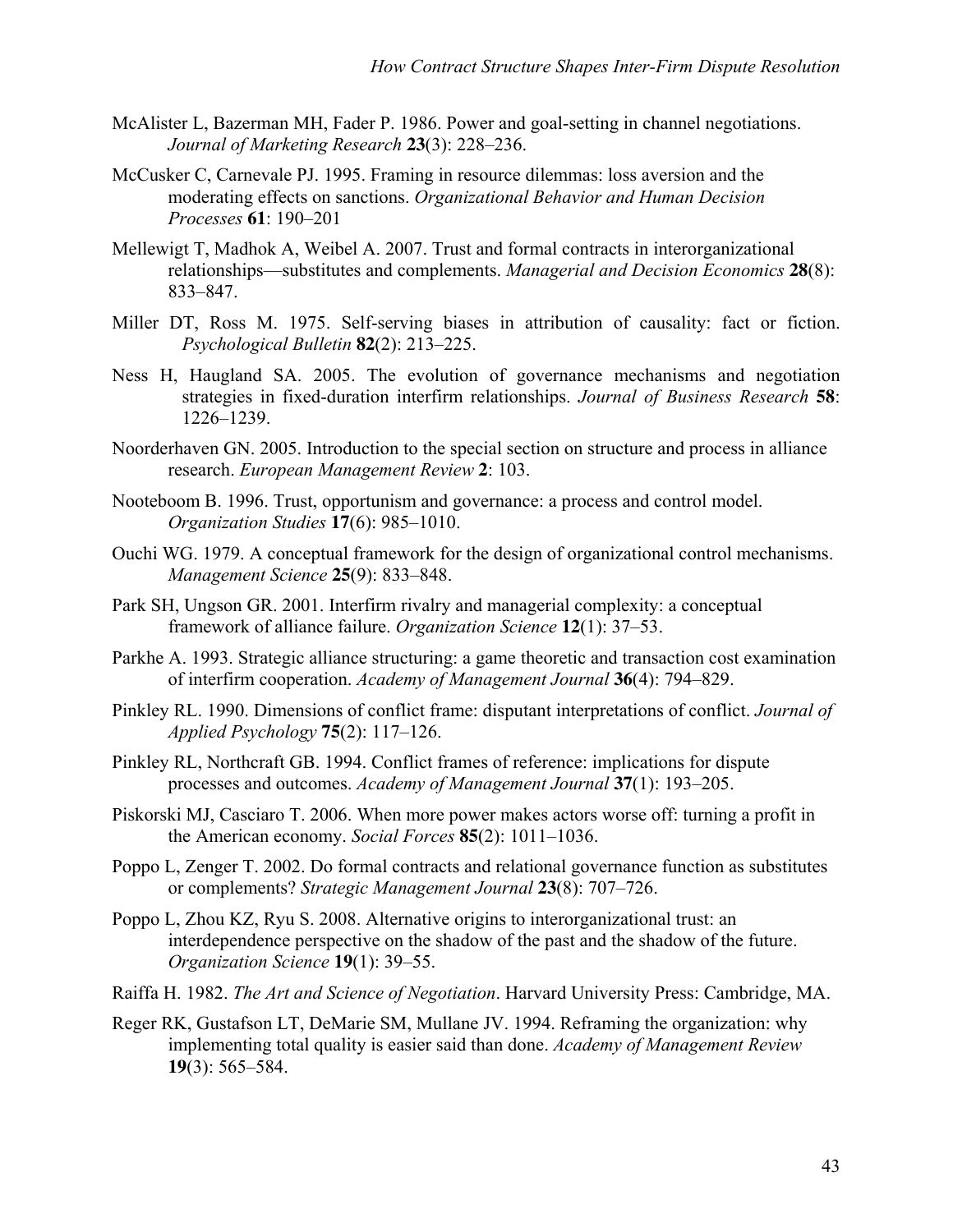- Reich R, Mankin J. 1986. Joint-ventures with Japan give away our future. *Harvard Business Review* **64**(2): 78–86.
- Reuer J, Ariño A. 2002. Contractual renegotiations in strategic alliances. *Journal of Management* **28**(1): 47–68.
- Reuer J, Ariño A. 2007. Strategic alliance contracts: dimensions and determinants of contractual complexity. *Strategic Management Journal* **28**(3): 313–330.
- Reuer J, Ariño A, Mellewigt T. 2006. Entrepreneurial alliances as contractual forms. *Journal of Business Venturing* **21**(3): 306–325.
- Ring PS, Van de Ven AH. 1992. Structuring cooperative relationships between organizations. *Strategic Management Journal* **13**(7): 483-498.
- Ring PS, Van de Ven AH. 1994. Developmental processes of cooperative interorganizational relationships. *Academy of Management Review* **19**(1): 90–118.
- Rousseau DM. 1995. *Promise in Action: Psychological Contracts in Organizations*. Sage Publications: Newbury Park, CA.
- Ryall MD, Sampson R. 2009. Repeated interaction and contract structure: evidence from technology development contracts. *Management Science* **55**(6): 906–925.
- Salbu SR. 1997. Evolving contract as a device for flexible coordination and control. *American Business Law Journal* **34**(3): 329–384.
- Saussier S. 2000. Transaction costs and contractual incompleteness: the case of Électricité de France. *Journal of Economic Behavior and Organization* **42**: 189–206.
- Schweitzer M, DeChurch L. 2001. Linking frames in negotiations: gains, losses and conflict frame adoption. *International Journal of Conflict Management* **12**(2): 100–113.
- Simon HA. 1961. *Administrative Behavior*. 2<sup>nd</sup> ed. Macmillan: New York.
- Sitkin SB, Roth NL. 1993. Explaining the limited effectiveness of legalistic 'remedies' for trust/distrust. *Organization Science* **4**: 367–392.
- Smitka MJ. 1994. Contracting without contracts: how the Japanese manage organizational transactions. In *The Legalistic Organization*. Sitkin SB, Flies RJ (eds). Sage: Thousand Oaks, CA; 91–109.
- Spence A.M. 1974. *Market Signaling, Information Transfer in Hiring and Related Processes*. Harvard University Press: Cambridge, MA.
- Stinchcombe AL. 1986. Norms of exchange. In *Stratification and Organization*. Stinchcombe AL (ed). Cambridge University Press: Cambridge, UK; 231–267.
- Tenbrunsel AE, Messick DM. 1999. Sanctioning systems, decision frames, and cooperation. *Administrative Science Quarterly* **44**(4): 684–707.
- Thompson L. 1991. Information exchange in negotiation. *Journal of Experimental Social Psychology* **27**: 61–179
- Tversky A, Kahneman D. 1981. The framing of decisions and the psychology of choice. *Science*  **211**: 453–458.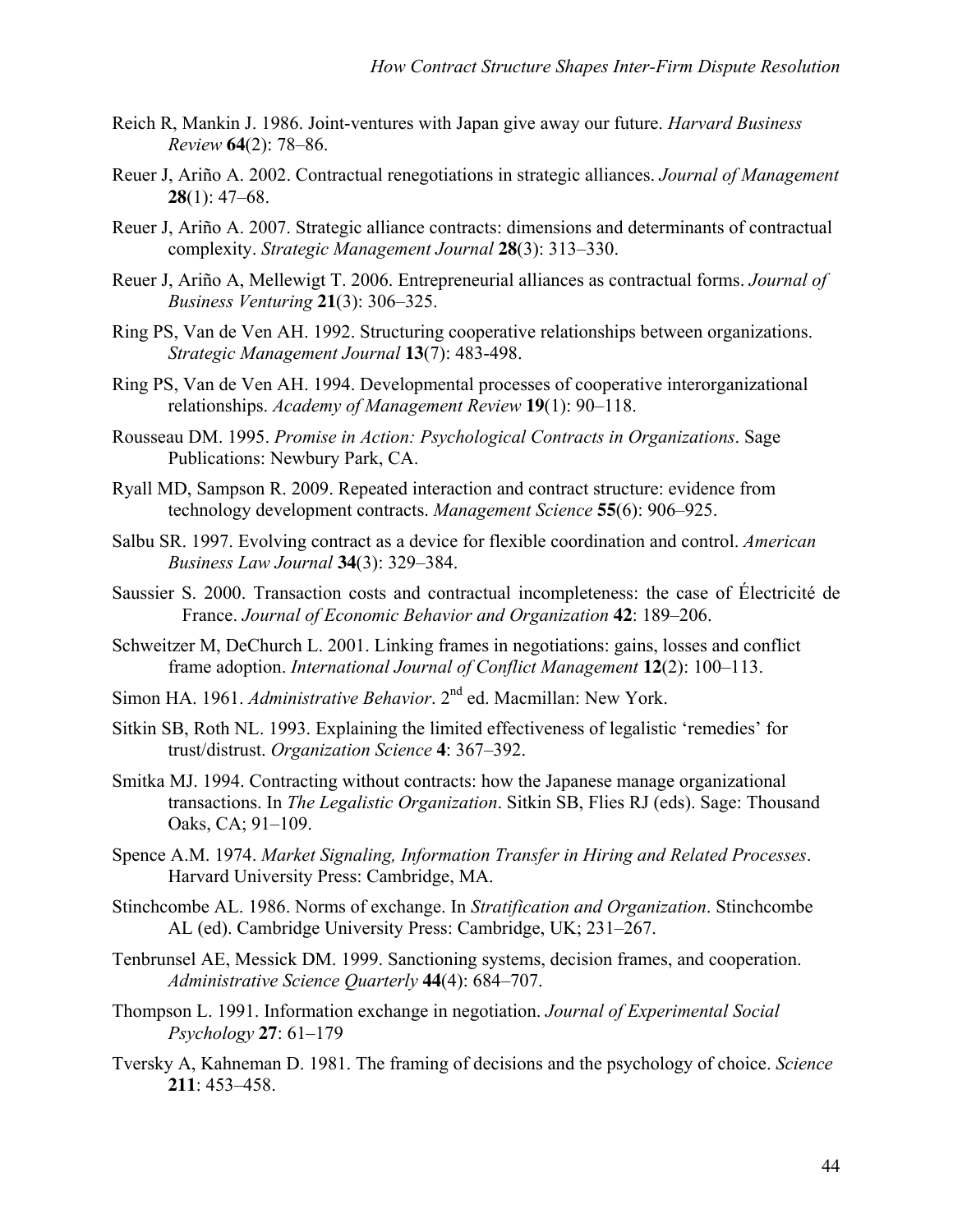- Ury WL, Brett JM, Goldberg SB .1988. *Getting Disputes Resolved*. Jossey Bass Publishers.
- Uzzi B. 1997. Social structure and competition in interfirm networks: the paradox of embeddedness. *Administrative Science Quarterly* **42**(1): 35–67.
- Vlaar P, Van Den Bosch F, Volberda H. 2006. Coping with problems of understanding in interorganizational relationships: using formalization as a means to make sense. *Organization Studies* **27**(11): 1617–1638.
- Weber RP. 1990. *Basic Content Analysis*. Sage: Thousand Oaks, CA.
- White III GO, Joplin JRW, Salama MF. 2007. Contracts and conflict resolution strategies in foreign ventures: a transaction cost perspective. *International Journal of Conflict Management* **18**(4): 376–390.
- Williamson OE. 1985. *The Economic Institutions of Capitalism*. Free Press: New York.
- Williamson OE. 1991. Comparative economic organization: the analysis of discrete structural alternatives. *Administrative Science Quarterly* **36**(2): 269–296.
- Williamson OE. 1996. Transaction cost economics and organization theory. In *The Handbook of Economic Sociology*, Smelser NJ, Swedberg R (eds.). Princeton University Press: Princeton, NJ; 77–107.
- Woolthuis RK, Hillebrand B, Nooteboom B. 2005. Trust, contract and relationship development. *Organization Studies* **26**(6): 813–840.
- Zaheer A, Venkatraman N. 1995. Relational governance as an interorganizational strategy: an empirical test of the role of trust in economic exchange. *Strategic Management Journal* **16**(5): 373–392.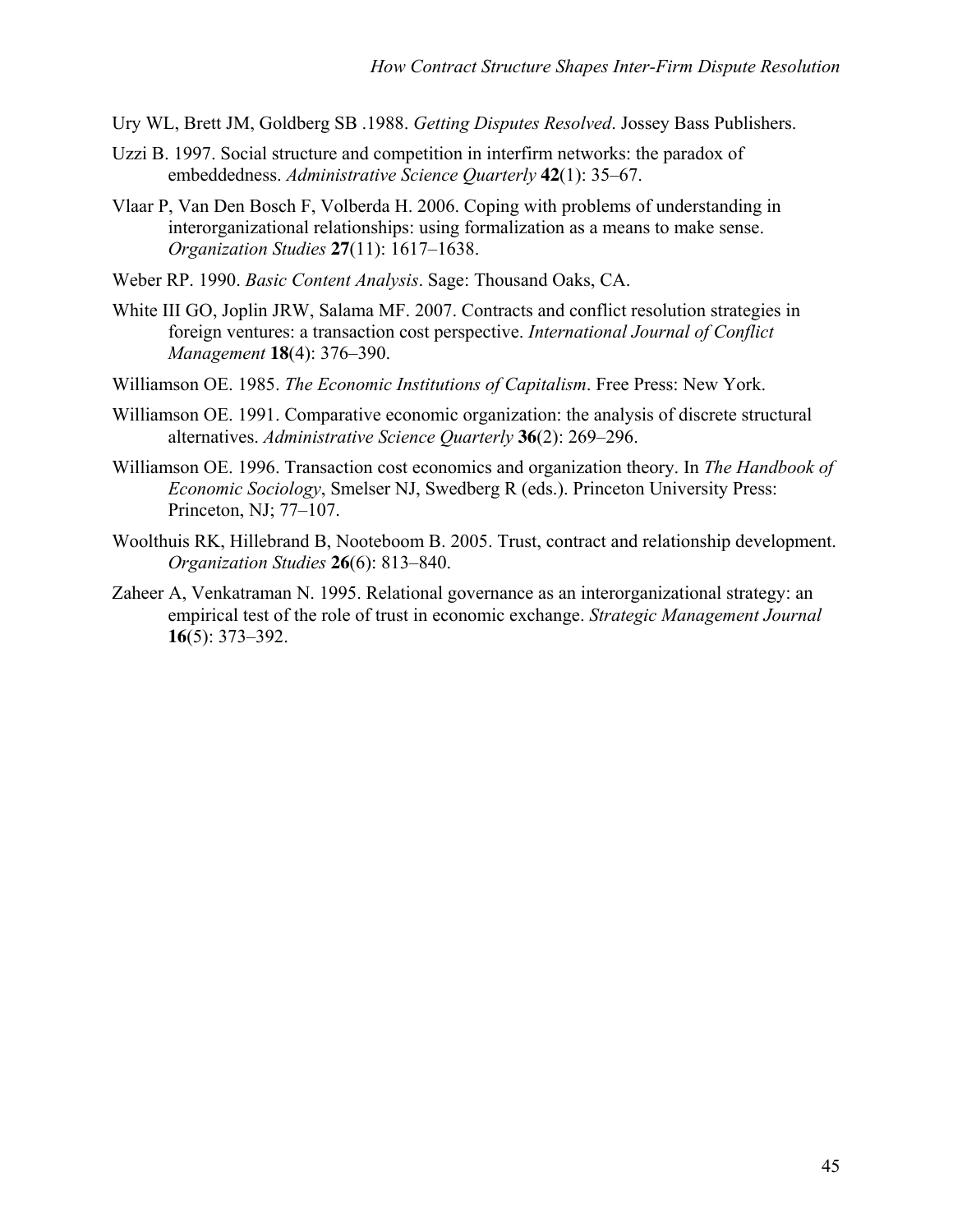

Figure 1. General model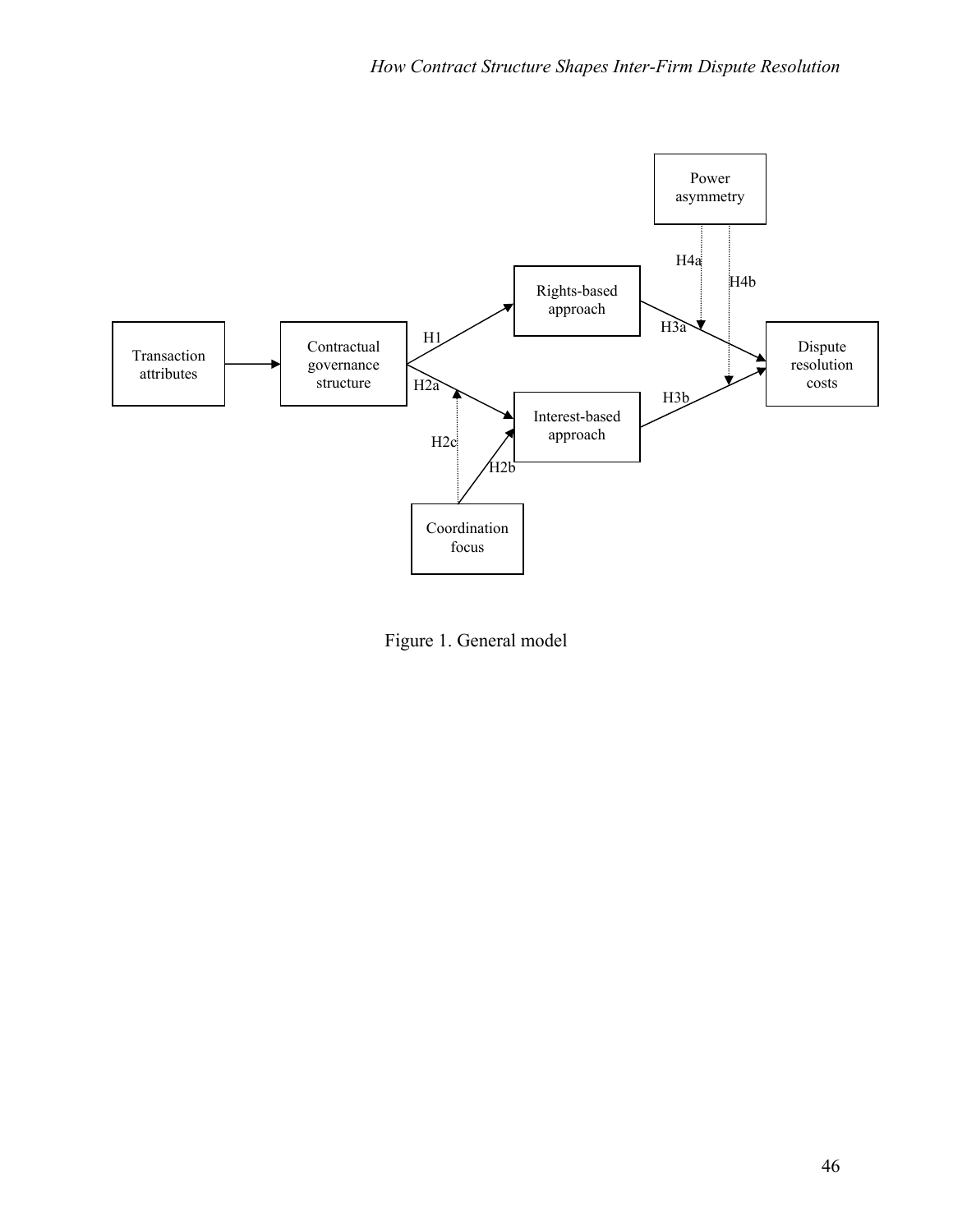

Figure 2. Timeline of sample dispute

Note: Each box represents a message that was exchanged between the parties and was coded in our analysis.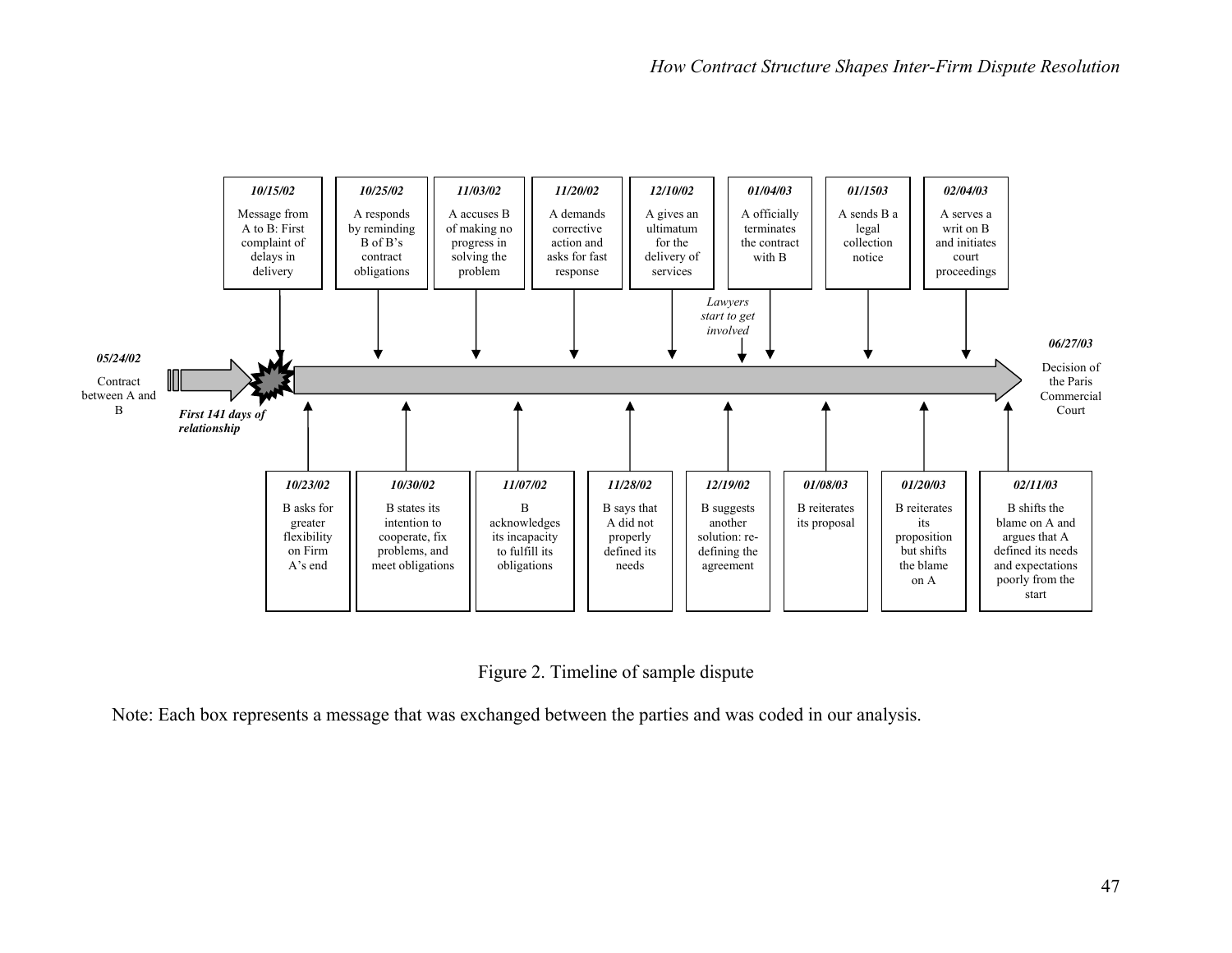

Figure 3. The effect of governance structure on interest-based negotiation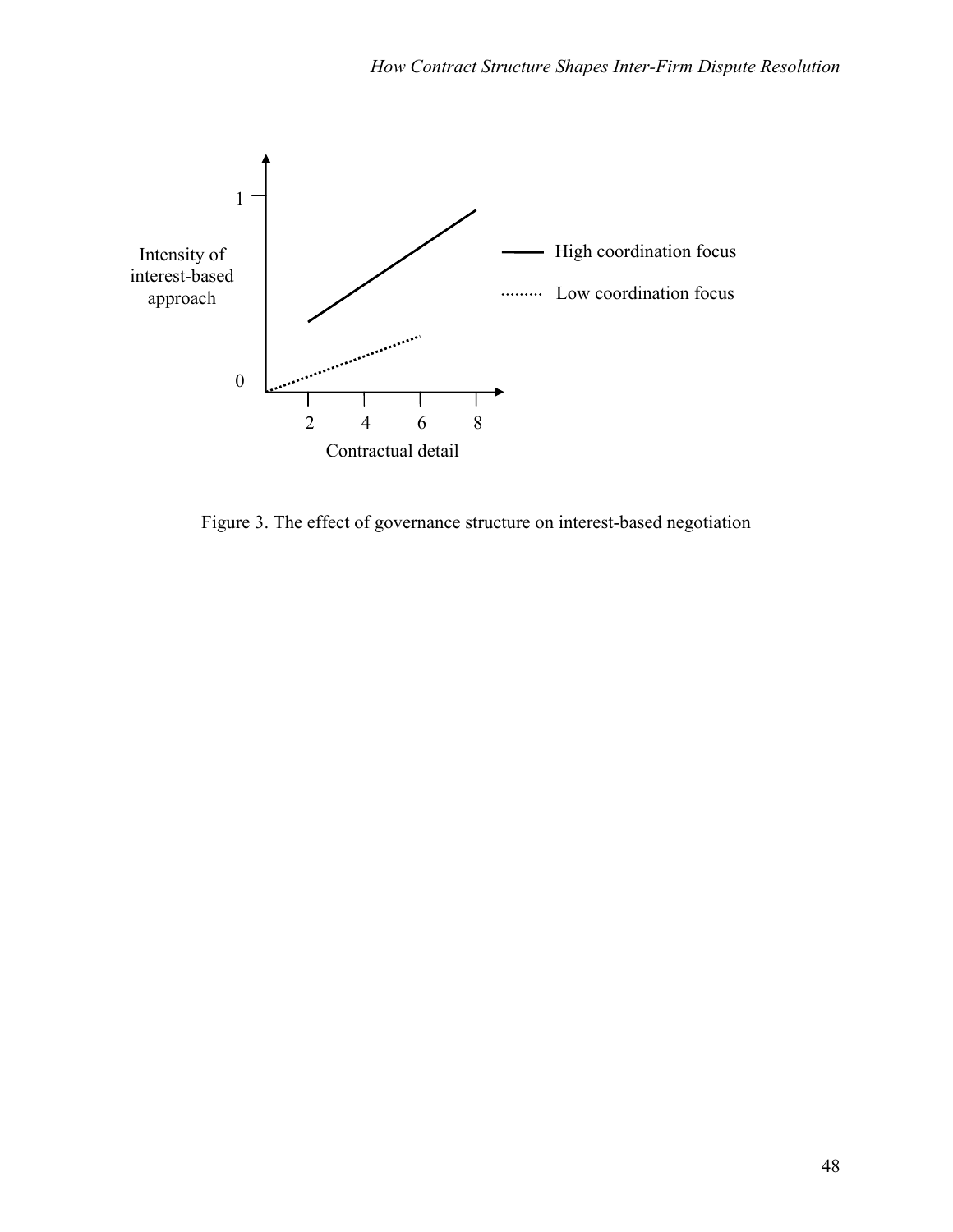## **Table 1. Descriptive Statistics and Correlations**

| Variables                  | Mean     | Min.             | Max.           | S.D.   | $\mathbf{1}$ | $\overline{2}$ | $\mathfrak{Z}$ | $\overline{4}$ | 5        | 6              | $\tau$        | 8             | 9         | 10   | 11            | 12            | 13            | 14   | 15        | 16            | 17   | 18        | 19            | 20       |
|----------------------------|----------|------------------|----------------|--------|--------------|----------------|----------------|----------------|----------|----------------|---------------|---------------|-----------|------|---------------|---------------|---------------|------|-----------|---------------|------|-----------|---------------|----------|
| 1. External<br>resolution  | 1.68     | 0.11             | 2.33           | .51    |              |                |                |                |          |                |               |               |           |      |               |               |               |      |           |               |      |           |               |          |
| 2.<br>Contractual          | 4.37     | $\bf{0}$         | 8              | 1.64   | $0.64***$    |                |                |                |          |                |               |               |           |      |               |               |               |      |           |               |      |           |               |          |
| 3. Interest-<br>based      | 0.38     | $\mathbf{0}$     | -1             | 0.28   | $0.84***$    | $0.69***$      |                |                |          |                |               |               |           |      |               |               |               |      |           |               |      |           |               |          |
| 4. Rights-<br>based        | 0.40     | $\mathbf{0}$     | 0.91           | 0.21   | $0.22*$      | $0.35**$       | $-0.06$        |                |          |                |               |               |           |      |               |               |               |      |           |               |      |           |               |          |
| 5.<br>Coordination         | 0.19     | $\mathbf{0}$     |                | 0.19   | $0.59***$    | $0.38**$       | $0.70***$      | $-0.24*$       |          |                |               |               |           |      |               |               |               |      |           |               |      |           |               |          |
| 6. Judicial<br>resolution  | 0.40     | $\mathbf{0}$     | $\overline{1}$ | 0.49   | $-0.12$      | $0.21*$        | 0.13           | 0.10           | 0.01     |                |               |               |           |      |               |               |               |      |           |               |      |           |               |          |
| 7. Dispute<br>resolution   | 0.49     | $\bf{0}$         |                | 0.50   | $-0.38**$    | $0.50***$      | $0.39***$      | 0.04           | $0.33**$ | $0.27**$       |               |               |           |      |               |               |               |      |           |               |      |           |               |          |
| 8.<br>International        | 0.46     | $\mathbf{0}$     |                | 0.50   | $-0.01$      | $-0.07$        | 0.06           | $-0.11$        | 0.08     | 0.08           | $-0.04$       |               |           |      |               |               |               |      |           |               |      |           |               |          |
| 9.<br>Asymmetry            | 7.66     | 5.16             | 10.28          | 0.96   | 0.03         | 0.01           | $-0.07$        | 0.00           | $-0.01$  | 0.14           | 0.00          | $0.16\dagger$ |           |      |               |               |               |      |           |               |      |           |               |          |
| 10. Sum of<br>revenues     | 7.90     | 5.85             | 10.31          | 0.83   | $-0.00$      | $-0.02$        | $-0.10$        | $-0.00$        | $-0.03$  | 0.11           | 0.01          | $-0.16$       | $0.95***$ |      |               |               |               |      |           |               |      |           |               |          |
| 11.<br>Asymmetry           | 1.18     | $\mathbf{0}$     | 5              | 1.27   | 0.05         | $-0.00$        | $-0.06$        | 0.02           | $-0.09$  | $-0.13$        | 0.02          | 0.00          | 0.09      | 0.08 |               |               |               |      |           |               |      |           |               |          |
| 12. Sum of<br>alternatives | 1.51     | $\mathbf{0}$     | 8              | 1.65   | $-0.02$      | 0.03           | 0.02           | $-0.05$        | $-0.02$  | $-0.14$        | 0.03          | $-0.01$       | 0.03      | 0.02 | $0.82***$     |               |               |      |           |               |      |           |               |          |
| 13. Number<br>of messages  | 22.48    | 5                | 55             | 11.18  | $-0.10$      | 0.10           | 0.10           | 0.04           | 0.09     | $-0.14$        | 0.03          | $-0.09$       | 0.01      | 0.01 | 0.05          | 0.12          |               |      |           |               |      |           |               |          |
| 14. Prior rel.<br>length   | 298.76   | $\overline{0}$   | 5621           | 811.59 | 0.10         | $-0.28**$      | $-0.11$        | $-0.07$        | $-0.06$  | $-0.01$        | $-0.21*$      | 0.12          | $-0.04$   | 0.03 | 0.02          | 0.04          | $-0.00$       |      |           |               |      |           |               |          |
| 15.<br>Technical           | 1.18     | 0.69             | 4.8            | 1.40   | $-0.34**$    | $0.52***$      | $0.36**$       | 0.13           | $0.20*$  | 0.05           | $0.19\dagger$ | 0.13          | 0.09      | 0.09 | $-0.01$       | $-0.06$       | $-0.07$       | 0.09 |           |               |      |           |               |          |
| 16. Time<br>bound          | 0.65     | $\bf{0}$         | -1             | 0.47   | $-0.15$      | $0.24*$        | $0.24*$        | 0.02           | 0.07     | 0.00           | $0.28**$      | $-0.11$       | $-0.02$   | 0.05 | $-0.13$       | $-0.03$       | 0.12          | 0.16 | 0.03      |               |      |           |               |          |
| 17. Asset<br>specificity   | 1.22     | $\mathbf{0}$     | 3              | 0.99   | $-0.35**$    | $0.51***$      | $0.42***$      | $0.27**$       | $0.20*$  | $-0.16\dagger$ | 0.15          | 0.06          | 0.03      | 0.00 | $0.16\dagger$ | $0.18\dagger$ | $0.16\dagger$ | 0.04 | $0.47***$ | $0.16\dagger$ |      |           |               |          |
| 18.<br>Distribution        | 0.35     | $\boldsymbol{0}$ | $\mathbf{1}$   | 0.48   | $-0.02$      | $-0.08$        | $-0.05$        | $-0.00$        | 0.00     | $-0.01$        | $-0.06$       | $-0.02$       | 0.02      | 0.03 | $0.16\dagger$ | 0.15          | 0.06          | 0.12 | 0.11      | $-0.07$       | 0.05 |           |               |          |
| 19. Services               | $0.08\,$ | $\bf{0}$         | $\overline{1}$ | 0.28   | 0.10         | $-0.11$        | $-0.11$        | 0.00           | $-0.10$  | $-0.11$        | $-0.09$       | $-0.07$       | 0.04      | 0.00 | 0.06          | $-0.01$       | 0.00          | 0.00 | $-0.11$   | $-0.06$       | 0.10 | $-0.22*$  |               |          |
| 20.IT                      | 0.26     | $\mathbf{0}$     |                | 0.44   | $-0.04$      | 0.10           | 0.02           | $-0.06$        | 0.01     | $-0.12$        | 0.12          | 0.02          | $-0.08$   | 0.07 | $-0.00$       | 0.06          | 0.00          | 0.01 | 0.08      | 0.01          | 0.13 | $0.44***$ | $0.18\dagger$ |          |
| 21. Other                  | 0.29     | $\mathbf{0}$     |                | 0.45   | 0.00         | 0.05           | 0.09           | 0.06           | 0.05     | $0.21*$        | 0.01          | 0.05          | 0.02      | 0.03 | $-0.21*$      | $0.21*$       | $-0.07$       | 0.11 | $-0.12$   | 0.10          | 0.12 | $0.47***$ | $0.20*$       | $0.38**$ |
|                            |          |                  |                |        |              |                |                |                |          |                |               |               |           |      |               |               |               |      |           |               |      |           |               |          |

*N* = 102; † *p* < 0.10; \* *p* < 0.05; \*\* *p* < 0.01; \*\*\* *p* < 0.001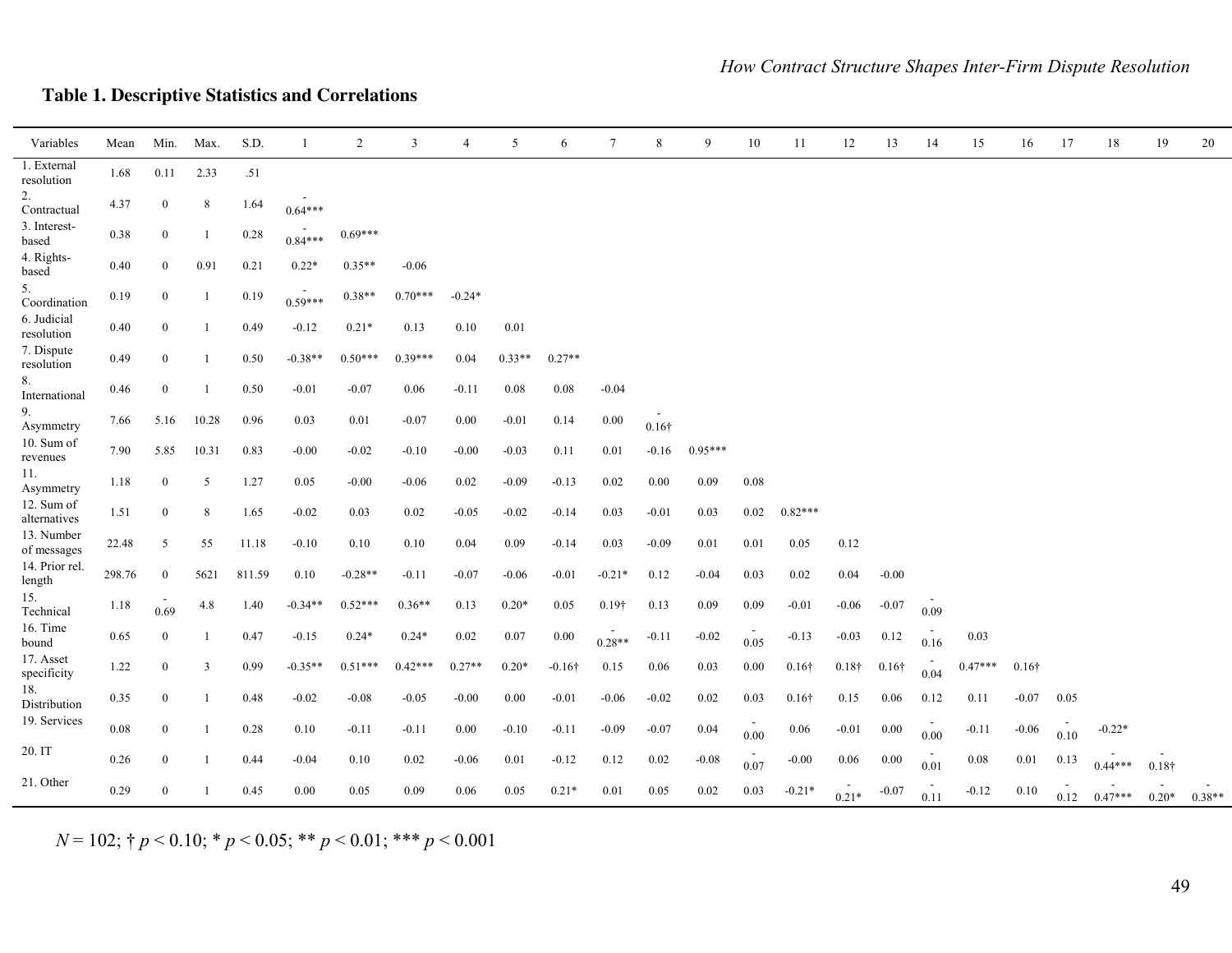|                                                | Type of resolution approach |                |               |               |                     |                     |  |  |  |
|------------------------------------------------|-----------------------------|----------------|---------------|---------------|---------------------|---------------------|--|--|--|
|                                                |                             | Rights-based   |               |               |                     |                     |  |  |  |
|                                                | Model 1                     | Model 2        | Model 3       | Model 4       | Model 5             | Model 6             |  |  |  |
| Contractual governance structure               |                             | $0.05**$       |               | $0.13***$     | $0.10***$           | $0.61***$           |  |  |  |
| Coordination focus                             |                             | (0.01)         |               | (0.02)        | (0.01)<br>$0.76***$ | (0.08)<br>$0.62***$ |  |  |  |
|                                                |                             |                |               |               | (0.09)              | (0.07)              |  |  |  |
| Governance * Coordination focus                |                             |                |               |               |                     | $0.20**$<br>(0.06)  |  |  |  |
|                                                |                             |                |               |               |                     |                     |  |  |  |
| Judicial resolution                            | 0.05                        | 0.03           | 0.01          | $-0.01$       | 0.03                | 0.05                |  |  |  |
|                                                | (0.04)                      | (0.04)         | (0.05)        | (0.04)        | (0.03)              | (0.05)              |  |  |  |
| Dispute resolution clause                      | $0.00\,$                    | $-0.08\dagger$ | $0.22***$     | 0.03          | $-0.02$             | $-0.08$             |  |  |  |
|                                                | (0.04)                      | (0.05)         | (0.05)        | (0.05)        | (0.04)              | (0.06)              |  |  |  |
| International                                  | $-0.05$                     | $-0.04$        | 0.04          | 0.06          | 0.01                | 0.03                |  |  |  |
|                                                | (0.04)                      | (0.04)         | (0.05)        | (0.04)        | (0.03)              | (0.05)              |  |  |  |
| Asymmetry of revenues                          | $-0.00$                     | $-0.04$        | 0.09          | $-0.00$       | $-0.03$             | $-0.13$             |  |  |  |
|                                                | (0.07)                      | (0.06)         | (0.09)        | (0.07)        | (0.05)              | (0.17)              |  |  |  |
| Sum of revenues                                | $-0.01$                     | 0.03           | $-0.13$       | $-0.01$       | 0.01                | 0.07                |  |  |  |
|                                                | (0.08)                      | (0.07)         | (0.10)        | (0.08)        | (0.06)              | (0.17)              |  |  |  |
| Asymmetry of alternatives                      | 0.04                        | $0.05\dagger$  | $-0.05$       | $-0.03$       | $-0.01$             | $-0.07$             |  |  |  |
|                                                | (0.03)                      | (0.02)         | (0.03)        | (0.02)        | (0.02)              | (0.09)              |  |  |  |
| Sum of alternatives                            | $-0.03$                     | $-0.04\dagger$ | 0.03          | 0.02          | 0.01                | 0.11                |  |  |  |
|                                                | (0.02)                      | (0.02)         | (0.02)        | (0.02)        | (0.01)              | (0.09)              |  |  |  |
| Number of messages                             | 0.00                        | 0.00           | 0.00          | 0.00          | $-0.00$             | 0.01                |  |  |  |
|                                                | (0.00)                      | (0.00)         | (0.00)        | (0.00)        | (0.00)              | (0.05)              |  |  |  |
| Constant                                       | $0.50*$                     | 0.23           | $0.54\dagger$ | $-0.09$       | $-0.09$             | $-0.07$             |  |  |  |
|                                                | (0.23)                      | (0.22)         | (0.28)        | (0.23)        | (0.17)              | (0.05)              |  |  |  |
| $R^2$                                          | 0.053                       | 0.193          | 0.209         | 0.461         | 0.714               | 0.734               |  |  |  |
| $\chi^2$                                       |                             | 13.63*         |               | 86.02***      | 256.41***           | 301.76***           |  |  |  |
| Instrumental variables on governance structure |                             |                |               |               |                     |                     |  |  |  |
| Prior relationship length                      |                             | $-0.00**$      |               | $-0.00*$      | $-0.00**$           | $-0.18*$            |  |  |  |
|                                                |                             | (0.00)         |               | (0.00)        | (0.00)              | (0.07)              |  |  |  |
| Technical detail                               |                             | $0.42***$      |               | $0.41***$     | $0.41***$           | $0.35***$           |  |  |  |
|                                                |                             | (0.09)         |               | (0.09)        | (0.09)              | (0.08)              |  |  |  |
| Time bound                                     |                             | $0.47\dagger$  |               | $0.48\dagger$ | $0.48\dagger$       | $0.14*$             |  |  |  |
|                                                |                             | (0.26)         |               | (0.26)        | (0.26)              | (0.07)              |  |  |  |
| Asset specificity                              |                             | $0.53***$      |               | $0.55***$     | $0.56***$           | $0.32***$           |  |  |  |
|                                                |                             | (0.14)         |               | (0.13)        | (0.13)              | (0.08)              |  |  |  |
| Distribution                                   |                             | $-0.46$        |               | $-0.47$       | $-0.49$             | $-0.14$             |  |  |  |
|                                                |                             | (0.30)         |               | (0.30)        | (0.30)              | (0.08)              |  |  |  |
| Services                                       |                             | $-0.37$        |               | $-0.39$       | $-0.37$             | $-0.06$             |  |  |  |
|                                                |                             | (0.46)         |               | (0.46)        | (0.45)              | (0.07)              |  |  |  |
| IT                                             |                             | $-0.13$        |               | $-0.18$       | $-0.18$             | $-0.05$             |  |  |  |
|                                                |                             | (0.32)         |               | (0.32)        | (0.32)              | (0.08)              |  |  |  |
| Constant                                       |                             | $3.23***$      |               | $3.23***$     | $3.23***$           | $-0.00$             |  |  |  |
|                                                |                             | (0.32)         |               | (0.31)        | (0.31)              | (0.07)              |  |  |  |
| $R^2$                                          |                             | 0.461          |               | 0.505         | 0.461               | 0.459               |  |  |  |
| $\chi^2$                                       |                             | 86.57***       |               | 92.50***      | 86.10***            | 85.86***            |  |  |  |
|                                                |                             |                |               |               |                     |                     |  |  |  |

## **Table 2. The Effect of Governance Structure on Dispute Resolution Approach**

*N* = 102; † *p* < 0.10; \* *p* < 0.05; \*\* *p* < 0.01; \*\*\* *p* < 0.001. Standards errors are in parentheses.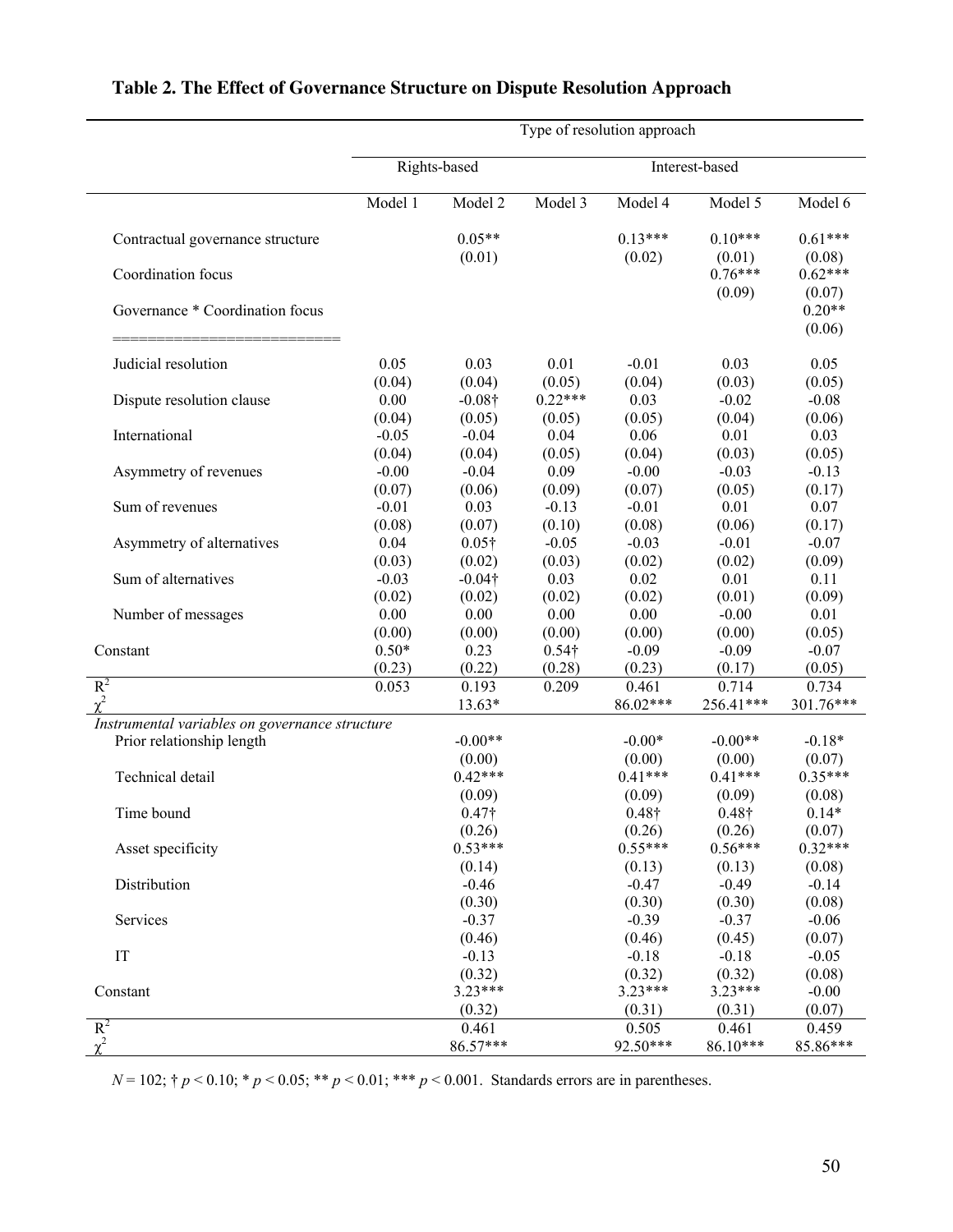|                                                | External resolution costs |                                      |                      |                             |                          |                             |  |  |  |  |  |
|------------------------------------------------|---------------------------|--------------------------------------|----------------------|-----------------------------|--------------------------|-----------------------------|--|--|--|--|--|
|                                                | Model 1                   | Model 2                              | Model 3              | Model 4a                    | Model 4b                 | Model 4c                    |  |  |  |  |  |
| Contractual governance structure               |                           | $-0.18***$                           | $-0.06$              | $-0.19$                     | $-0.18$                  | $-0.19$                     |  |  |  |  |  |
| Rights-based approach                          |                           | (0.03)                               | (0.04)<br>$0.63***$  | (0.14)<br>$0.25**$          | (0.15)<br>$0.26***$      | (0.14)<br>$0.25**$          |  |  |  |  |  |
| Interest-based approach                        |                           |                                      | (0.17)<br>$-1.15***$ | (0.07)<br>$-0.65***$        | (0.07)<br>$-0.66***$     | (0.07)<br>$-0.65***$        |  |  |  |  |  |
| Asymmetry of revenues * Rights-based           |                           |                                      | (0.19)               | (0.10)<br>$-0.04$<br>(0.04) | (0.10)                   | (0.10)<br>$-0.02$<br>(0.04) |  |  |  |  |  |
| Asymmetry of revenues * Interest-based         |                           |                                      |                      | $-0.12**$<br>(0.04)         |                          | $-0.12**$<br>(0.04)         |  |  |  |  |  |
| Asymmetry of alternatives * Rights-based       |                           |                                      |                      |                             | $-0.04$<br>(0.04)        | $-0.03$<br>(0.05)           |  |  |  |  |  |
| Asymmetry of alternatives * Interest-based     |                           |                                      |                      |                             | $-0.04$<br>(0.04)        | $-0.02$<br>(0.04)           |  |  |  |  |  |
| Judicial resolution                            | $-0.00$<br>(0.10)         | 0.05<br>(0.08)                       | 0.01<br>(0.05)       | 0.03<br>(0.04)              | 0.02<br>(0.05)           | 0.03<br>(0.04)              |  |  |  |  |  |
| Dispute resolution clause                      | $-0.39***$<br>(0.09)      | $-0.10$<br>(0.10)                    | $-0.00$<br>(0.06)    | $-0.02$<br>(0.06)           | $-0.00$<br>(0.06)        | $-0.01$<br>(0.06)           |  |  |  |  |  |
| International                                  | $-0.05$<br>(0.09)         | $-0.09$<br>(0.07)                    | 0.00<br>(0.05)       | $-0.00$<br>(0.04)           | $-0.00$<br>(0.04)        | $-0.00$<br>(0.04)           |  |  |  |  |  |
| Asymmetry of revenues                          | $-0.22$<br>(0.16)         | $-0.08$<br>(0.13)                    | $-0.06$<br>(0.08)    | $-0.12$<br>(0.15)           | $-0.11$<br>(0.16)        | $-0.12$<br>(0.15)           |  |  |  |  |  |
| Sum of revenues                                | 0.23<br>(0.18)            | 0.05<br>(0.15)                       | 0.01<br>(0.09)       | 0.07<br>(0.15)              | 0.02<br>(0.15)           | 0.07<br>(0.15)              |  |  |  |  |  |
| Asymmetry of alternatives                      | 0.09<br>(0.06)            | 0.07<br>(0.05)                       | 0.00<br>(0.03)       | $-0.00$<br>(0.08)           | 0.01<br>(0.08)           | 0.00<br>(0.08)              |  |  |  |  |  |
| Sum of alternatives                            | $-0.06$<br>(0.05)         | $-0.05$<br>(0.04)                    | 0.00<br>(0.02)       | 0.01<br>(0.08)              | 0.01<br>(0.08)           | 0.00<br>(0.08)              |  |  |  |  |  |
| Number of messages                             | $-0.00$<br>(0.00)         | $-0.00$<br>(0.00)                    | $-0.00$<br>(0.00)    | $-0.00$<br>(0.04)           | $-0.01$<br>(0.04)        | 0.00<br>(0.04)              |  |  |  |  |  |
| Constant                                       | $1.86***$<br>(0.50)       | $2.77***$<br>(0.44)                  | $2.50***$<br>(0.27)  | $-0.00$<br>(0.04)           | $-0.00$<br>(0.04)        | $-0.00$<br>(0.04)           |  |  |  |  |  |
| $R^2$<br>$\chi^2$                              | 0.193                     | 0.438<br>56.14***                    | 0.776<br>314.47***   | 0.794<br>358.65***          | 0.778<br>321.95***       | 0.795<br>360.36***          |  |  |  |  |  |
| Instrumental variables on governance structure |                           |                                      |                      |                             |                          |                             |  |  |  |  |  |
| Prior relationship length                      |                           | $-0.00**$                            | $-0.00**$            | $-0.19**$                   | $-0.20**$                | $-0.19**$                   |  |  |  |  |  |
| Technical detail                               |                           | (0.00)<br>$0.42***$                  | (0.00)<br>$0.41***$  | (0.07)<br>$0.35***$         | (0.07)<br>$0.35***$      | (0.07)<br>$0.35***$         |  |  |  |  |  |
|                                                |                           | (0.09)                               | (0.09)               | (0.08)                      | (0.08)                   | (0.08)                      |  |  |  |  |  |
| Time bound                                     |                           | $0.45\dagger$                        | $0.49\dagger$        | $0.13\dagger$               | $0.13\dagger$            | $0.13\dagger$               |  |  |  |  |  |
|                                                |                           | (0.26)                               | (0.25)               | (0.07)                      | (0.07)                   | (0.07)                      |  |  |  |  |  |
| Asset specificity                              |                           | $0.54***$                            | $0.53***$            | $0.32***$                   | $0.31***$                | $0.32***$                   |  |  |  |  |  |
| Distribution                                   |                           | (0.14)<br>$-0.47$                    | (0.13)<br>$-0.54$ †  | (0.08)<br>$-0.16\dagger$    | (0.08)<br>$-0.16\dagger$ | (0.08)<br>$-0.16\dagger$    |  |  |  |  |  |
|                                                |                           | (0.30)                               | (0.30)               | (0.08)                      | (0.08)                   | (0.08)                      |  |  |  |  |  |
| Services                                       |                           | $-0.37$                              | $-0.38$              | $-0.07$                     | $-0.07$                  | $-0.07$                     |  |  |  |  |  |
|                                                |                           | (0.46)                               | (0.45)               | (0.07)                      | (0.07)                   | (0.07)                      |  |  |  |  |  |
| IT                                             |                           | $-0.13$                              | $-0.16$              | $-0.05$                     | $-0.05$                  | $-0.05$                     |  |  |  |  |  |
|                                                |                           | (0.32)                               | (0.32)               | (0.08)                      | (0.08)                   | (0.08)                      |  |  |  |  |  |
| Constant                                       |                           | $3.25***$<br>(0.32)                  | $3.27***$<br>(0.31)  | $-0.00$<br>(0.07)           | $-0.00$<br>(0.07)        | $-0.00$<br>(0.07)           |  |  |  |  |  |
| $R^2$                                          |                           | 0.461                                | 0.461                | 0.459                       | 0.459                    | 0.459                       |  |  |  |  |  |
| $\chi^2$                                       |                           | 86.91***                             | 86.38***             | 86.88***                    | 86.75***                 | 86.95***                    |  |  |  |  |  |
| $\geq 0.05$ , **<br>$-102.4$                   |                           | $20.01$ , *** $\sim 0.001$ Ctandards |                      |                             |                          |                             |  |  |  |  |  |

## **Table 3. The Effect of Governance Structure and Dispute Resolution Approach on Costs**

*N* = 102;  $\dagger p$  < 0.10;  $\dagger p$  < 0.05;  $\dagger \dagger p$  < 0.01;  $\dagger \dagger \dagger p$  < 0.001. Standards errors are in parentheses.